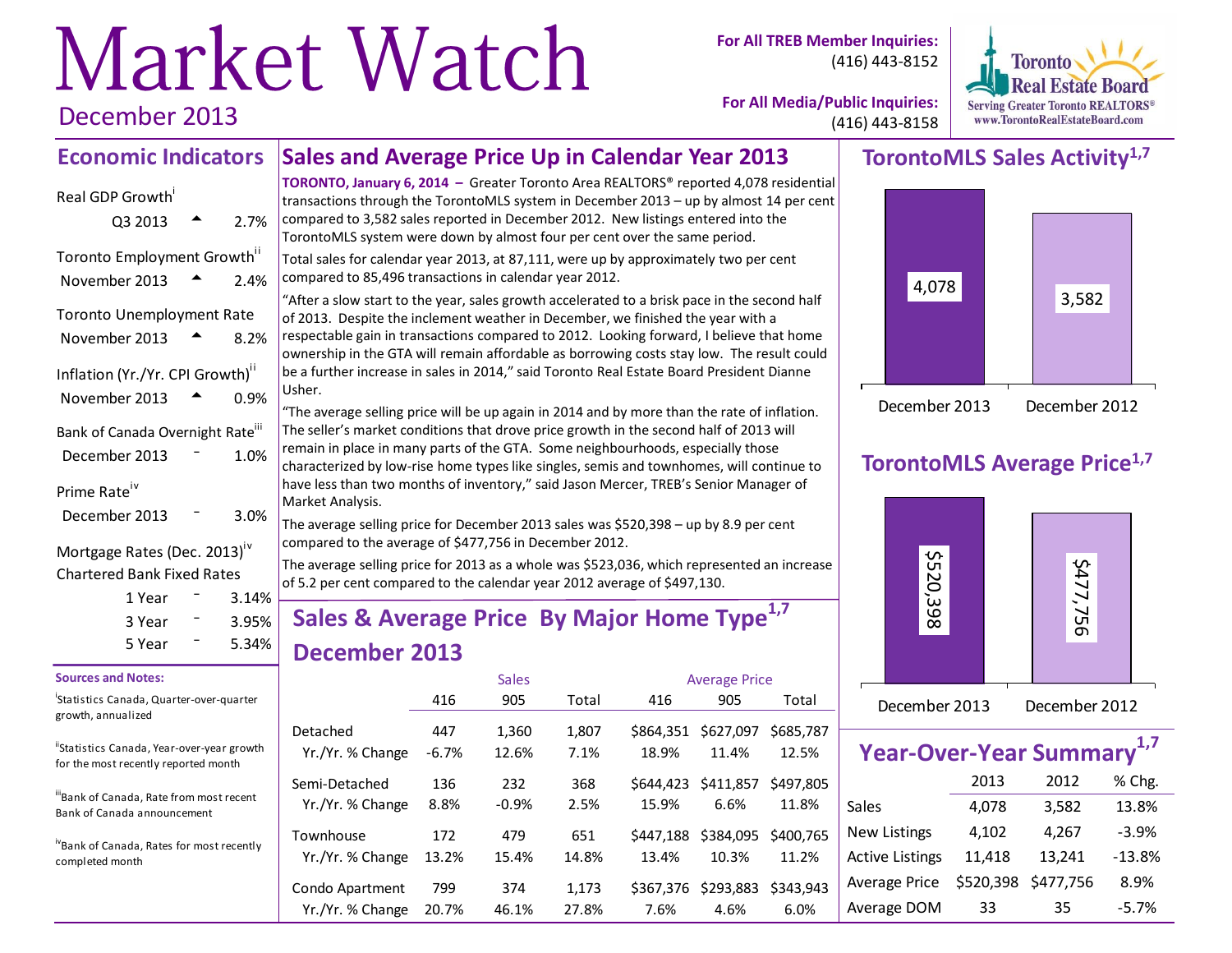# SALES BY PRICE RANGE AND HOUSE TYPE<sup>1,7</sup> and the set of the set of the set of the set of the set of the set of the set of the set of the set of the set of the set of the set of the set of the set of the set of the set of t

| <b>Price Range</b>          | <b>Detached</b> | Semi-Detached | Att/Row/Twnhouse | <b>Condo Townhouse</b> | <b>Condo Apt</b> | Link         | Co-op Apt   | <b>Det Condo</b> | Co-ownership Apt | <b>Total</b> |
|-----------------------------|-----------------|---------------|------------------|------------------------|------------------|--------------|-------------|------------------|------------------|--------------|
| \$0 to \$99,999             |                 | $\mathbf{0}$  |                  |                        | 15               | $\mathbf{0}$ | 0           | $\mathbf 0$      |                  | 19           |
| \$100,000 to \$199,999      | 20              |               |                  | 29                     | 122              |              |             | $\Omega$         |                  | 180          |
| \$200,000 to \$299,999      | 93              | 22            | 25               | 102                    | 413              | 10           |             | $\overline{0}$   |                  | 669          |
| \$300,000 to \$399,999      | 223             | 80            | 98               | 121                    | 364              | 11           |             |                  |                  | 903          |
| \$400,000 to \$499,999      | 348             | 142           | 80               | 59                     | 145              | 12           | $\Omega$    | $\overline{2}$   |                  | 788          |
| \$500,000 to \$599,999      | 308             | 59            | 55               | 21                     | 47               | 17           |             |                  |                  | 507          |
| \$600,000 to \$699,999      | 245             | 24            | 23               | 8                      | 33               | 10           | $\mathbf 0$ | $\mathbf 0$      |                  | 343          |
| \$700,000 to \$799,999      | 167             | 14            | q                | 3                      | 13               |              | $\Omega$    |                  |                  | 208          |
| \$800,000 to \$899,999      | 117             | 9             |                  |                        |                  | $\Omega$     | $\mathbf 0$ | $\mathbf 0$      |                  | 140          |
| \$900,000 to \$999,999      | 69              |               |                  |                        |                  |              | $\Omega$    | $\Omega$         |                  | 77           |
| \$1,000,000 to \$1,249,999  | 94              | 4             |                  |                        |                  | $\Omega$     | $\Omega$    | $\Omega$         |                  | 107          |
| \$1,250,000 to \$1,499,999  | 45              | 3             | $\Omega$         |                        |                  |              | $\Omega$    | $\Omega$         |                  | 50           |
| \$1,500,000 to \$1,749,999  | 26              |               | 0                | $\mathbf 0$            |                  | $\Omega$     |             | $\mathbf 0$      |                  | 29           |
| \$1,750,000 to \$1,999,999  | 14              |               | 0                | $\Omega$               |                  |              |             |                  |                  | 16           |
| \$2,000,000 +               | 37              |               |                  | $\Omega$               |                  |              | $\Omega$    |                  |                  | 42           |
| <b>Total Sales</b>          | 1,807           | 368           | 301              | 350                    | 1,173            | 62           | q           | ,                |                  | 4,078        |
| <b>Share of Total Sales</b> | 44.3%           | 9.0%          | 7.4%             | 8.6%                   | 28.8%            | 1.5%         | 0.2%        | 0.0%             | 0.1%             |              |
| <b>Average Price</b>        | \$685,787       | \$497,805     | \$455,996        | \$353,266              | \$343,943        | \$471,768    | \$406,142   | \$445,000        | \$272,483        | \$520,398    |

# SALES BY PRICE RANGE AND HOUSE TYPE<sup>1,7</sup>  $\sqrt{2}$  and  $\sqrt{2}$  and  $\sqrt{2}$  and  $\sqrt{2}$  and  $\sqrt{2}$  and  $\sqrt{2}$  and  $\sqrt{2}$  and  $\sqrt{2}$  and  $\sqrt{2}$  and  $\sqrt{2}$  and  $\sqrt{2}$  and  $\sqrt{2}$  and  $\sqrt{2}$  and  $\sqrt{2}$  and  $\sqrt{2}$  and

| <b>Price Range</b>          | <b>Detached</b> | Semi-Detached | Att/Row/Twnhouse   Condo Townhouse |           | <b>Condo Apt</b> | Link         | Co-op Apt | <b>Det Condo</b> | <b>Co-ownership Apt</b> | Total     |
|-----------------------------|-----------------|---------------|------------------------------------|-----------|------------------|--------------|-----------|------------------|-------------------------|-----------|
| \$0 to \$99,999             | 25              | $\mathbf{0}$  |                                    | 20        | 166              | $\mathbf{0}$ | 17        | $\mathbf{0}$     |                         | 239       |
| \$100,000 to \$199,999      | 441             | 100           | 15                                 | 513       | 2,427            |              | 39        |                  | 14                      | 3,553     |
| \$200,000 to \$299,999      | 2,374           | 569           | 807                                | 2,020     | 6,607            | 248          | 15        | 16               | 43                      | 12,699    |
| \$300,000 to \$399,999      | 5,623           | 2,366         | 2,271                              | 2,544     | 6,004            | 317          | 18        | 25               | 19                      | 19,187    |
| \$400,000 to \$499,999      | 7,955           | 3,248         | 2,081                              | 1,033     | 2,531            | 319          | 10        | 21               |                         | 17,200    |
| \$500,000 to \$599,999      | 7,584           | 1,591         | 988                                | 281       | 1,039            | 377          | 8         | 15               |                         | 11,883    |
| \$600,000 to \$699,999      | 5,669           | 648           | 449                                | 157       | 470              | 148          |           |                  |                         | 7,547     |
| \$700,000 to \$799,999      | 3,742           | 346           | 163                                | 86        | 229              | 19           |           |                  |                         | 4,591     |
| \$800,000 to \$899,999      | 2,651           | 207           | 67                                 | 51        | 106              |              |           |                  |                         | 3,085     |
| \$900,000 to \$999,999      | 1,598           | 110           | 39                                 | 31        | 80               |              |           | 0                |                         | 1,859     |
| \$1,000,000 to \$1,249,999  | 1,848           | 104           | 37                                 | 19        | 88               | 0            |           | 0                |                         | 2,097     |
| \$1,250,000 to \$1,499,999  | 1,155           | 38            |                                    | 4         | 56               |              |           | $\mathbf 0$      |                         | 1,263     |
| \$1,500,000 to \$1,749,999  | 648             | 30            |                                    |           | 23               | $\mathbf{0}$ |           | 0                |                         | 711       |
| \$1,750,000 to \$1,999,999  | 350             | 16            |                                    |           | 12               |              |           | 0                |                         | 381       |
| \$2,000,000 +               | 748             | 15            |                                    |           | 49               |              |           | 0                |                         | 816       |
| <b>Total Sales</b>          | 42,411          | 9,388         | 6,941                              | 6,767     | 19,887           | 1,431        | 122       | 82               | 82                      | 87,111    |
| <b>Share of Total Sales</b> | 48.7%           | 10.8%         | 8.0%                               | 7.8%      | 22.8%            | 1.6%         | 0.1%      | 0.1%             | 0.1%                    |           |
| <b>Average Price</b>        | \$660,905       | \$485,170     | \$439,140                          | \$348,931 | \$343,918        | \$444,161    | \$318,466 | \$414,013        | \$251,051               | \$523,036 |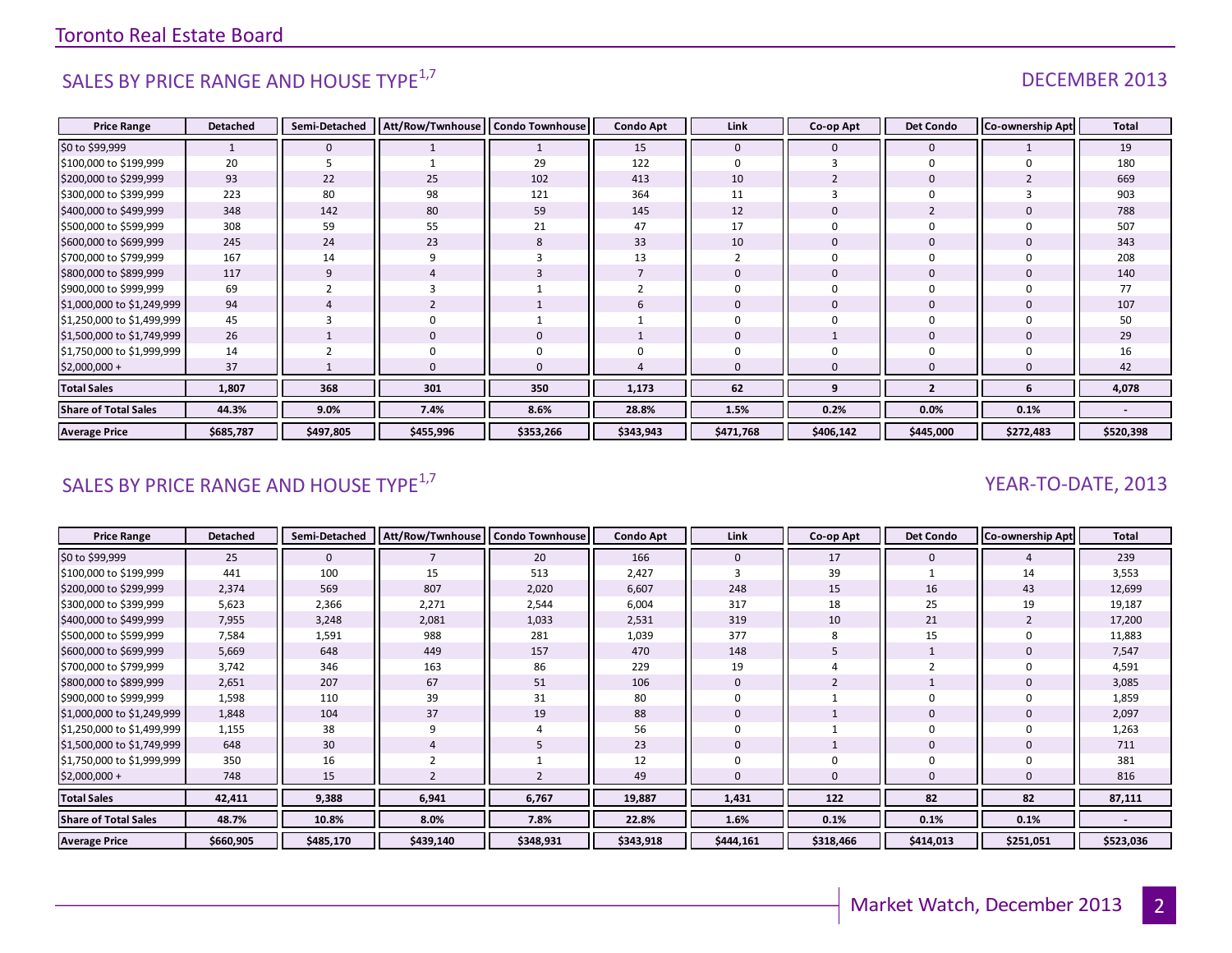### **ALL HOME TYPES, DECEMBER 2013** ALL TREB AREAS

|                                  | <b>Number of Sales</b> | Dollar Volume <sup>1</sup> | Average Price <sup>1</sup> | Median Price <sup>1</sup> | New Listings <sup>2</sup> | SNLR (Trend) <sup>8</sup> | Active Listings <sup>3</sup> | Mos. Inv. (Trend) <sup>9</sup> | Avg. SP/LP <sup>4</sup> | Avg. DOM <sup>5</sup> |
|----------------------------------|------------------------|----------------------------|----------------------------|---------------------------|---------------------------|---------------------------|------------------------------|--------------------------------|-------------------------|-----------------------|
| <b>TREB Total</b>                | 4,078                  | \$2,122,182,928            | \$520,398                  | \$432,000                 | 4,102                     | 55.7%                     | 11,418                       | 2.5                            | 97%                     | 33                    |
| <b>Halton Region</b>             | 335                    | \$198,900,586              | \$593,733                  | \$490,000                 | 273                       | 61.9%                     | 861                          | 2.4                            | 95%                     | 38                    |
| Burlington                       | 81                     | \$45,358,129               | \$559,977                  | \$446,000                 | 64                        | 63.4%                     | 187                          | 2.6                            | 97%                     | 48                    |
| <b>Halton Hills</b>              | 42                     | \$22,006,900               | \$523,974                  | \$452,750                 | 25                        | 61.3%                     | 138                          | 2.7                            | 95%                     | 48                    |
| Milton                           | 90                     | \$42,725,784               | \$474,731                  | \$445,000                 | 75                        | 65.2%                     | 162                          | 1.7                            | 98%                     | 28                    |
| Oakville                         | 122                    | \$88,809,773               | \$727,949                  | \$600,000                 | 109                       | 59.1%                     | 374                          | 2.7                            | 94%                     | 34                    |
| <b>Peel Region</b>               | 830                    | \$373,563,495              | \$450,077                  | \$405,000                 | 925                       | 52.4%                     | 2,562                        | 2.6                            | 97%                     | 33                    |
| Brampton                         | 350                    | \$150,763,931              | \$430,754                  | \$402,500                 | 443                       | 51.4%                     | 1,081                        | 2.6                            | 98%                     | 30                    |
| Caledon                          | 27                     | \$16,714,200               | \$619,044                  | \$572,000                 | 33                        | 48.3%                     | 221                          | 4.1                            | 96%                     | 54                    |
| Mississauga                      | 453                    | \$206,085,364              | \$454,935                  | \$394,000                 | 449                       | 53.7%                     | 1,260                        | 2.5                            | 97%                     | 33                    |
| <b>City of Toronto</b>           | 1,574                  | \$852,747,616              | \$541,771                  | \$423,250                 | 1,703                     | 53.8%                     | 4,582                        | 2.6                            | 98%                     | 33                    |
| TURN PAGE FOR CITY OF TORONTO    |                        |                            |                            |                           |                           |                           |                              |                                |                         |                       |
| <b>TABLES OR CLICK HERE:</b>     |                        |                            |                            |                           |                           |                           |                              |                                |                         |                       |
| <b>York Region</b>               | 760                    | \$484,844,584              | \$637,953                  | \$561,400                 | 670                       | 54.9%                     | 1,977                        | $2.6\,$                        | 97%                     | 35                    |
| Aurora                           | 35                     | \$21,714,900               | \$620,426                  | \$483,000                 | 35                        | 58.7%                     | 111                          | 2.7                            | 96%                     | 28                    |
| E. Gwillimbury                   | 12                     | \$7,593,400                | \$632,783                  | \$610,500                 | 14                        | 59.6%                     | 65                           | 3.4                            | 98%                     | 47                    |
| Georgina                         | 32                     | \$10,394,600               | \$324,831                  | \$284,450                 | 30                        | 66.9%                     | 121                          | $2.5\,$                        | 95%                     | 50                    |
| King                             | 18                     | \$17,902,000               | \$994,556                  | \$884,000                 | 18                        | 38.2%                     | 112                          | 7.3                            | 97%                     | 70                    |
| Markham                          | 218                    | \$132,665,566              | \$608,558                  | \$550,000                 | 194                       | 56.9%                     | 478                          | 2.2                            | 98%                     | 30                    |
| Newmarket                        | 55                     | \$25,087,738               | \$456,141                  | \$455,000                 | 48                        | 69.9%                     | 94                           | $1.5\,$                        | 98%                     | 23                    |
| Richmond Hill                    | 165                    | \$120,919,638              | \$732,846                  | \$650,000                 | 120                       | 50.8%                     | 361                          | 2.7                            | 96%                     | 37                    |
| Vaughan                          | 196                    | \$130,488,942              | \$665,760                  | \$606,500                 | 181                       | 51.4%                     | 490                          | 2.8                            | 97%                     | 33                    |
| Whitchurch-Stouffville           | 29                     | \$18,077,800               | \$623,372                  | \$462,500                 | 30                        | 52.3%                     | 145                          | 3.5                            | 96%                     | 50                    |
| <b>Durham Region</b>             | 445                    | \$160,529,962              | \$360,741                  | \$337,000                 | 400                       | 65.9%                     | 888                          | 1.8                            | 98%                     | 29                    |
| Ajax                             | 67                     | \$26,658,100               | \$397,882                  | \$385,000                 | 80                        | 66.9%                     | 107                          | 1.4                            | 98%                     | 21                    |
| <b>Brock</b>                     | $\boldsymbol{6}$       | \$1,375,000                | \$229,167                  | \$215,000                 | 11                        | 48.1%                     | 75                           | $6.6\,$                        | 94%                     | 150                   |
| Clarington                       | 65                     | \$20,479,518               | \$315,070                  | \$295,000                 | 70                        | 66.8%                     | 139                          | 1.8                            | 98%                     | 26                    |
| Oshawa                           | 130                    | \$35,962,644               | \$276,636                  | \$270,050                 | 90                        | 70.4%                     | 159                          | 1.4                            | 98%                     | 26                    |
| Pickering                        | 62                     | \$28,228,250               | \$455,294                  | \$410,000                 | 45                        | 62.3%                     | 107                          | 1.9                            | 98%                     | 32                    |
| Scugog                           | 18                     | \$7,139,000                | \$396,611                  | \$340,000                 | 12                        | 54.9%                     | 72                           | 3.9                            | 96%                     | 41                    |
| Uxbridge                         | 15                     | \$7,788,500                | \$519,233                  | \$505,000                 | 9                         | 55.7%                     | 96                           | 4.5                            | 97%                     | 32                    |
| Whitby                           | 82                     | \$32,898,950               | \$401,207                  | \$397,250                 | 83                        | 67.4%                     | 133                          | 1.4                            | 98%                     | 26                    |
| <b>Dufferin County</b>           | $\overline{20}$        | \$7,300,400                | \$365,020                  | \$336,750                 | 20                        | 64.2%                     | 97                           | 2.7                            | 98%                     | 38                    |
| Orangeville                      | 20                     | \$7,300,400                | \$365,020                  | \$336,750                 | 20                        | 64.2%                     | 97                           | 2.7                            | 98%                     | 38                    |
| <b>Simcoe County</b>             | 114                    | \$44,296,285               | \$388,564                  | \$345,000                 | 111                       | 60.5%                     | 451                          | 3.5                            | 97%                     | 41                    |
| Adjala-Tosorontio                | 12                     | \$5,818,085                | \$484,840                  | \$435,250                 | 9                         | 50.5%                     | 57                           | 5.7                            | 96%                     | 53                    |
| <b>Bradford West Gwillimbury</b> | 42                     | \$17,782,800               | \$423,400                  | \$396,000                 | 37                        | 59.9%                     | 95                           | 2.7                            | 97%                     | 40                    |
| Essa                             | 10                     | \$3,152,900                | \$315,290                  | \$290,700                 | 11                        | 65.8%                     | 58                           | 3.4                            | 97%                     | 34                    |
| Innisfil                         | 21                     | \$6,237,500                | \$297,024                  | \$285,000                 | 25                        | 55.5%                     | 128                          | 4.2                            | 98%                     | 42                    |
| New Tecumseth                    | 29                     | \$11,305,000               | \$389,828                  | \$328,000                 | 29                        | 67.5%                     | 113                          | 3.1                            | 97%                     | 38                    |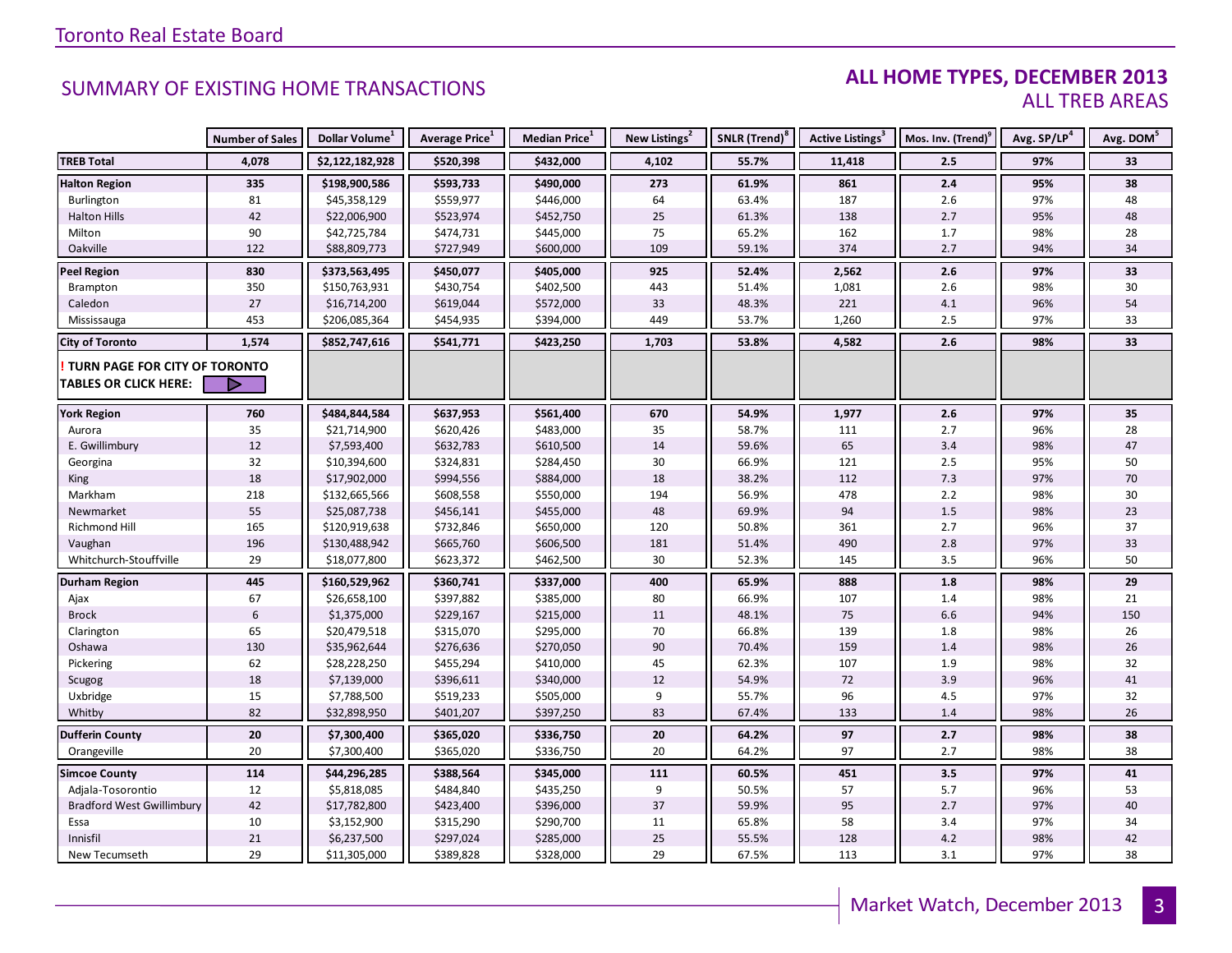### **ALL HOME TYPES, DECEMBER 2013** CITY OF TORONTO MUNICIPAL BREAKDOWN

|                              | <b>Number of Sales</b> | Dollar Volume <sup>1</sup> | <b>Average Price</b> <sup>1</sup> | <b>Median Price</b> <sup>1</sup> | New Listings <sup>2</sup> | SNLR (Trend) <sup>8</sup> | Active Listings <sup>3</sup> | Mos. Inv. (Trend) <sup>9</sup> | Avg. SP/LP <sup>4</sup> | Avg. DOM <sup>5</sup> |
|------------------------------|------------------------|----------------------------|-----------------------------------|----------------------------------|---------------------------|---------------------------|------------------------------|--------------------------------|-------------------------|-----------------------|
| <b>TREB Total</b>            | 4,078                  | \$2,122,182,928            | \$520,398                         | \$432,000                        | 4,102                     | 55.7%                     | 11,418                       | 2.5                            | 97%                     | 33                    |
| <b>City of Toronto Total</b> | 1,574                  | \$852,747,616              | \$541,771                         | \$423,250                        | 1,703                     | 53.8%                     | 4,582                        | 2.6                            | 98%                     | 33                    |
| <b>Toronto West</b>          | 423                    | \$187,525,843              | \$443,324                         | \$412,500                        | 405                       | 56.2%                     | 1,132                        | 2.6                            | 98%                     | 32                    |
| Toronto W01                  | 24                     | \$11,217,379               | \$467,391                         | \$305,250                        | 26                        | 52.4%                     | 94                           | 2.6                            | 99%                     | 37                    |
| Toronto W02                  | 43                     | \$26,721,500               | \$621,430                         | \$600,000                        | 32                        | 69.0%                     | 51                           | 1.3                            | 100%                    | 21                    |
| Toronto W03                  | 36                     | \$16,753,762               | \$465,382                         | \$453,500                        | 29                        | 67.1%                     | 50                           | 1.6                            | 99%                     | 29                    |
| Toronto W04                  | 44                     | \$18,391,524               | \$417,989                         | \$402,062                        | 30                        | 62.5%                     | 66                           | 2.2                            | 99%                     | 30                    |
| Toronto W05                  | 64                     | \$23,453,593               | \$366,462                         | \$357,000                        | 65                        | 55.4%                     | 188                          | 3.0                            | 97%                     | 33                    |
| Toronto W06                  | 59                     | \$27,060,260               | \$458,648                         | \$399,990                        | 63                        | 43.7%                     | 244                          | 4.1                            | 98%                     | 38                    |
| Toronto W07                  | 9                      | \$7,052,600                | \$783,622                         | \$701,000                        | 5                         | 67.4%                     | 14                           | 1.4                            | 103%                    | 16                    |
| Toronto W08                  | 68                     | \$33,078,200               | \$486,444                         | \$393,250                        | $72\,$                    | 54.7%                     | 215                          | 2.7                            | 97%                     | 36                    |
| Toronto W09                  | 23                     | \$6,638,925                | \$288,649                         | \$295,000                        | 20                        | 61.8%                     | 60                           | 2.3                            | 97%                     | 35                    |
| Toronto W10                  | 53                     | \$17,158,100               | \$323,738                         | \$310,000                        | 63                        | 55.0%                     | 150                          | 2.8                            | 96%                     | 32                    |
| <b>Toronto Central</b>       | 718                    | \$460,111,048              | \$640,823                         | \$415,000                        | 902                       | 48.3%                     | 2,635                        | 3.2                            | 97%                     | 37                    |
| Toronto C01                  | 211                    | \$97,761,093               | \$463,323                         | \$392,500                        | 310                       | 43.6%                     | 881                          | 3.8                            | 98%                     | 36                    |
| Toronto C02                  | 33                     | \$35,845,178               | \$1,086,218                       | \$660,000                        | 45                        | 44.4%                     | 161                          | 4.1                            | 96%                     | 50                    |
| Toronto C03                  | $17\,$                 | \$20,644,050               | \$1,214,356                       | \$630,000                        | 17                        | 56.7%                     | 75                           | 2.5                            | 98%                     | 44                    |
| Toronto C04                  | 43                     | \$45,829,963               | \$1,065,813                       | \$910,000                        | 46                        | 51.1%                     | 155                          | 2.7                            | 99%                     | 31                    |
| Toronto C06                  | 16                     | \$12,088,000               | \$755,500                         | \$732,500                        | 26                        | 43.7%                     | 67                           | 3.7                            | 98%                     | 25                    |
| Toronto C07                  | 65                     | \$33,410,177               | \$514,003                         | \$378,000                        | 75                        | 46.8%                     | 209                          | 3.3                            | 98%                     | 43                    |
| Toronto C08                  | 88                     | \$38,264,138               | \$434,820                         | \$387,000                        | 106                       | 52.5%                     | 269                          | $2.8$                          | 98%                     | 33                    |
| Toronto C09                  | $\bf 8$                | \$8,086,675                | \$1,010,834                       | \$616,000                        | $\overline{3}$            | 54.1%                     | 36                           | 3.0                            | 99%                     | 45                    |
| Toronto C10                  | 24                     | \$13,536,150               | \$564,006                         | \$425,000                        | 21                        | 57.8%                     | 52                           | 2.0                            | 98%                     | 33                    |
| Toronto C11                  | 13                     | \$4,686,850                | \$360,527                         | \$243,500                        | 24                        | 64.8%                     | 45                           | 1.8                            | 100%                    | 26                    |
| Toronto C12                  | 15                     | \$50,297,888               | \$3,353,193                       | \$2,150,000                      | 16                        | 41.3%                     | 100                          | 5.0                            | 92%                     | 66                    |
| Toronto C13                  | 22                     | \$9,386,900                | \$426,677                         | \$430,000                        | 34                        | 62.2%                     | 73                           | 1.9                            | 99%                     | 25                    |
| Toronto C14                  | 85                     | \$49,720,766               | \$584,950                         | \$403,000                        | 94                        | 44.6%                     | 311                          | 3.6                            | 97%                     | 40                    |
| Toronto C15                  | 78                     | \$40,553,220               | \$519,913                         | \$383,090                        | 85                        | 51.5%                     | 201                          | 2.7                            | 99%                     | 34                    |
| <b>Toronto East</b>          | 433                    | \$205,110,725              | \$473,697                         | \$445,000                        | 396                       | 62.3%                     | 815                          | 1.8                            | 99%                     | 28                    |
| Toronto E01                  | 49                     | \$27,960,040               | \$570,613                         | \$549,900                        | 25                        | 60.7%                     | 47                           | 1.5                            | 101%                    | 26                    |
| Toronto E02                  | 32                     | \$29,358,535               | \$917,454                         | \$651,000                        | 22                        | 62.3%                     | 56                           | 1.4                            | 97%                     | 27                    |
| Toronto E03                  | 45                     | \$24,755,323               | \$550,118                         | \$545,000                        | 39                        | 63.3%                     | 49                           | 1.3                            | 100%                    | 23                    |
| Toronto E04                  | 43                     | \$16,859,000               | \$392,070                         | \$445,000                        | 56                        | 63.2%                     | 101                          | 1.8                            | 98%                     | 32                    |
| Toronto E05                  | 37                     | \$14,407,238               | \$389,385                         | \$325,000                        | 32                        | 70.1%                     | 64                           | 1.5                            | 100%                    | 27                    |
| Toronto E06                  | 28                     | \$14,818,800               | \$529,243                         | \$479,000                        | 26                        | 57.2%                     | 38                           | 1.7                            | 99%                     | 28                    |
| Toronto E07                  | 58                     | \$24,128,588               | \$416,010                         | \$377,400                        | 40                        | 62.9%                     | 100                          | 2.0                            | 100%                    | 25                    |
| Toronto E08                  | 34                     | \$12,350,850               | \$363,260                         | \$227,000                        | 25                        | 59.1%                     | 60                           | 2.3                            | 98%                     | 36                    |
| Toronto E09                  | 49                     | \$16,344,601               | \$333,563                         | \$276,000                        | 64                        | 59.5%                     | 138                          | 2.1                            | 98%                     | 31                    |
| Toronto E10                  | 29                     | \$12,315,250               | \$424,664                         | \$445,000                        | 25                        | 57.7%                     | 76                           | 2.3                            | 99%                     | 30                    |
| Toronto E11                  | 29                     | \$11,812,500               | \$407,328                         | \$387,500                        | 42                        | 66.1%                     | 86                           | 1.9                            | 98%                     | 22                    |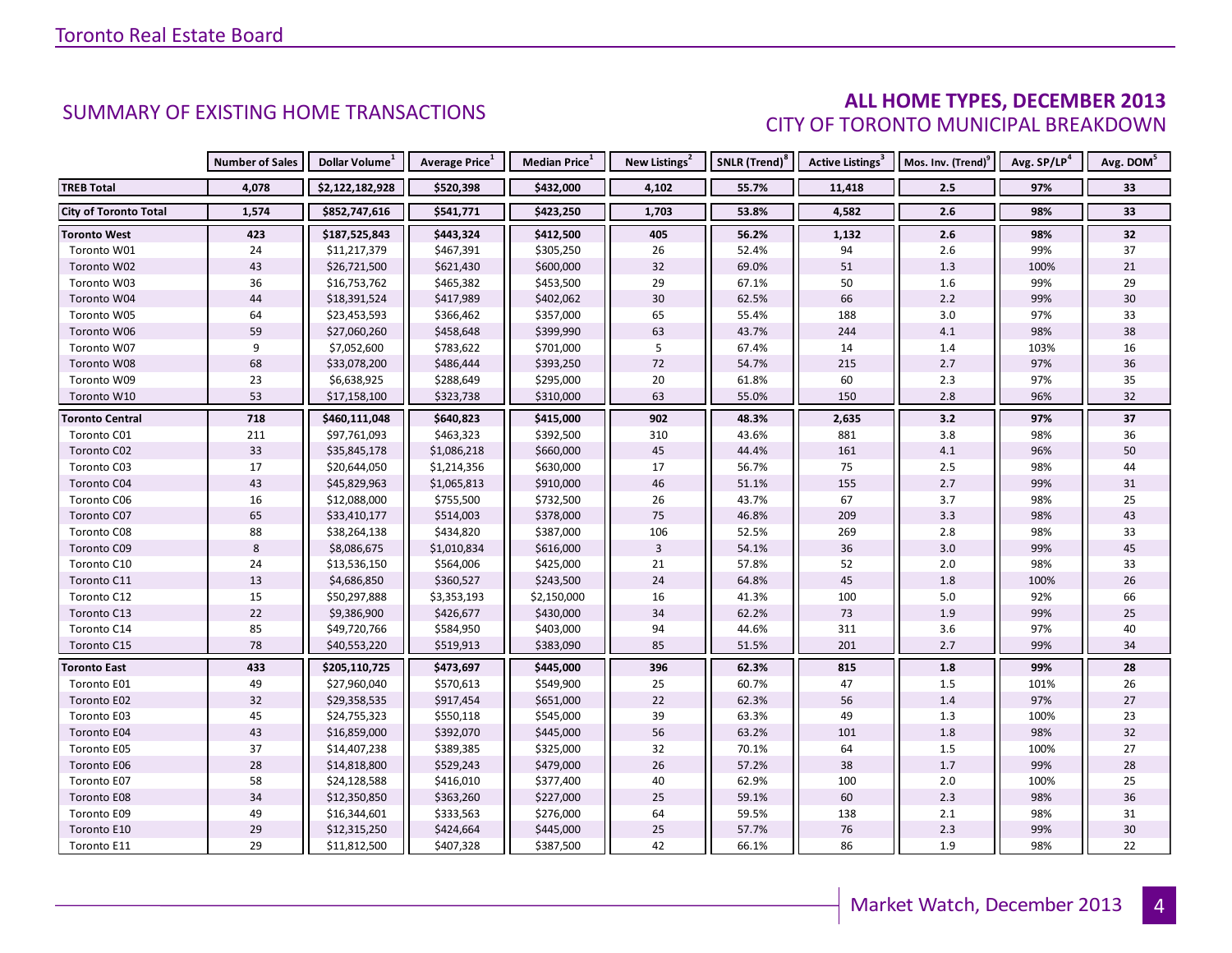#### **ALL HOME TYPES, YEAR-TO-DATE 2013** ALL TREB AREAS

|                                  | <b>Number of Sales</b> | Dollar Volume <sup>1</sup> | Average Price <sup>1</sup> | Median Price <sup>1</sup> | New Listings <sup>2</sup> | Avg. SP/LP <sup>4</sup> | Avg. DOM <sup>5</sup> |
|----------------------------------|------------------------|----------------------------|----------------------------|---------------------------|---------------------------|-------------------------|-----------------------|
| <b>TREB Total</b>                | 87,111                 | \$45,562,198,500           | \$523,036                  | \$440,000                 | 156,431                   | 98%                     | 27                    |
| <b>Halton Region</b>             | 6,797                  | \$3,948,457,806            | \$580,912                  | \$492,000                 | 10,979                    | 97%                     | 29                    |
| Burlington                       | 1,188                  | \$610,169,750              | \$513,611                  | \$450,000                 | 1,874                     | 97%                     | 32                    |
| <b>Halton Hills</b>              | 923                    | \$443,326,902              | \$480,311                  | \$440,000                 | 1,506                     | 98%                     | 33                    |
| Milton                           | 2,082                  | \$979,215,883              | \$470,325                  | \$441,050                 | 3,195                     | 98%                     | 23                    |
| Oakville                         | 2,604                  | \$1,915,745,271            | \$735,693                  | \$624,450                 | 4,404                     | 97%                     | 31                    |
| <b>Peel Region</b>               | 18,489                 | \$8,479,484,440            | \$458,623                  | \$417,500                 | 35,264                    | 98%                     | 27                    |
| Brampton                         | 7,909                  | \$3,328,478,313            | \$420,847                  | \$397,000                 | 15,377                    | 98%                     | 27                    |
| Caledon                          | 832                    | \$482,125,371              | \$579,478                  | \$524,500                 | 1,723                     | 97%                     | 35                    |
| Mississauga                      | 9,748                  | \$4,668,880,756            | \$478,958                  | \$430,000                 | 18,164                    | 98%                     | 26                    |
| <b>City of Toronto</b>           | 32,592                 | \$18,402,715,884           | \$564,639                  | \$447,301                 | 60,609                    | 99%                     | 26                    |
| TURN PAGE FOR CITY OF TORONTO    |                        |                            |                            |                           |                           |                         |                       |
| <b>TABLES OR CLICK HERE:</b>     | Þ                      |                            |                            |                           |                           |                         |                       |
| <b>York Region</b>               | 16,118                 | \$10,030,613,827           | \$622,324                  | \$562,500                 | 29,352                    | 98%                     | $27\,$                |
| Aurora                           | 889                    | \$527,982,432              | \$593,906                  | \$534,000                 | 1,515                     | 98%                     | 25                    |
| E. Gwillimbury                   | 319                    | \$166,081,527              | \$520,632                  | \$460,000                 | 535                       | 97%                     | 35                    |
| Georgina                         | 821                    | \$270,239,245              | \$329,159                  | \$315,000                 | 1,227                     | 98%                     | 32                    |
| King                             | 273                    | \$239,156,702              | \$876,032                  | \$757,000                 | 715                       | 95%                     | 52                    |
| Markham                          | 4,575                  | \$2,884,321,222            | \$630,453                  | \$580,000                 | 8,047                     | 98%                     | 25                    |
| Newmarket                        | 1,390                  | \$683,671,960              | \$491,850                  | \$466,000                 | 1,989                     | 98%                     | 22                    |
| Richmond Hill                    | 3,224                  | \$2,269,643,355            | \$703,984                  | \$630,000                 | 6,344                     | 97%                     | 27                    |
| Vaughan                          | 3,861                  | \$2,537,286,133            | \$657,158                  | \$600,000                 | 7,516                     | 97%                     | 27                    |
| Whitchurch-Stouffville           | 766                    | \$452,231,251              | \$590,380                  | \$512,250                 | 1,464                     | 97%                     | 32                    |
| Durham Region                    | 10,312                 | \$3,686,843,212            | \$357,529                  | \$334,000                 | 15,655                    | 98%                     | 23                    |
| Ajax                             | 1,792                  | \$704,101,042              | \$392,914                  | \$369,900                 | 2,678                     | 99%                     | 20                    |
| <b>Brock</b>                     | 195                    | \$54,147,305               | \$277,678                  | \$228,500                 | 405                       | 95%                     | 71                    |
| Clarington                       | 1,625                  | \$513,773,997              | \$316,169                  | \$297,000                 | 2,433                     | 98%                     | 23                    |
| Oshawa                           | 2,655                  | \$752,837,730              | \$283,555                  | \$269,900                 | 3,770                     | 98%                     | 22                    |
| Pickering                        | 1,298                  | \$549,189,265              | \$423,104                  | \$392,500                 | 2,085                     | 98%                     | 23                    |
| Scugog                           | 311                    | \$123,243,312              | \$396,281                  | \$365,000                 | 566                       | 97%                     | 46                    |
| Uxbridge                         | 332                    | \$164,885,671              | \$496,644                  | \$450,000                 | 596                       | 97%                     | 40                    |
| Whitby                           | 2,104                  | \$824,664,890              | \$391,951                  | \$370,000                 | 3,122                     | 99%                     | 19                    |
| <b>Dufferin County</b>           | 630                    | \$217,565,713              | \$345,342                  | \$330,000                 | 981                       | 98%                     | 37                    |
| Orangeville                      | 630                    | \$217,565,713              | \$345,342                  | \$330,000                 | 981                       | 98%                     | 37                    |
| <b>Simcoe County</b>             | 2,173                  | \$796,517,619              | \$366,552                  | \$339,000                 | 3,591                     | 97%                     | 43                    |
| Adjala-Tosorontio                | 154                    | \$68,765,473               | \$446,529                  | \$412,600                 | 305                       | 97%                     | 60                    |
| <b>Bradford West Gwillimbury</b> | 611                    | \$257,195,414              | \$420,942                  | \$395,000                 | 1,020                     | 98%                     | 32                    |
| Essa                             | 292                    | \$91,640,352               | \$313,837                  | \$268,500                 | 444                       | 97%                     | 47                    |
| Innisfil                         | 523                    | \$179,455,206              | \$343,127                  | \$315,000                 | 943                       | 97%                     | 49                    |
| New Tecumseth                    | 593                    | \$199,461,174              | \$336,359                  | \$311,000                 | 879                       | 98%                     | 44                    |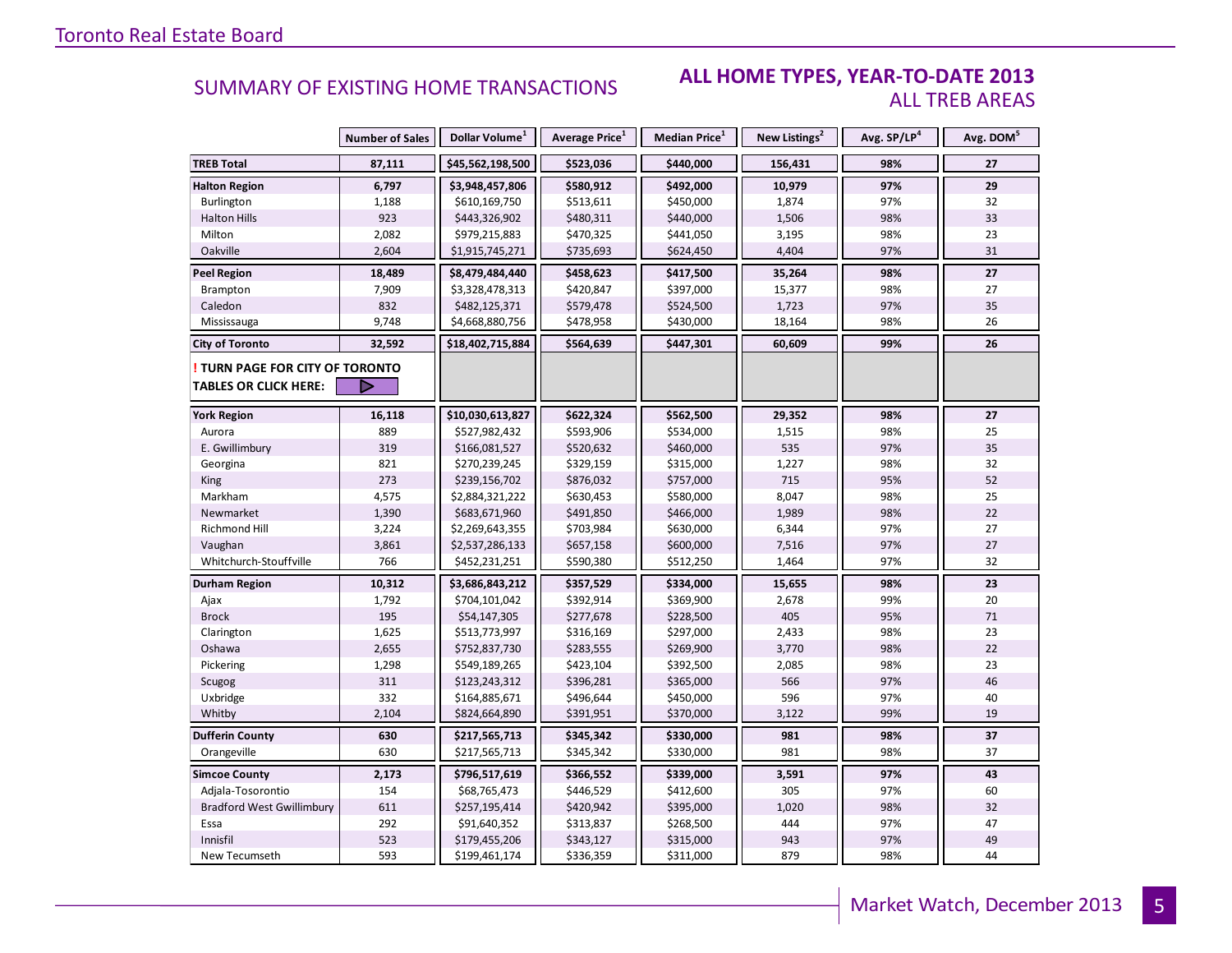#### **ALL HOME TYPES, YEAR-TO-DATE 2013** CITY OF TORONTO MUNICIPAL BREAKDOWN SUMMARY OF EXISTING HOME TRANSACTIONS

|                              | <b>Number of Sales</b> | Dollar Volume <sup>1</sup> | Average Price <sup>1</sup> | Median Price <sup>1</sup> | New Listings <sup>2</sup> | Avg. SP/LP <sup>4</sup> | Avg. DOM <sup>5</sup> |
|------------------------------|------------------------|----------------------------|----------------------------|---------------------------|---------------------------|-------------------------|-----------------------|
| <b>TREB Total</b>            | 87,111                 | \$45,562,198,500           | \$523,036                  | \$440,000                 | 156,431                   | 98%                     | 27                    |
| <b>City of Toronto Total</b> | 32,592                 | \$18,402,715,884           | \$564,639                  | \$447,301                 | 60,609                    | 99%                     | 26                    |
| Toronto West                 | 8,358                  | \$4,113,221,062            | \$492,130                  | \$435,000                 | 14,881                    | 99%                     | 27                    |
| Toronto W01                  | 510                    | \$328,677,976              | \$644,467                  | \$594,950                 | 974                       | 101%                    | 23                    |
| Toronto W02                  | 881                    | \$547,924,510              | \$621,935                  | \$595,000                 | 1,277                     | 103%                    | 18                    |
| Toronto W03                  | 705                    | \$307,817,012              | \$436,620                  | \$430,000                 | 1,051                     | 101%                    | 21                    |
| Toronto W04                  | 785                    | \$315,131,061              | \$401,441                  | \$395,000                 | 1,255                     | 99%                     | 27                    |
| Toronto W05                  | 1,039                  | \$382,727,067              | \$368,361                  | \$392,000                 | 1,876                     | 97%                     | 32                    |
| Toronto W06                  | 1,204                  | \$561,385,648              | \$466,267                  | \$431,625                 | 2,756                     | 99%                     | 33                    |
| Toronto W07                  | 321                    | \$240,147,946              | \$748,124                  | \$692,500                 | 476                       | 101%                    | 19                    |
| Toronto W08                  | 1,550                  | \$943,871,402              | \$608,949                  | \$515,000                 | 2,835                     | 98%                     | 28                    |
| Toronto W09                  | 480                    | \$204,275,541              | \$425,574                  | \$440,000                 | 777                       | 98%                     | 30                    |
| Toronto W10                  | 883                    | \$281,262,900              | \$318,531                  | \$361,250                 | 1,604                     | 97%                     | 30                    |
| <b>Toronto Central</b>       | 14,673                 | \$9,866,677,216            | \$672,438                  | \$461,000                 | 30,368                    | 98%                     | 29                    |
| Toronto C01                  | 3,858                  | \$1,815,222,692            | \$470,509                  | \$399,000                 | 8,849                     | 99%                     | 30                    |
| Toronto C02                  | 715                    | \$753,813,557              | \$1,054,285                | \$805,000                 | 1,609                     | 98%                     | 28                    |
| Toronto C03                  | 514                    | \$541,106,757              | \$1,052,737                | \$743,250                 | 907                       | 99%                     | 23                    |
| Toronto C04                  | 1,007                  | \$1,154,646,895            | \$1,146,621                | \$1,051,000               | 1,970                     | 99%                     | 23                    |
| Toronto C06                  | 324                    | \$198,445,807              | \$612,487                  | \$635,500                 | 741                       | 98%                     | 29                    |
| Toronto C07                  | 1,107                  | \$651,708,351              | \$588,716                  | \$425,000                 | 2,368                     | 98%                     | 32                    |
| Toronto C08                  | 1,552                  | \$704,744,426              | \$454,088                  | \$395,000                 | 2,961                     | 98%                     | 29                    |
| Toronto C09                  | 277                    | \$332,358,742              | \$1,199,851                | \$899,000                 | 512                       | 98%                     | 27                    |
| Toronto C10                  | 602                    | \$388,433,763              | \$645,239                  | \$534,500                 | 1,043                     | 100%                    | 22                    |
| Toronto C11                  | 476                    | \$321,469,540              | \$675,356                  | \$384,000                 | 735                       | 99%                     | 27                    |
| Toronto C12                  | 382                    | \$724,770,538              | \$1,897,305                | \$1,555,000               | 926                       | 96%                     | 33                    |
| Toronto C13                  | 780                    | \$492,770,613              | \$631,757                  | \$480,000                 | 1,255                     | 100%                    | 24                    |
| Toronto C14                  | 1,708                  | \$1,027,725,999            | \$601,713                  | \$415,500                 | 3,828                     | 97%                     | 32                    |
| Toronto C15                  | 1,371                  | \$759,459,536              | \$553,946                  | \$438,000                 | 2,664                     | 98%                     | 27                    |
| <b>Toronto East</b>          | 9,561                  | \$4,422,817,606            | \$462,589                  | \$442,100                 | 15,360                    | 100%                    | 22                    |
| Toronto E01                  | 911                    | \$545,408,737              | \$598,692                  | \$578,000                 | 1,501                     | 103%                    | 17                    |
| Toronto E02                  | 797                    | \$569,864,312              | \$715,012                  | \$622,000                 | 1,280                     | 100%                    | 14                    |
| Toronto E03                  | 997                    | \$553,798,454              | \$555,465                  | \$535,000                 | 1,576                     | 102%                    | 17                    |
| Toronto E04                  | 1,158                  | \$428,680,813              | \$370,191                  | \$410,000                 | 1,831                     | 99%                     | 25                    |
| Toronto E05                  | 971                    | \$410,522,280              | \$422,783                  | \$360,000                 | 1,385                     | 100%                    | 22                    |
| Toronto E06                  | 434                    | \$234,660,505              | \$540,692                  | \$480,500                 | 760                       | 99%                     | 19                    |
| Toronto E07                  | 977                    | \$404,296,566              | \$413,814                  | \$415,000                 | 1,555                     | 100%                    | 25                    |
| <b>Toronto E08</b>           | 632                    | \$269,697,898              | \$426,737                  | \$425,000                 | 1,070                     | 98%                     | 25                    |
| Toronto E09                  | 1,185                  | \$405,938,168              | \$342,564                  | \$325,000                 | 1,990                     | 99%                     | 26                    |
| Toronto E10                  | 655                    | \$302,388,448              | \$461,662                  | \$455,000                 | 1,136                     | 99%                     | 25                    |
| Toronto E11                  | 844                    | \$297,561,424              | \$352,561                  | \$337,500                 | 1,276                     | 98%                     | 26                    |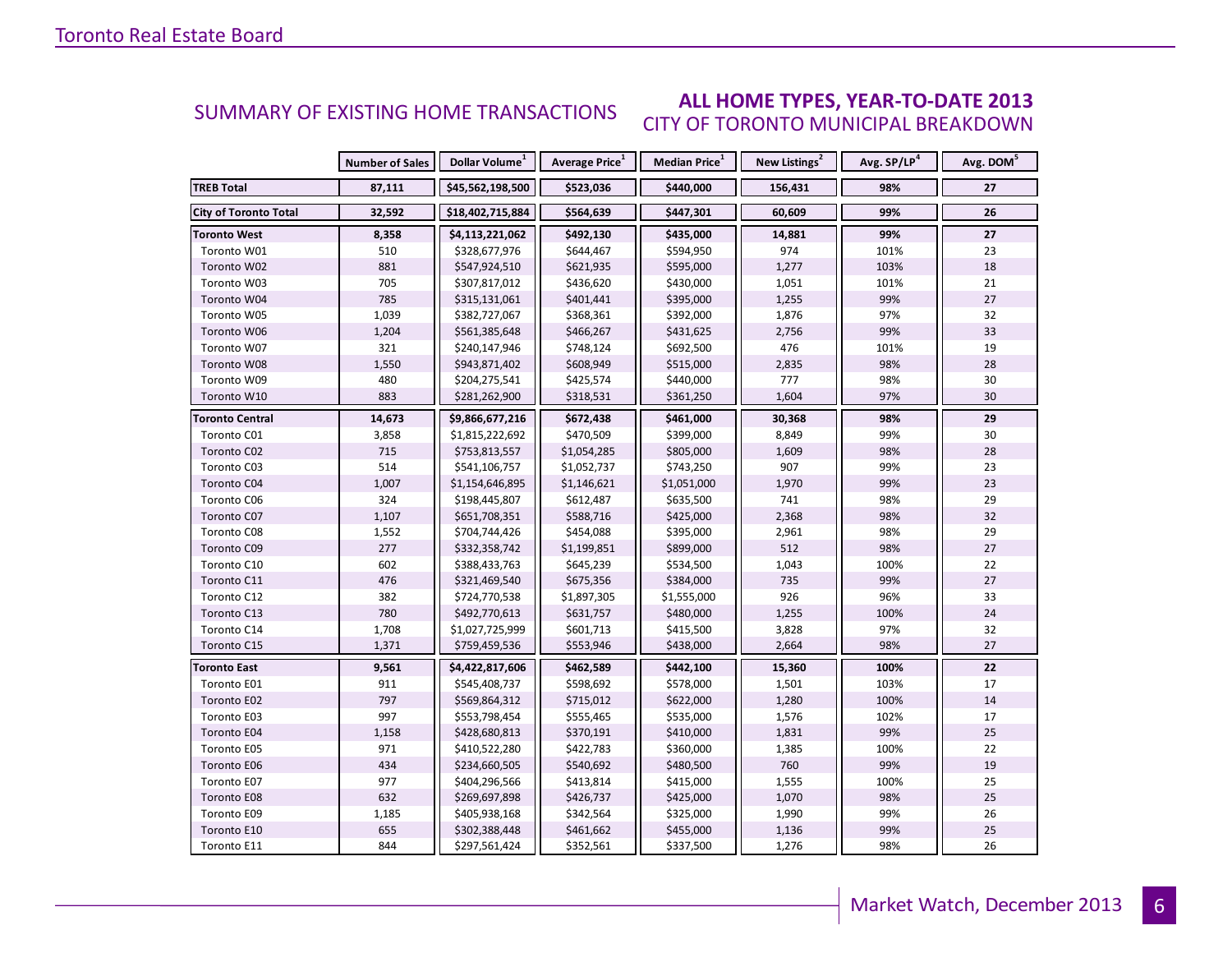#### DETACHED HOUSES, DECEMBER 2013 ALL TREB AREAS

|                                  | Sales <sup>1</sup> | Dollar Volume <sup>1</sup> | Average Price <sup>1</sup> | Median Price <sup>1</sup> | New Listings <sup>2</sup> | <b>Active Listings<sup>3</sup></b> | Avg. SP/LP <sup>4</sup> | Avg. DOM <sup>3</sup> |
|----------------------------------|--------------------|----------------------------|----------------------------|---------------------------|---------------------------|------------------------------------|-------------------------|-----------------------|
| <b>TREB Total</b>                | 1,807              | \$1,239,217,224            | \$685,787                  | \$572,000                 | 1,683                     | 5,280                              | 97%                     | 35                    |
| <b>Halton Region</b>             | 182                | \$137,039,578              | \$752,965                  | \$621,250                 | 161                       | 601                                | 94%                     | 43                    |
| Burlington                       | 38                 | \$28,862,580               | \$759,542                  | \$543,750                 | 28                        | 111                                | 96%                     | 64                    |
| <b>Halton Hills</b>              | 34                 | \$19,580,400               | \$575,894                  | \$519,750                 | 22                        | 123                                | 95%                     | 52                    |
| Milton                           | 42                 | \$24,236,300               | \$577,055                  | \$575,000                 | 42                        | 123                                | 98%                     | 28                    |
| Oakville                         | 68                 | \$64,360,298               | \$946,475                  | \$772,500                 | 69                        | 244                                | 92%                     | 36                    |
| <b>Peel Region</b>               | 360                | \$215,710,373              | \$599,195                  | \$549,000                 | 422                       | 1,317                              | 97%                     | 33                    |
| Brampton                         | 189                | \$95,132,432               | \$503,346                  | \$470,000                 | 247                       | 686                                | 98%                     | 31                    |
| Caledon                          | 24                 | \$15,543,300               | \$647,638                  | \$575,000                 | 27                        | 206                                | 96%                     | 57                    |
| Mississauga                      | 147                | \$105,034,641              | \$714,521                  | \$615,000                 | 148                       | 425                                | 97%                     | 33                    |
| <b>City of Toronto</b>           | 447                | \$386,364,751              | \$864,351                  | \$640,000                 | 393                       | 1,008                              | 97%                     | 28                    |
| TURN PAGE FOR CITY OF TORONTO    |                    |                            |                            |                           |                           |                                    |                         |                       |
| <b>TABLES OR CLICK HERE:</b>     |                    |                            |                            |                           |                           |                                    |                         |                       |
| <b>York Region</b>               | 415                | \$334,511,067              | \$806,051                  | \$730,000                 | 345                       | 1,182                              | 96%                     | 39                    |
| Aurora                           | 21                 | \$15,692,600               | \$747,267                  | \$585,000                 | 23                        | 74                                 | 96%                     | 22                    |
| E. Gwillimbury                   | 11                 | \$7,179,500                | \$652,682                  | \$628,000                 | 9                         | 56                                 | 98%                     | 49                    |
| Georgina                         | $30\,$             | \$9,878,600                | \$329,287                  | \$284,450                 | 27                        | 109                                | 95%                     | 50                    |
| King                             | 18                 | \$17,902,000               | \$994,556                  | \$884,000                 | 17                        | 96                                 | 97%                     | 70                    |
| Markham                          | 88                 | \$75,553,700               | \$858,565                  | \$772,400                 | 77                        | 190                                | 97%                     | 30                    |
| Newmarket                        | 30                 | \$15,533,338               | \$517,778                  | \$504,600                 | 22                        | 60                                 | 97%                     | 26                    |
| Richmond Hill                    | 96                 | \$90,313,538               | \$940,766                  | \$830,950                 | 60                        | 196                                | 95%                     | 43                    |
| Vaughan                          | 101                | \$87,978,291               | \$871,072                  | \$785,000                 | 84                        | 269                                | 97%                     | 35                    |
| Whitchurch-Stouffville           | 20                 | \$14,479,500               | \$723,975                  | \$532,500                 | 26                        | 132                                | 96%                     | 56                    |
| <b>Durham Region</b>             | 300                | \$122,739,470              | \$409,132                  | \$394,000                 | 264                       | 698                                | 98%                     | 32                    |
| Ajax                             | 44                 | \$19,285,700               | \$438,311                  | \$417,500                 | 43                        | 61                                 | 98%                     | 20                    |
| <b>Brock</b>                     | 6                  | \$1,375,000                | \$229,167                  | \$215,000                 | 9                         | 70                                 | 94%                     | 150                   |
| Clarington                       | 45                 | \$16,060,475               | \$356,899                  | \$325,000                 | 51                        | 117                                | 98%                     | 33                    |
| Oshawa                           | 83                 | \$26,841,345               | \$323,390                  | \$305,000                 | 64                        | 118                                | 98%                     | 26                    |
| Pickering                        | 38                 | \$20,537,200               | \$540,453                  | \$482,500                 | 27                        | 74                                 | 98%                     | 35                    |
| Scugog                           | 16                 | \$6,535,000                | \$408,438                  | \$340,000                 | 12                        | 71                                 | 96%                     | 44                    |
| Uxbridge                         | 13                 | \$7,156,500                | \$550,500                  | \$520,000                 | $\overline{7}$            | 83                                 | 96%                     | 32                    |
| Whitby                           | 55                 | \$24,948,250               | \$453,605                  | \$431,000                 | 51                        | 104                                | 98%                     | 29                    |
| <b>Dufferin County</b>           | 15                 | \$5,910,900                | \$394,060                  | \$375,000                 | 13                        | 75                                 | 97%                     | 46                    |
| Orangeville                      | 15                 | \$5,910,900                | \$394,060                  | \$375,000                 | 13                        | 75                                 | 97%                     | 46                    |
| <b>Simcoe County</b>             | 88                 | \$36,941,085               | \$419,785                  | \$375,000                 | 85                        | 399                                | 97%                     | 45                    |
| Adjala-Tosorontio                | 12                 | \$5,818,085                | \$484,840                  | \$435,250                 | 9                         | 57                                 | 96%                     | 53                    |
| <b>Bradford West Gwillimbury</b> | 31                 | \$14,215,800               | \$458,574                  | \$470,000                 | 26                        | 83                                 | 97%                     | 49                    |
| Essa                             | 6                  | \$2,179,900                | \$363,317                  | \$319,750                 | 9                         | 57                                 | 97%                     | 34                    |
| Innisfil                         | 20                 | \$5,999,500                | \$299,975                  | \$292,500                 | 24                        | 126                                | 98%                     | 44                    |
| New Tecumseth                    | 19                 | \$8,727,800                | \$459,358                  | \$375,000                 | 17                        | 76                                 | 97%                     | 39                    |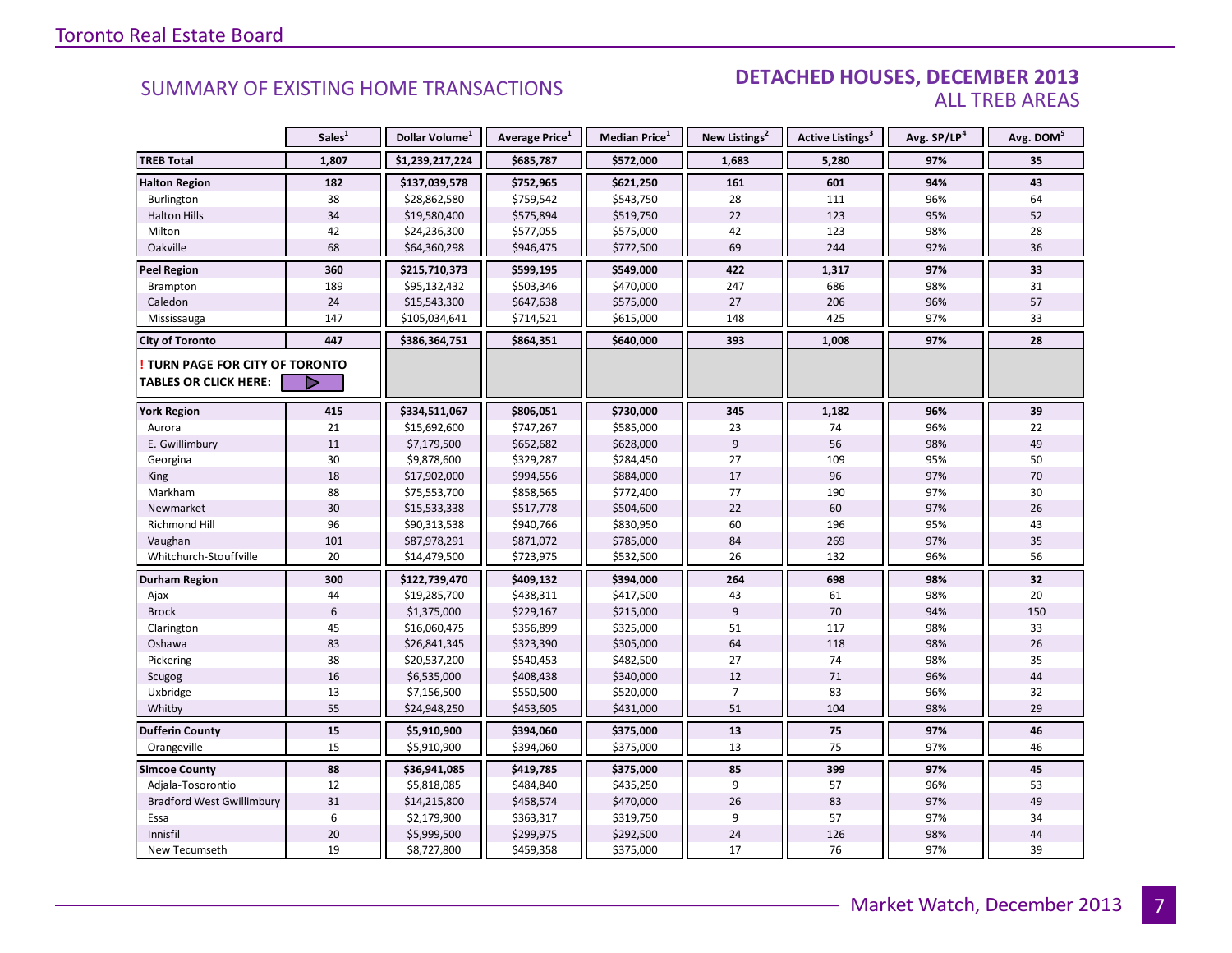### DETACHED HOUSES, DECEMBER 2013 CITY OF TORONTO MUNICIPAL BREAKDOWN

<span id="page-7-0"></span>

|                              | Sales <sup>1</sup> | Dollar Volume <sup>1</sup> | Average Price <sup>1</sup> | Median Price <sup>1</sup> | New Listings <sup>2</sup> | Active Listings <sup>3</sup> | Avg. SP/LP <sup>4</sup> | Avg. DOM <sup>5</sup> |
|------------------------------|--------------------|----------------------------|----------------------------|---------------------------|---------------------------|------------------------------|-------------------------|-----------------------|
| <b>TREB Total</b>            | 1,807              | \$1,239,217,224            | \$685,787                  | \$572,000                 | 1,683                     | 5,280                        | 97%                     | 35                    |
| <b>City of Toronto Total</b> | 447                | \$386,364,751              | \$864,351                  | \$640,000                 | 393                       | 1,008                        | 97%                     | 28                    |
| <b>Toronto West</b>          | 144                | \$90,360,900               | \$627,506                  | \$584,250                 | 114                       | 277                          | 98%                     | 25                    |
| Toronto W01                  | 3                  | \$2,798,000                | \$932,667                  | \$828,000                 | $\overline{2}$            | 13                           | 95%                     | 32                    |
| Toronto W02                  | 12                 | \$9,562,000                | \$796,833                  | \$710,500                 | $\overline{7}$            | $\,8\,$                      | 97%                     | 19                    |
| Toronto W03                  | 18                 | \$9,054,600                | \$503,033                  | \$457,000                 | 12                        | 31                           | 99%                     | 27                    |
| Toronto W04                  | 22                 | \$12,400,000               | \$563,636                  | \$582,500                 | 15                        | 27                           | 99%                     | 28                    |
| Toronto W05                  | 14                 | \$7,654,500                | \$546,750                  | \$521,000                 | 14                        | 50                           | 97%                     | 22                    |
| Toronto W06                  | 14                 | \$9,019,800                | \$644,271                  | \$615,250                 | $\overline{7}$            | 20                           | 100%                    | 15                    |
| Toronto W07                  | $\overline{7}$     | \$5,831,800                | \$833,114                  | \$753,000                 | 5                         | 9                            | 104%                    | 16                    |
| Toronto W08                  | 26                 | \$20,128,000               | \$774,154                  | \$649,000                 | 27                        | 76                           | 97%                     | 35                    |
| Toronto W09                  | 5                  | \$2,934,000                | \$586,800                  | \$600,000                 | 6                         | 18                           | 99%                     | 29                    |
| Toronto W10                  | 23                 | \$10,978,200               | \$477,313                  | \$450,000                 | 19                        | 25                           | 96%                     | 21                    |
| <b>Toronto Central</b>       | 121                | \$178,569,051              | \$1,475,777                | \$1,058,000               | 133                       | 465                          | 96%                     | 38                    |
| Toronto C01                  | 5                  | \$3,630,000                | \$726,000                  | \$775,000                 | 3                         | 4                            | 107%                    | 8                     |
| Toronto C02                  | $\overline{4}$     | \$6,091,000                | \$1,522,750                | \$1,100,000               | 5                         | 12                           | 101%                    | 8                     |
| Toronto C03                  | 10                 | \$14,936,550               | \$1,493,655                | \$943,000                 | 8                         | 47                           | 97%                     | 47                    |
| Toronto C04                  | 26                 | \$36,314,463               | \$1,396,710                | \$1,331,750               | 32                        | 109                          | 98%                     | 31                    |
| Toronto C06                  | 12                 | \$10,779,000               | \$898,250                  | \$790,000                 | 12                        | 22                           | 98%                     | 27                    |
| Toronto C07                  | 15                 | \$15,118,500               | \$1,007,900                | \$893,500                 | 22                        | 69                           | 97%                     | 42                    |
| Toronto C08                  |                    |                            |                            |                           |                           | $\overline{2}$               |                         |                       |
| Toronto C09                  |                    |                            |                            |                           |                           | 18                           |                         |                       |
| Toronto C10                  | $\overline{2}$     | \$3,101,000                | \$1,550,500                | \$1,550,500               | $\overline{4}$            | 10                           | 99%                     | 45                    |
| Toronto C11                  | $\mathbf{1}$       | \$1,139,000                | \$1,139,000                | \$1,139,000               | $\overline{4}$            | $\overline{7}$               | 106%                    | 6                     |
| Toronto C12                  | 12                 | \$48,646,888               | \$4,053,907                | \$2,275,444               | 9                         | 69                           | 92%                     | 79                    |
| Toronto C13                  | $\overline{2}$     | \$1,446,500                | \$723,250                  | \$723,250                 | $\overline{4}$            | 11                           | 100%                    | 36                    |
| Toronto C14                  | 15                 | \$19,926,000               | \$1,328,400                | \$1,200,000               | 21                        | 67                           | 96%                     | 35                    |
| Toronto C15                  | 17                 | \$17,440,150               | \$1,025,891                | \$950,000                 | 9                         | 18                           | 99%                     | 34                    |
| <b>Toronto East</b>          | 182                | \$117,434,800              | \$645,246                  | \$550,000                 | 146                       | 266                          | 98%                     | 24                    |
| Toronto E01                  | 9                  | \$6,500,788                | \$722,310                  | \$750,000                 | $\overline{7}$            | 10                           | 99%                     | 20                    |
| Toronto E02                  | 13                 | \$18,811,735               | \$1,447,057                | \$850,000                 | 8                         | 13                           | 94%                     | 28                    |
| Toronto E03                  | 26                 | \$16,137,500               | \$620,673                  | \$552,500                 | 25                        | 30                           | 101%                    | 22                    |
| Toronto E04                  | 16                 | \$8,179,500                | \$511,219                  | \$490,000                 | 17                        | 35                           | 99%                     | 41                    |
| Toronto E05                  | 10                 | \$6,762,688                | \$676,269                  | \$725,250                 | $\overline{7}$            | 9                            | 102%                    | 15                    |
| Toronto E06                  | 27                 | \$14,543,800               | \$538,659                  | \$483,000                 | 25                        | 31                           | 99%                     | 28                    |
| Toronto E07                  | 22                 | \$13,905,488               | \$632,068                  | \$622,500                 | $\overline{7}$            | 14                           | 100%                    | 17                    |
| Toronto E08                  | $11\,$             | \$7,684,100                | \$698,555                  | \$520,000                 | 9                         | 29                           | 98%                     | 17                    |
| Toronto E09                  | 18                 | \$8,360,701                | \$464,483                  | \$454,051                 | 17                        | 35                           | 98%                     | 20                    |
| Toronto E10                  | 15                 | \$8,961,500                | \$597,433                  | \$558,000                 | $\boldsymbol{9}$          | $41\,$                       | 98%                     | 32                    |
| Toronto E11                  | 15                 | \$7,587,000                | \$505,800                  | \$491,000                 | 15                        | 19                           | 98%                     | 24                    |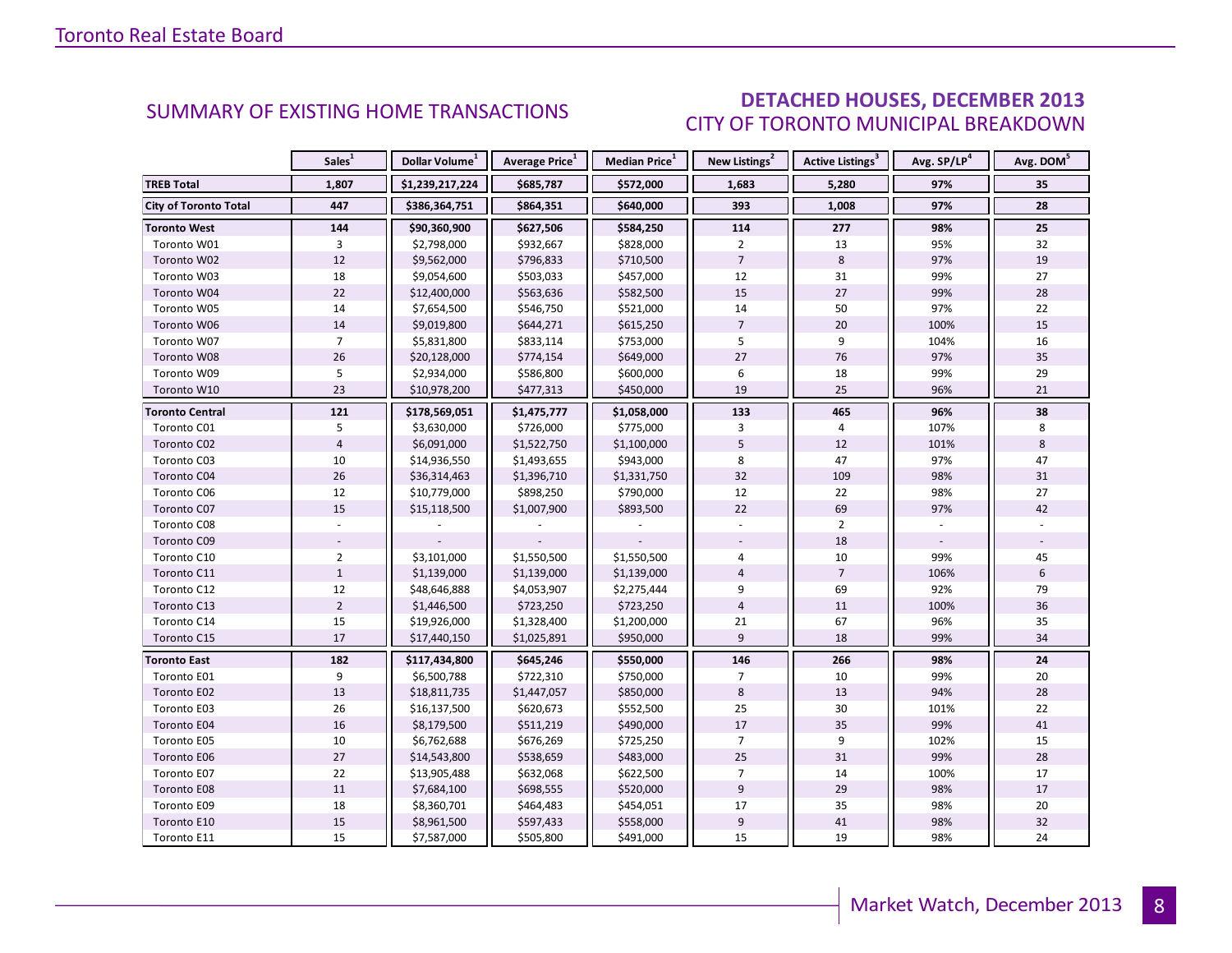### **Industrial SUMMARY OF EXISTING HOME TRANSACTIONS SEMI-DETACHED HOUSES, DECEMBER 2013** ALL TREB AREAS

|                                                        | Sales <sup>1</sup> | Dollar Volume <sup>1</sup> | Average Price <sup>1</sup> | <b>Median Price</b> <sup>1</sup> | New Listings <sup>2</sup> | Active Listings <sup>3</sup> | Avg. SP/LP <sup>4</sup> | Avg. DOM <sup>5</sup> |
|--------------------------------------------------------|--------------------|----------------------------|----------------------------|----------------------------------|---------------------------|------------------------------|-------------------------|-----------------------|
| <b>TREB Total</b>                                      | 368                | \$183,192,414              | \$497,805                  | \$456,750                        | 327                       | 494                          | 99%                     | 24                    |
| <b>Halton Region</b>                                   | 21                 | \$9,334,400                | \$444,495                  | \$434,900                        | 23                        | 32                           | 98%                     | 27                    |
| Burlington                                             | $\mathbf{3}$       | \$1,352,000                | \$450,667                  | \$460,000                        | $\overline{7}$            | 11                           | 100%                    | 18                    |
| <b>Halton Hills</b>                                    |                    |                            |                            |                                  |                           | $\mathbf{1}$                 |                         |                       |
| Milton                                                 | 11                 | \$4,620,900                | \$420,082                  | \$424,000                        | $\overline{7}$            | $\overline{7}$               | 98%                     | 38                    |
| Oakville                                               | $\overline{7}$     | \$3,361,500                | \$480,214                  | \$480,000                        | 9                         | 13                           | 99%                     | 14                    |
| <b>Peel Region</b>                                     | 127                | \$53,031,049               | \$417,567                  | \$418,000                        | 125                       | 218                          | 98%                     | 26                    |
| Brampton                                               | 75                 | \$29,180,749               | \$389,077                  | \$385,000                        | 84                        | 141                          | 98%                     | 25                    |
| Caledon                                                | $\overline{3}$     | \$1,170,900                | \$390,300                  | \$385,000                        | $1\,$                     | $\overline{4}$               | 97%                     | 31                    |
| Mississauga                                            | 49                 | \$22,679,400               | \$462,845                  | \$462,000                        | 40                        | 73                           | 98%                     | 27                    |
| <b>City of Toronto</b>                                 | 136                | \$87,641,527               | \$644,423                  | \$551,000                        | 96                        | 141                          | 101%                    | 21                    |
| TURN PAGE FOR CITY OF TORONTO<br>TABLES OR CLICK HERE: | D                  |                            |                            |                                  |                           |                              |                         |                       |
|                                                        |                    |                            |                            |                                  |                           |                              |                         |                       |
| <b>York Region</b>                                     | 49                 | \$23,545,788               | \$480,526                  | \$467,000                        | 41                        | 55                           | 99%                     | 28                    |
| Aurora                                                 | 4                  | \$1,787,900                | \$446,975                  | \$442,450                        |                           | $\overline{2}$               | 98%                     | 35                    |
| E. Gwillimbury                                         | $\mathbf{1}$       | \$413,900                  | \$413,900                  | \$413,900                        | $\overline{4}$            | 6                            | 100%                    | 31                    |
| Georgina                                               |                    |                            |                            |                                  |                           | $\overline{2}$               |                         |                       |
| King                                                   |                    |                            |                            |                                  |                           | $\mathbf 1$                  |                         |                       |
| Markham                                                | 10                 | \$5,151,888                | \$515,189                  | \$499,500                        | 11                        | 12                           | 99%                     | 28                    |
| Newmarket                                              | $10\,$             | \$3,951,000                | \$395,100                  | \$410,000                        | $11\,$                    | 13                           | 98%                     | 20                    |
| Richmond Hill                                          | $\overline{3}$     | \$1,407,800                | \$469,267                  | \$457,000                        | $\overline{2}$            | 5                            | 99%                     | 24                    |
| Vaughan                                                | 17                 | \$9,082,000                | \$534,235                  | \$536,000                        | 12                        | 13                           | 99%                     | 34                    |
| Whitchurch-Stouffville                                 | $\overline{4}$     | \$1,751,300                | \$437,825                  | \$442,500                        | $\mathbf{1}$              | $\mathbf{1}$                 | 98%                     | 15                    |
| Durham Region                                          | 30                 | \$8,153,650                | \$271,788                  | \$250,000                        | 34                        | 29                           | 98%                     | ${\bf 18}$            |
| Ajax                                                   | 5                  | \$1,768,000                | \$353,600                  | \$338,000                        | 12                        | 8                            | 100%                    | 12                    |
| <b>Brock</b>                                           |                    |                            |                            |                                  |                           |                              |                         |                       |
| Clarington                                             | $\overline{2}$     | \$362,000                  | \$181,000                  | \$181,000                        | $\overline{2}$            | 3                            | 97%                     | 11                    |
| Oshawa                                                 | 14                 | \$3,132,400                | \$223,743                  | \$222,000                        | 8                         | $\overline{7}$               | 98%                     | 19                    |
| Pickering                                              | 6                  | \$2,063,250                | \$343,875                  | \$347,000                        | 6                         | 6                            | 98%                     | 21                    |
| Scugog                                                 | $\mathbf{1}$       | \$260,000                  | \$260,000                  | \$260,000                        |                           |                              | 93%                     | 15                    |
| Uxbridge                                               |                    |                            |                            |                                  | 2                         | $\overline{2}$               |                         |                       |
| Whitby                                                 | $\overline{2}$     | \$568,000                  | \$284,000                  | \$284,000                        | $\overline{4}$            | $\overline{3}$               | 98%                     | 20                    |
| <b>Dufferin County</b>                                 | $\mathbf{1}$       | \$250,000                  | \$250,000                  | \$250,000                        | 4                         | ${\bf 10}$                   | 96%                     | 22                    |
| Orangeville                                            | $\mathbf{1}$       | \$250,000                  | \$250,000                  | \$250,000                        | $\overline{4}$            | 10                           | 96%                     | 22                    |
| <b>Simcoe County</b>                                   | $\overline{4}$     | \$1,236,000                | \$309,000                  | \$305,500                        | $\overline{\mathbf{4}}$   | 9                            | 98%                     | 19                    |
| Adjala-Tosorontio                                      |                    |                            |                            |                                  |                           |                              |                         |                       |
| <b>Bradford West Gwillimbury</b>                       | $\overline{2}$     | \$765,000                  | \$382,500                  | \$382,500                        | $\overline{3}$            | $\overline{4}$               | 98%                     | 11                    |
| Essa                                                   |                    |                            |                            |                                  |                           | $\mathbf{1}$                 |                         |                       |
| Innisfil                                               |                    |                            |                            |                                  |                           |                              |                         |                       |
| New Tecumseth                                          | $\overline{2}$     | \$471,000                  | \$235,500                  | \$235,500                        | $\mathbf{1}$              | $\overline{4}$               | 97%                     | 27                    |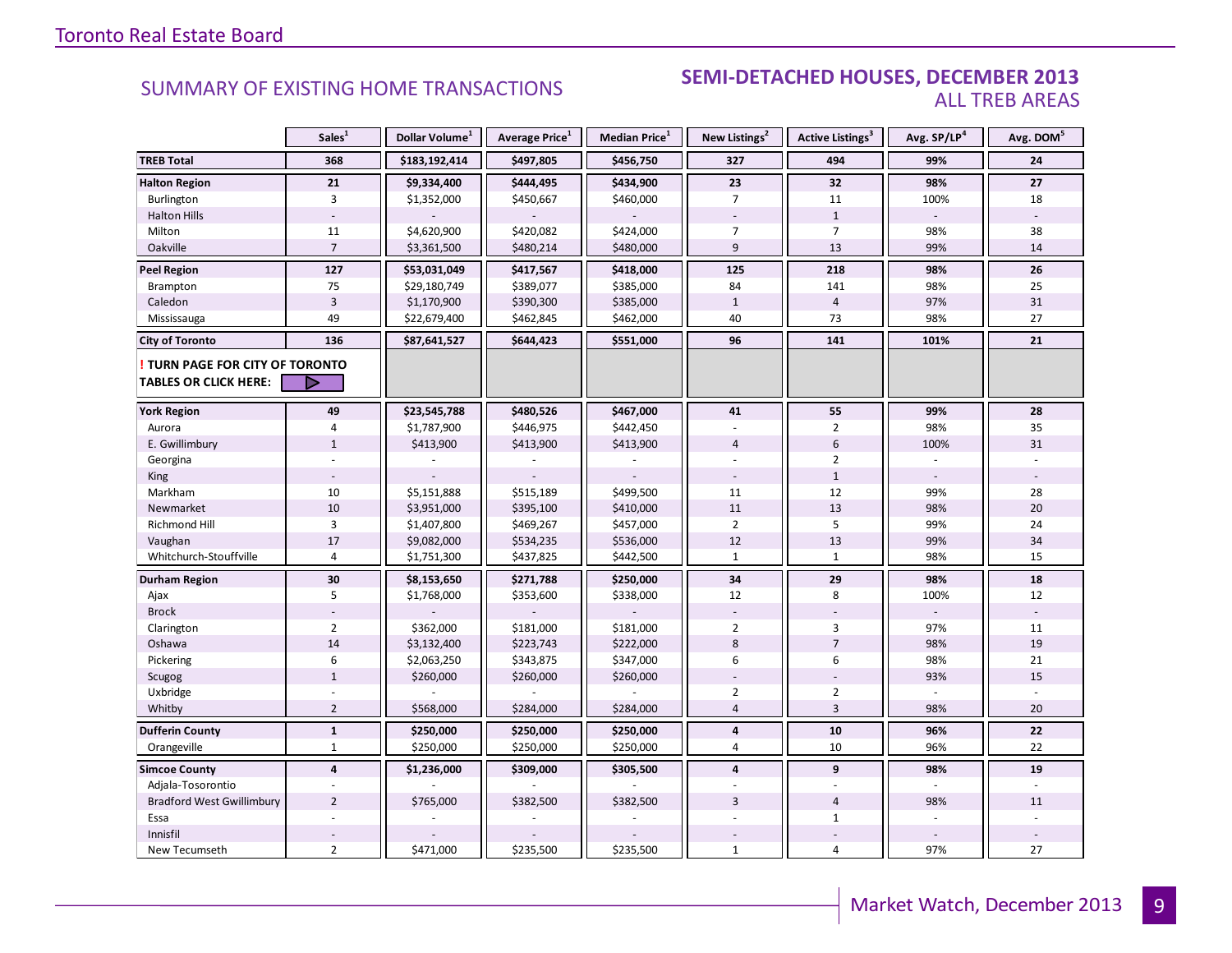#### ECEMBER 2012 CITY OF TORONTO MUNICIPAL BREAKDOWN SUMMARY OF EXISTING HOME TRANSACTIONS **SEMI-DETACHED HOUSES, DECEMBER 2013**

|                              | Sales <sup>1</sup> | Dollar Volume <sup>1</sup> | Average Price <sup>1</sup> | Median Price <sup>1</sup> | New Listings <sup>2</sup> | Active Listings <sup>3</sup> | Avg. SP/LP <sup>4</sup> | Avg. DOM <sup>5</sup> |
|------------------------------|--------------------|----------------------------|----------------------------|---------------------------|---------------------------|------------------------------|-------------------------|-----------------------|
| <b>TREB Total</b>            | 368                | \$183,192,414              | \$497,805                  | \$456,750                 | 327                       | 494                          | 99%                     | 24                    |
| <b>City of Toronto Total</b> | 136                | \$87,641,527               | \$644,423                  | \$551,000                 | 96                        | 141                          | 101%                    | 21                    |
| <b>Toronto West</b>          | 50                 | \$27,305,186               | \$546,104                  | \$526,000                 | 42                        | 66                           | 101%                    | 19                    |
| Toronto W01                  | $\overline{2}$     | \$1,486,500                | \$743,250                  | \$743,250                 |                           | 4                            | 98%                     | 27                    |
| Toronto W02                  | 16                 | \$10,638,700               | \$664,919                  | \$639,500                 | 9                         | $\overline{9}$               | 103%                    | 12                    |
| Toronto W03                  | 9                  | \$4,811,162                | \$534,574                  | \$480,000                 | 10                        | 10                           | 101%                    | 21                    |
| Toronto W04                  | $\overline{4}$     | \$1,775,624                | \$443,906                  | \$445,812                 | $\mathbf{1}$              | 3                            | 103%                    | 14                    |
| Toronto W05                  | 13                 | \$6,014,200                | \$462,631                  | \$445,000                 | 19                        | 35                           | 98%                     | 21                    |
| Toronto W06                  | $\mathbf{1}$       | \$538,000                  | \$538,000                  | \$538,000                 |                           |                              | 99%                     | 23                    |
| Toronto W07                  |                    |                            |                            |                           |                           |                              |                         |                       |
| Toronto W08                  | $\mathbf{1}$       | \$515,000                  | \$515,000                  | \$515,000                 | $\mathbf{1}$              | $\mathbf{1}$                 | 99%                     | 43                    |
| Toronto W09                  | $\mathbf{1}$       | \$385,000                  | \$385,000                  | \$385,000                 |                           | $\mathbf{1}$                 | 96%                     | 49                    |
| Toronto W10                  | $\overline{3}$     | \$1,141,000                | \$380,333                  | \$384,000                 | $\overline{2}$            | 3                            | 98%                     | 27                    |
| Toronto Central              | 34                 | \$31,246,588               | \$919,017                  | \$777,944                 | 20                        | 32                           | 100%                    | 26                    |
| Toronto C01                  | 5                  | \$5,004,388                | \$1,000,878                | \$865,000                 | 6                         | 9                            | 101%                    | 15                    |
| Toronto C02                  | $\overline{7}$     | \$7,839,000                | \$1,119,857                | \$1,150,000               | $\overline{3}$            | 6                            | 98%                     | 30                    |
| Toronto C03                  | $\overline{2}$     | \$1,160,000                | \$580,000                  | \$580,000                 | 3                         | 5                            | 103%                    | 26                    |
| Toronto C04                  | $\overline{4}$     | \$3,346,500                | \$836,625                  | \$855,750                 | $\overline{3}$            | $\overline{2}$               | 112%                    | $\overline{7}$        |
| Toronto C06                  |                    |                            |                            |                           |                           |                              |                         |                       |
| Toronto C07                  | $\mathbf{1}$       | \$515,000                  | \$515,000                  | \$515,000                 | $\overline{2}$            | $\mathbf{1}$                 | 95%                     | 32                    |
| Toronto C08                  | $\overline{2}$     | \$2,464,000                | \$1,232,000                | \$1,232,000               | $\mathbf{1}$              | 4                            | 97%                     | 27                    |
| Toronto C09                  | $\overline{2}$     | \$4,065,000                | \$2,032,500                | \$2,032,500               |                           | $\overline{3}$               | 96%                     | 62                    |
| Toronto C10                  | 3                  | \$2,418,000                | \$806,000                  | \$785,000                 |                           |                              | 95%                     | 43                    |
| Toronto C11                  |                    |                            |                            |                           |                           |                              |                         |                       |
| Toronto C12                  |                    |                            |                            |                           |                           |                              |                         |                       |
| Toronto C13                  | $\overline{3}$     | \$1,489,900                | \$496,633                  | \$465,000                 |                           |                              | 99%                     | 30                    |
| Toronto C14                  |                    |                            |                            |                           |                           |                              |                         |                       |
| Toronto C15                  | 5                  | \$2,944,800                | \$588,960                  | \$543,000                 | $\overline{2}$            | $\overline{2}$               | 103%                    | 18                    |
| <b>Toronto East</b>          | 52                 | \$29,089,753               | \$559,418                  | \$542,268                 | 34                        | 43                           | 102%                    | 18                    |
| Toronto E01                  | 19                 | \$11,602,330               | \$610,649                  | \$577,500                 | 11                        | 8                            | 104%                    | 18                    |
| Toronto E02                  | $\overline{9}$     | \$5,302,000                | \$589,111                  | \$580,000                 | $\overline{7}$            | 13                           | 106%                    | 22                    |
| Toronto E03                  | 11                 | \$6,527,823                | \$593,438                  | \$545,000                 | 4                         | $\overline{7}$               | 99%                     | 12                    |
| Toronto E04                  | $\overline{4}$     | \$1,819,000                | \$454,750                  | \$472,500                 | $\overline{5}$            | $\overline{3}$               | 98%                     | 14                    |
| Toronto E05                  |                    |                            |                            |                           |                           |                              |                         |                       |
| Toronto E06                  |                    |                            |                            |                           |                           | $\overline{2}$               |                         |                       |
| Toronto E07                  | 4                  | \$1,944,600                | \$486,150                  | \$468,000                 | $\overline{2}$            | $\mathbf{1}$                 | 102%                    | 34                    |
| Toronto E08                  | $1\,$              | \$390,000                  | \$390,000                  | \$390,000                 | $\mathbf{1}$              | $\overline{2}$               | 98%                     | 29                    |
| Toronto E09                  | $\mathbf{1}$       | \$439,000                  | \$439,000                  | \$439,000                 |                           | $\mathbf{1}$                 | 100%                    | 22                    |
| Toronto E10                  | $\overline{2}$     | \$687,000                  | \$343,500                  | \$343,500                 | $\mathbf{1}$              | $\overline{2}$               | 107%                    | 14                    |
| Toronto E11                  | $\mathbf{1}$       | \$378,000                  | \$378,000                  | \$378,000                 | 3                         | $\overline{4}$               | 98%                     | 9                     |

<span id="page-9-0"></span>**Page 3 July 2010**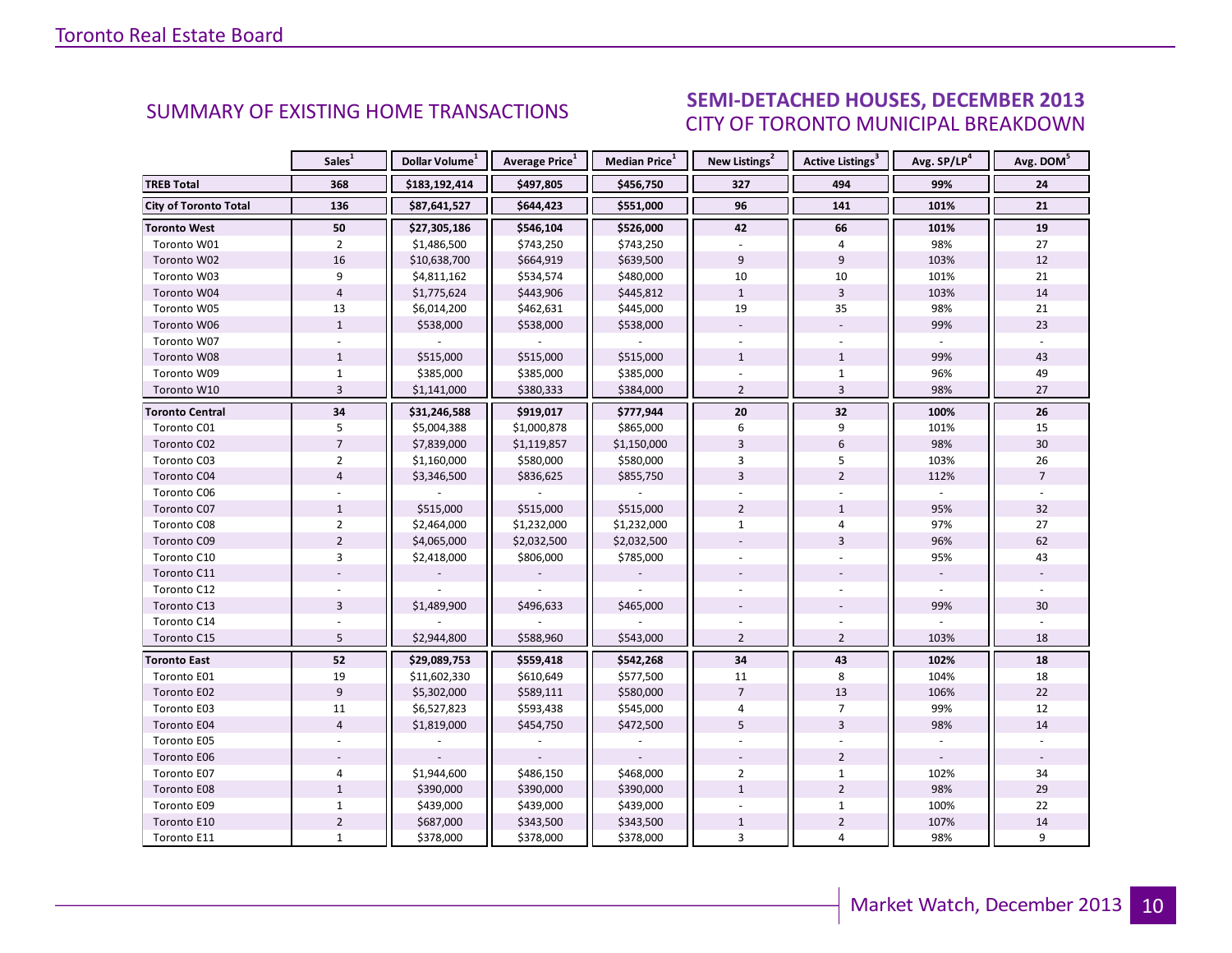### SUMMARY OF EXISTING HOME TRANSACTIONS **CONDOMINIUM TOWNHOUSES, DECEMBER 2013** ALL TREB AREAS

|                                  | Sales <sup>1</sup>      | Dollar Volume <sup>1</sup> | Average Price <sup>1</sup> | Median Price <sup>1</sup> | New Listings <sup>2</sup> | Active Listings <sup>3</sup> | Avg. SP/LP <sup>4</sup>  | Avg. DOM <sup>5</sup> |
|----------------------------------|-------------------------|----------------------------|----------------------------|---------------------------|---------------------------|------------------------------|--------------------------|-----------------------|
| <b>TREB Total</b>                | 350                     | \$123,643,195              | \$353,266                  | \$338,750                 | 282                       | 611                          | 98%                      | 28                    |
| <b>Halton Region</b>             | 26                      | \$9,564,250                | \$367,856                  | \$309,250                 | 16                        | 49                           | 98%                      | 38                    |
| Burlington                       | 13                      | \$4,397,750                | \$338,288                  | \$293,500                 | 8                         | 14                           | 98%                      | 39                    |
| <b>Halton Hills</b>              | $\overline{4}$          | \$1,154,500                | \$288,625                  | \$296,750                 | $\mathbf{1}$              | $\overline{4}$               | 98%                      | 40                    |
| Milton                           | $\overline{2}$          | \$560,000                  | \$280,000                  | \$280,000                 | $\overline{2}$            | 4                            | 98%                      | 17                    |
| Oakville                         | $\overline{7}$          | \$3,452,000                | \$493,143                  | \$455,000                 | 5                         | 27                           | 99%                      | 41                    |
| <b>Peel Region</b>               | 96                      | \$31,299,501               | \$326,036                  | \$330,500                 | 81                        | 191                          | 97%                      | 28                    |
| Brampton                         | 15                      | \$4,291,600                | \$286,107                  | \$282,500                 | 26                        | 64                           | 95%                      | 29                    |
| Caledon                          |                         |                            |                            |                           |                           |                              |                          |                       |
| Mississauga                      | 81                      | \$27,007,901               | \$333,431                  | \$339,500                 | 55                        | 127                          | 98%                      | 28                    |
| <b>City of Toronto</b>           | 125                     | \$49,487,544               | \$395,900                  | \$364,500                 | 122                       | 256                          | 99%                      | 27                    |
| TURN PAGE FOR CITY OF TORONTO    |                         |                            |                            |                           |                           |                              |                          |                       |
| <b>TABLES OR CLICK HERE:</b>     | D                       |                            |                            |                           |                           |                              |                          |                       |
| <b>York Region</b>               | 57                      | \$23,329,500               | \$409,289                  | \$380,000                 | 36                        | 68                           | 98%                      | 29                    |
| Aurora                           | 5                       | \$2,047,500                | \$409,500                  | \$341,500                 | $\overline{4}$            | $\overline{7}$               | 97%                      | 32                    |
| E. Gwillimbury                   |                         |                            |                            |                           |                           |                              | $\overline{\phantom{a}}$ |                       |
| Georgina                         |                         |                            |                            |                           |                           | $\mathbf{1}$                 |                          |                       |
| <b>King</b>                      |                         |                            |                            |                           |                           |                              |                          |                       |
| Markham                          | 25                      | \$10,381,800               | \$415,272                  | \$380,000                 | 17                        | 23                           | 98%                      | 29                    |
| Newmarket                        | $6\phantom{1}$          | \$1,954,000                | \$325,667                  | \$311,500                 | $\overline{3}$            | $5\phantom{.0}$              | 99%                      | 28                    |
| <b>Richmond Hill</b>             | 6                       | \$2,549,900                | \$424,983                  | \$432,700                 | 4                         | 12                           | 100%                     | 25                    |
| Vaughan                          | 14                      | \$6,148,800                | \$439,200                  | \$435,900                 | $\overline{7}$            | 18                           | 98%                      | 29                    |
| Whitchurch-Stouffville           | $\mathbf{1}$            | \$247,500                  | \$247,500                  | \$247,500                 | $\mathbf{1}$              | $\overline{2}$               | 99%                      | 18                    |
| Durham Region                    | 41                      | \$8,867,400                | \$216,278                  | \$230,000                 | 26                        | 41                           | 98%                      | 26                    |
| Ajax                             | 6                       | \$1,537,000                | \$256,167                  | \$259,500                 | 4                         | 3                            | 98%                      | 27                    |
| <b>Brock</b>                     |                         |                            |                            |                           | $\overline{2}$            | $\overline{4}$               |                          |                       |
| Clarington                       | $\mathbf{1}$            | \$166,000                  | \$166,000                  | \$166,000                 | $\overline{2}$            | $\overline{2}$               | 100%                     | $\overline{4}$        |
| Oshawa                           | 19                      | \$3,324,400                | \$174,968                  | \$155,000                 | 10                        | 15                           | 97%                      | 26                    |
| Pickering                        | $\overline{7}$          | \$1,920,000                | \$274,286                  | \$250,000                 | 4                         | 8                            | 98%                      | 32                    |
| Scugog                           |                         |                            |                            |                           |                           |                              |                          |                       |
| Uxbridge                         |                         |                            |                            |                           |                           | 6                            |                          |                       |
| Whitby                           | 8                       | \$1,920,000                | \$240,000                  | \$235,000                 | $\overline{4}$            | $\overline{3}$               | 98%                      | 23                    |
| <b>Dufferin County</b>           | $\overline{2}$          | \$461,000                  | \$230,500                  | \$230,500                 | $\blacksquare$            | $\overline{2}$               | 98%                      | 13                    |
| Orangeville                      | $\overline{2}$          | \$461,000                  | \$230,500                  | \$230,500                 | $\overline{a}$            | $\overline{2}$               | 98%                      | 13                    |
| <b>Simcoe County</b>             | $\overline{\mathbf{3}}$ | \$634,000                  | \$211,333                  | \$217,500                 | $\mathbf{1}$              | $\overline{\mathbf{4}}$      | 97%                      | 38                    |
| Adjala-Tosorontio                |                         |                            |                            |                           |                           |                              |                          |                       |
| <b>Bradford West Gwillimbury</b> | $\mathbf{1}$            | \$236,500                  | \$236,500                  | \$236,500                 |                           |                              | 97%                      | 14                    |
| Essa                             |                         |                            |                            |                           |                           |                              |                          |                       |
| Innisfil                         |                         |                            |                            |                           |                           |                              |                          |                       |
| New Tecumseth                    | $\overline{2}$          | \$397,500                  | \$198,750                  | \$198,750                 | $\mathbf{1}$              | $\overline{4}$               | 96%                      | 50                    |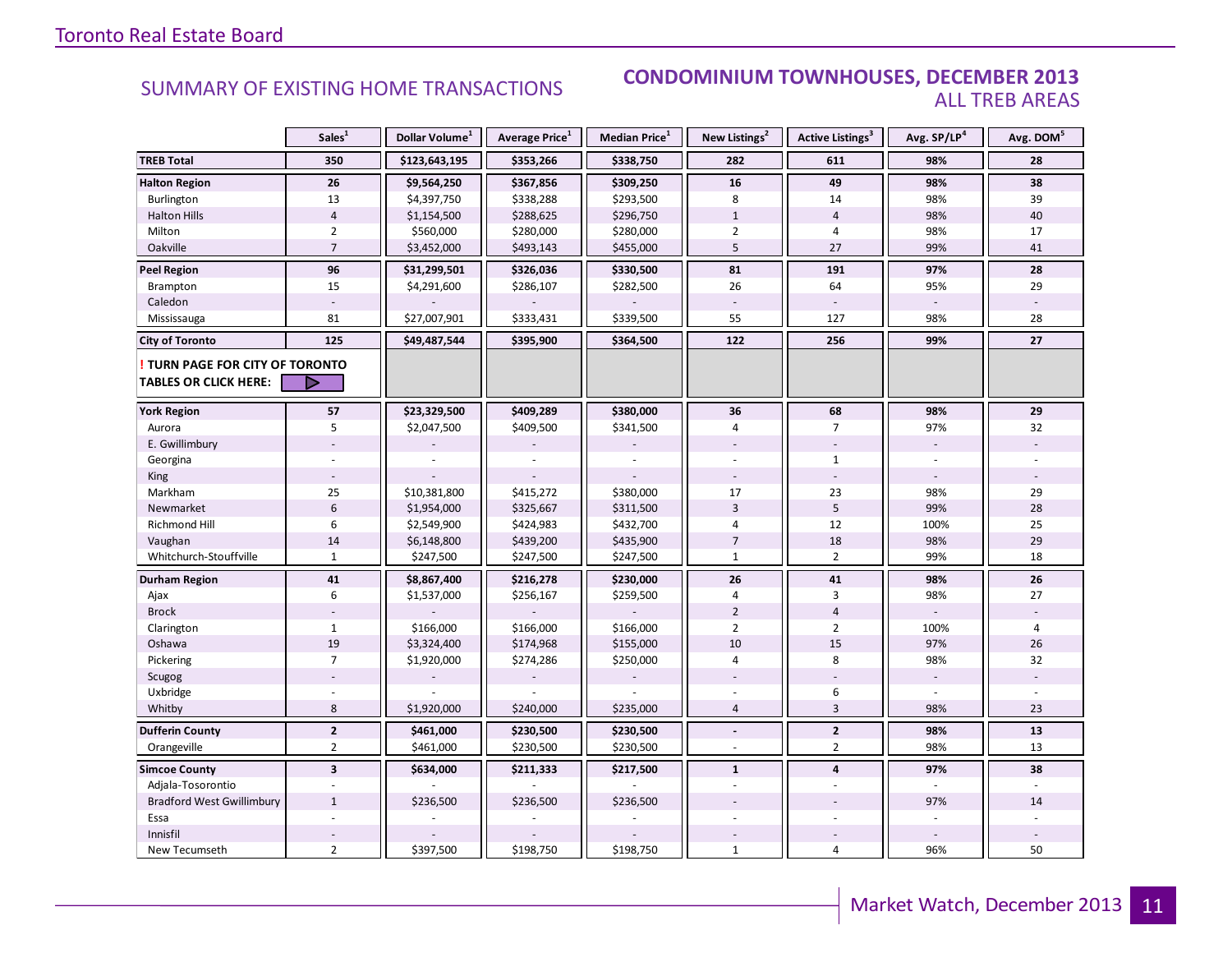#### ECEMBER 2012 CITY OF TORONTO MUNICIPAL BREAKDOWN SUMMARY OF EXISTING HOME TRANSACTIONS **CONDOMINIUM TOWNHOUSES, DECEMBER 2013**

<span id="page-11-0"></span>

|                              | Sales <sup>1</sup> | Dollar Volume <sup>1</sup> | Average Price <sup>1</sup> | Median Price <sup>1</sup> | New Listings <sup>2</sup> | Active Listings <sup>3</sup> | Avg. SP/LP <sup>4</sup> | Avg. DOM <sup>5</sup> |
|------------------------------|--------------------|----------------------------|----------------------------|---------------------------|---------------------------|------------------------------|-------------------------|-----------------------|
| <b>TREB Total</b>            | 350                | \$123,643,195              | \$353,266                  | \$338,750                 | 282                       | 611                          | 98%                     | 28                    |
| <b>City of Toronto Total</b> | 125                | \$49,487,544               | \$395,900                  | \$364,500                 | 122                       | 256                          | 99%                     | 27                    |
| <b>Toronto West</b>          | 43                 | \$13,954,243               | \$324,517                  | \$302,000                 | 41                        | 87                           | 98%                     | 28                    |
| Toronto W01                  | 6                  | \$2,067,100                | \$344,517                  | \$270,750                 | 6                         | 5                            | 99%                     | 24                    |
| Toronto W02                  | 5                  | \$2,184,400                | \$436,880                  | \$444,900                 | $\overline{3}$            | $\overline{3}$               | 101%                    | 28                    |
| Toronto W03                  | $\mathbf{1}$       | \$285,000                  | \$285,000                  | \$285,000                 | $\mathbf{1}$              | $\overline{2}$               | 97%                     | 92                    |
| Toronto W04                  | $\overline{4}$     | \$940,000                  | \$235,000                  | \$229,000                 | $\overline{4}$            | $\overline{7}$               | 96%                     | 28                    |
| Toronto W05                  | 16                 | \$5,067,443                | \$316,715                  | \$295,500                 | 14                        | 25                           | 98%                     | 29                    |
| Toronto W06                  | $\overline{4}$     | \$1,755,300                | \$438,825                  | \$434,250                 | $\bar{a}$                 | $\overline{7}$               | 99%                     | 10                    |
| Toronto W07                  |                    |                            |                            |                           |                           |                              |                         |                       |
| Toronto W08                  | $\mathbf{1}$       | \$230,000                  | \$230,000                  | \$230,000                 | 5                         | 12                           | 96%                     | 76                    |
| Toronto W09                  | $\mathbf{1}$       | \$366,000                  | \$366,000                  | \$366,000                 | $\mathbf{1}$              | 8                            | 98%                     | 25                    |
| Toronto W10                  | 5                  | \$1,059,000                | \$211,800                  | \$207,500                 | $\overline{7}$            | 18                           | 97%                     | 26                    |
| <b>Toronto Central</b>       | 41                 | \$21,263,901               | \$518,632                  | \$440,000                 | 34                        | 79                           | 98%                     | 26                    |
| Toronto C01                  | 8                  | \$3,787,913                | \$473,489                  | \$447,957                 | 10                        | 29                           | 99%                     | 20                    |
| Toronto C02                  | $\mathbf{1}$       | \$1,410,000                | \$1,410,000                | \$1,410,000               | $\overline{2}$            | 5                            | 95%                     | 35                    |
| Toronto C03                  |                    |                            |                            |                           |                           | 3                            |                         |                       |
| Toronto C04                  | $\mathbf{1}$       | \$824,000                  | \$824,000                  | \$824,000                 |                           |                              | 99%                     | 24                    |
| Toronto C06                  |                    |                            |                            |                           |                           | $\overline{2}$               |                         |                       |
| Toronto C07                  | $\overline{2}$     | \$1,059,500                | \$529,750                  | \$529,750                 | $\overline{2}$            | 5                            | 99%                     | 38                    |
| Toronto C08                  | $\overline{2}$     | \$1,353,888                | \$676,944                  | \$676,944                 | $\mathbf{1}$              | 6                            | 98%                     | 39                    |
| Toronto C09                  |                    |                            |                            |                           |                           |                              |                         |                       |
| Toronto C10                  | $\mathbf{1}$       | \$435,000                  | \$435,000                  | \$435,000                 | $\mathbf{1}$              | $\mathbf{1}$                 | 99%                     | 32                    |
| Toronto C11                  | $\mathbf{1}$       | \$351,000                  | \$351,000                  | \$351,000                 | $\overline{2}$            | $\overline{3}$               | 98%                     | 9                     |
| Toronto C12                  | $\mathbf{1}$       | \$639,000                  | \$639,000                  | \$639,000                 | $\overline{2}$            | 5                            | 98%                     | 9                     |
| Toronto C13                  | $\overline{3}$     | \$1,446,000                | \$482,000                  | \$550,000                 | $\overline{2}$            | $\overline{2}$               | 99%                     | 15                    |
| Toronto C14                  | 6                  | \$3,445,000                | \$574,167                  | \$546,000                 | 3                         | 9                            | 98%                     | 34                    |
| Toronto C15                  | 15                 | \$6,512,600                | \$434,173                  | \$415,000                 | 9                         | 9                            | 98%                     | 25                    |
| <b>Toronto East</b>          | 41                 | \$14,269,400               | \$348,034                  | \$345,000                 | 47                        | 90                           | 100%                    | 27                    |
| Toronto E01                  | 6                  | \$2,440,300                | \$406,717                  | \$415,000                 | $\mathbf{1}$              | 5                            | 100%                    | 39                    |
| Toronto E02                  | $\overline{3}$     | \$1,889,000                | \$629,667                  | \$565,000                 | $\mathbf{1}$              | $\overline{3}$               | 99%                     | 15                    |
| Toronto E03                  | $\mathbf{1}$       | \$453,000                  | \$453,000                  | \$453,000                 |                           |                              | 99%                     | 48                    |
| Toronto E04                  | 5                  | \$1,773,000                | \$354,600                  | \$351,000                 | $\overline{4}$            | 9                            | 98%                     | 30                    |
| Toronto E05                  | 6                  | \$1,998,800                | \$333,133                  | \$347,500                 | 8                         | 14                           | 105%                    | 39                    |
| Toronto E06                  |                    |                            |                            |                           |                           |                              |                         |                       |
| Toronto E07                  | $\overline{7}$     | \$2,490,300                | \$355,757                  | \$361,000                 | 4                         | $\overline{4}$               | 102%                    | 11                    |
| Toronto E08                  | 5                  | \$1,269,000                | \$253,800                  | \$200,000                 | 5                         | $\overline{7}$               | 99%                     | 27                    |
| Toronto E09                  | $\mathbf{1}$       | \$258,500                  | \$258,500                  | \$258,500                 | 5                         | $\overline{7}$               | 100%                    | 10                    |
| Toronto E10                  | $\overline{4}$     | \$989,000                  | \$247,250                  | \$262,500                 | $\overline{7}$            | 19                           | 98%                     | 35                    |
| Toronto E11                  | 3                  | \$708,500                  | \$236,167                  | \$240,000                 | 12                        | 22                           | 98%                     | 14                    |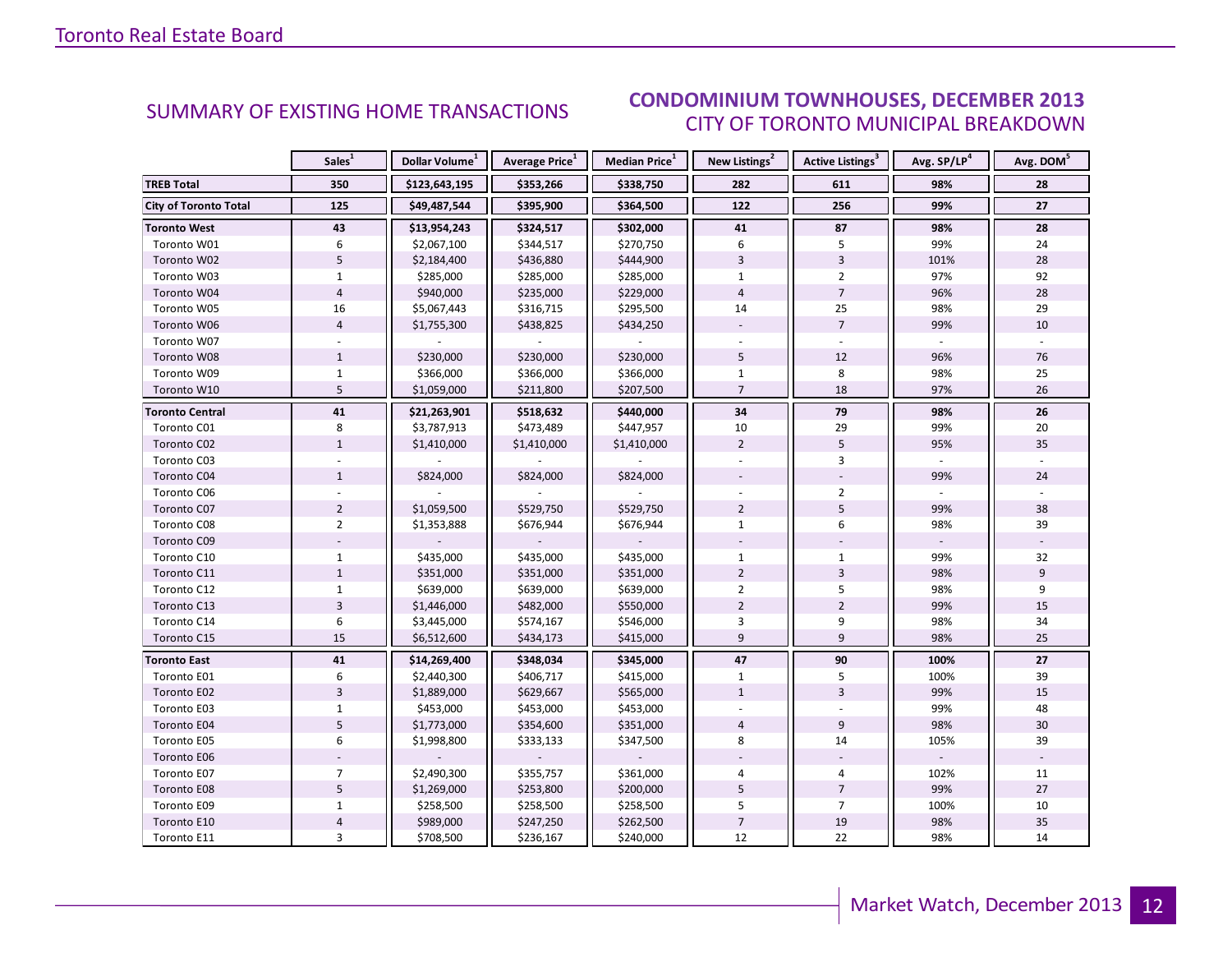### SUMMARY OF EXISTING HOME TRANSACTIONS **CONDOMINIUM APARTMENT, DECEMBER 2013** ALL TREB AREAS

|                                  | Sales <sup>1</sup> | Dollar Volume <sup>1</sup> | Average Price <sup>1</sup> | <b>Median Price</b> <sup>1</sup> | New Listings <sup>2</sup> | <b>Active Listings<sup>3</sup></b> | Avg. SP/LP <sup>4</sup> | Avg. DOM <sup>5</sup> |
|----------------------------------|--------------------|----------------------------|----------------------------|----------------------------------|---------------------------|------------------------------------|-------------------------|-----------------------|
| <b>TREB Total</b>                | 1,173              | \$403,445,535              | \$343,943                  | \$309,000                        | 1,465                     | 4,482                              | 97%                     | 39                    |
| <b>Halton Region</b>             | 43                 | \$14,222,374               | \$330,753                  | \$265,000                        | 39                        | 126                                | 98%                     | 41                    |
| Burlington                       | 13                 | \$4,602,399                | \$354,031                  | \$264,000                        | 17                        | 46                                 | 98%                     | 44                    |
| <b>Halton Hills</b>              | $\overline{2}$     | \$518,000                  | \$259,000                  | \$259,000                        | $\mathbf{1}$              | 5                                  | 96%                     | 49                    |
| Milton                           | 5                  | \$1,319,900                | \$263,980                  | \$265,000                        | 5                         | 11                                 | 99%                     | 43                    |
| Oakville                         | 23                 | \$7,782,075                | \$338,351                  | \$280,000                        | 16                        | 64                                 | 98%                     | 38                    |
| <b>Peel Region</b>               | 183                | \$48,120,670               | \$262,954                  | \$245,000                        | 229                       | 714                                | 97%                     | 37                    |
| Brampton                         | 27                 | \$5,966,600                | \$220,985                  | \$210,000                        | 41                        | 108                                | 96%                     | 39                    |
| Caledon                          |                    |                            |                            |                                  |                           |                                    |                         |                       |
| Mississauga                      | 156                | \$42,154,070               | \$270,218                  | \$250,000                        | 188                       | 606                                | 97%                     | 36                    |
| <b>City of Toronto</b>           | 799                | \$293,533,263              | \$367,376                  | \$330,000                        | 1,025                     | 3,045                              | 97%                     | 39                    |
| TURN PAGE FOR CITY OF TORONTO    |                    |                            |                            |                                  |                           |                                    |                         |                       |
| <b>TABLES OR CLICK HERE:</b>     | D                  |                            |                            |                                  |                           |                                    |                         |                       |
| <b>York Region</b>               | 122                | \$41,343,928               | \$338,885                  | \$320,750                        | 147                       | 521                                | 97%                     | 40                    |
| Aurora                           | $\overline{3}$     | \$1,377,900                | \$459,300                  | \$425,000                        | 6                         | 23                                 | 97%                     | 63                    |
| E. Gwillimbury                   |                    |                            |                            |                                  |                           |                                    |                         |                       |
| Georgina                         | $\mathbf{1}$       | \$221,000                  | \$221,000                  | \$221,000                        |                           | 5                                  | 98%                     | 82                    |
| King                             |                    |                            |                            |                                  | $\overline{\phantom{a}}$  | 12                                 |                         |                       |
| Markham                          | 53                 | \$18,179,978               | \$343,018                  | \$330,000                        | 53                        | 189                                | 98%                     | 42                    |
| Newmarket                        | $\mathbf{1}$       | \$319,900                  | \$319,900                  | \$319,900                        | $6\phantom{a}$            | 10                                 | 100%                    | $\overline{4}$        |
| Richmond Hill                    | 26                 | \$7,867,500                | \$302,596                  | \$286,000                        | 32                        | 117                                | 97%                     | 34                    |
| Vaughan                          | 37                 | \$12,985,150               | \$350,950                  | \$337,800                        | 49                        | 157                                | 97%                     | 36                    |
| Whitchurch-Stouffville           | $\mathbf{1}$       | \$392,500                  | \$392,500                  | \$392,500                        | $\mathbf{1}$              | 8                                  | 98%                     | 188                   |
| Durham Region                    | 25                 | \$5,861,800                | \$234,472                  | \$187,500                        | ${\bf 20}$                | 57                                 | 98%                     | 36                    |
| Ajax                             | 4                  | \$1,492,000                | \$373,000                  | \$361,000                        | 6                         | 14                                 | 98%                     | 56                    |
| <b>Brock</b>                     |                    |                            |                            |                                  |                           | $\mathbf{1}$                       |                         |                       |
| Clarington                       | 6                  | \$1,044,000                | \$174,000                  | \$171,750                        | 4                         | $\overline{4}$                     | 98%                     | 13                    |
| Oshawa                           | $\overline{7}$     | \$984,000                  | \$140,571                  | \$133,500                        | $\overline{3}$            | 14                                 | 96%                     | 55                    |
| Pickering                        | $\overline{7}$     | \$2,082,300                | \$297,471                  | \$295,000                        | 5                         | 11                                 | 99%                     | 25                    |
| Scugog                           |                    |                            |                            |                                  |                           | $\mathbf{1}$                       |                         |                       |
| Uxbridge                         | $\mathbf{1}$       | \$259,500                  | \$259,500                  | \$259,500                        |                           | 3                                  | 98%                     | 45                    |
| Whitby                           | $\overline{a}$     |                            |                            |                                  | $\overline{2}$            | 9                                  |                         |                       |
| <b>Dufferin County</b>           | $\mathbf{1}$       | \$363,500                  | \$363,500                  | \$363,500                        | $\mathbf{2}$              | 5                                  | 98%                     | 22                    |
| Orangeville                      | $\mathbf{1}$       | \$363,500                  | \$363,500                  | \$363,500                        | $\overline{2}$            | 5                                  | 98%                     | 22                    |
| <b>Simcoe County</b>             | $\blacksquare$     |                            | $\overline{a}$             | $\overline{a}$                   | $\overline{\mathbf{3}}$   | 14                                 | $\blacksquare$          |                       |
| Adjala-Tosorontio                |                    |                            |                            |                                  |                           |                                    |                         |                       |
| <b>Bradford West Gwillimbury</b> |                    |                            |                            |                                  |                           |                                    |                         |                       |
| Essa                             |                    |                            |                            |                                  |                           |                                    |                         |                       |
| Innisfil                         |                    |                            |                            |                                  |                           |                                    |                         |                       |
| New Tecumseth                    |                    |                            |                            | ä,                               | $\overline{\mathbf{3}}$   | 14                                 |                         |                       |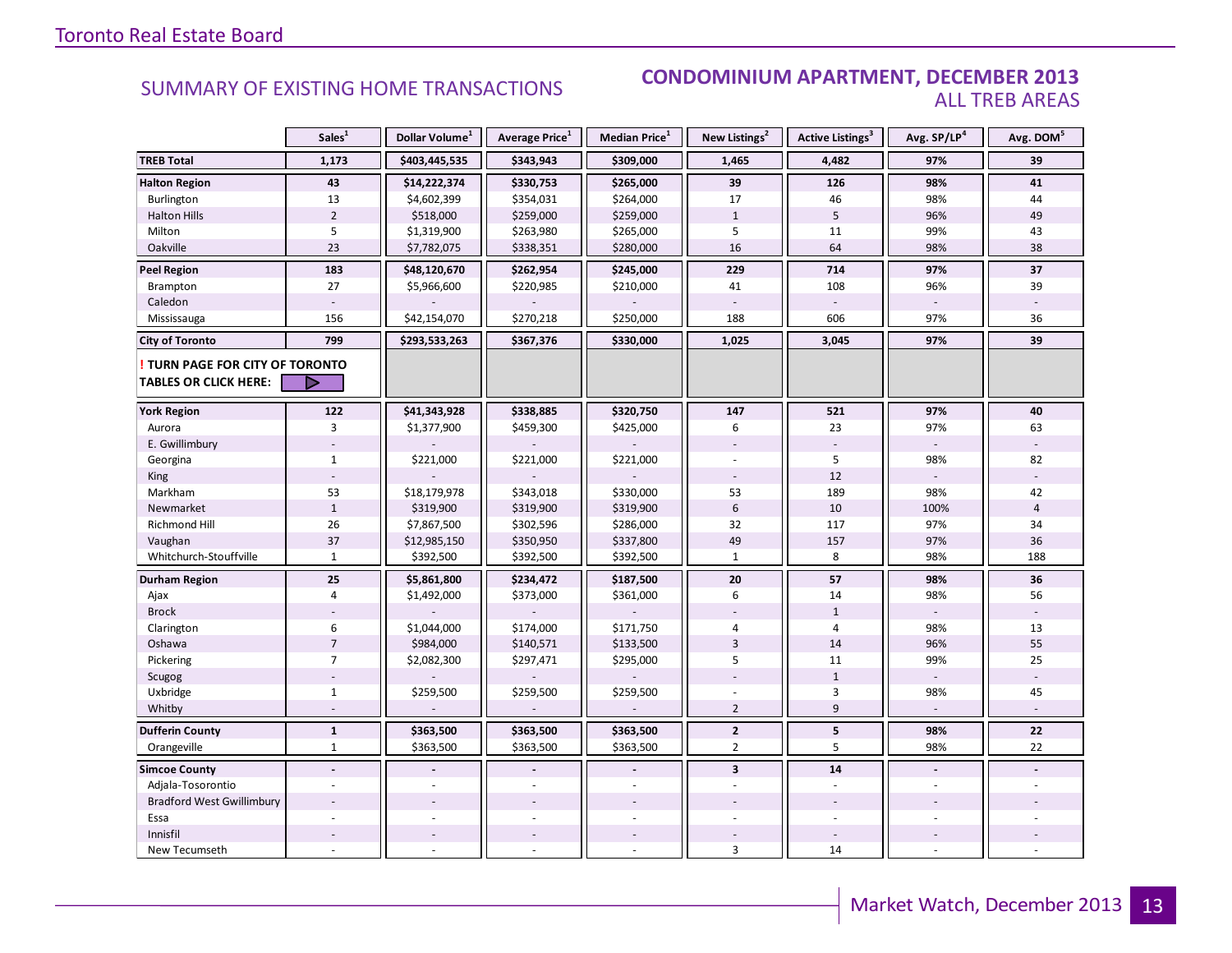#### ECEMBER 2012 CITY OF TORONTO MUNICIPAL BREAKDOWN SUMMARY OF EXISTING HOME TRANSACTIONS **CONDOMINIUM APARTMENT, DECEMBER 2013**

<span id="page-13-0"></span>

|                              | Sales <sup>1</sup> | Dollar Volume <sup>1</sup> | Average Price <sup>1</sup> | Median Price <sup>1</sup> | New Listings <sup>2</sup> | Active Listings <sup>3</sup> | Avg. SP/LP <sup>4</sup> | Avg. DOM <sup>5</sup> |
|------------------------------|--------------------|----------------------------|----------------------------|---------------------------|---------------------------|------------------------------|-------------------------|-----------------------|
| <b>TREB Total</b>            | 1,173              | \$403,445,535              | \$343,943                  | \$309,000                 | 1,465                     | 4,482                        | 97%                     | 39                    |
| <b>City of Toronto Total</b> | 799                | \$293,533,263              | \$367,376                  | \$330,000                 | 1,025                     | 3,045                        | 97%                     | 39                    |
| <b>Toronto West</b>          | 167                | \$46,076,235               | \$275,906                  | \$265,000                 | 190                       | 676                          | 97%                     | 43                    |
| Toronto W01                  | 11                 | \$3,158,000                | \$287,091                  | \$281,000                 | 16                        | 71                           | 96%                     | 53                    |
| Toronto W02                  | 8                  | \$2,938,900                | \$367,363                  | \$316,000                 | 11                        | 31                           | 99%                     | 38                    |
| Toronto W03                  | 6                  | \$1,860,000                | \$310,000                  | \$315,000                 | 4                         | 5                            | 99%                     | 19                    |
| Toronto W04                  | 13                 | \$2,728,900                | \$209,915                  | \$184,000                 | 9                         | 28                           | 97%                     | 41                    |
| Toronto W05                  | 17                 | \$3,687,450                | \$216,909                  | \$206,000                 | 15                        | 70                           | 97%                     | 52                    |
| Toronto W06                  | 35                 | \$12,774,460               | \$364,985                  | \$324,000                 | 51                        | 209                          | 97%                     | 51                    |
| Toronto W07                  | $\mathbf{1}$       | \$652,000                  | \$652,000                  | \$652,000                 | $\Box$                    | $\overline{2}$               | 99%                     | 26                    |
| Toronto W08                  | 40                 | \$12,205,200               | \$305,130                  | \$270,350                 | 38                        | 124                          | 98%                     | 36                    |
| Toronto W09                  | 15                 | \$2,512,425                | \$167,495                  | \$125,000                 | 12                        | 33                           | 95%                     | 39                    |
| Toronto W10                  | 21                 | \$3,558,900                | \$169,471                  | \$175,000                 | 34                        | 103                          | 96%                     | 47                    |
| Toronto Central              | 495                | \$213,315,033              | \$430,939                  | \$370,000                 | 684                       | 1,990                        | 97%                     | 39                    |
| Toronto C01                  | 190                | \$83,043,792               | \$437,073                  | \$380,000                 | 285                       | 822                          | 97%                     | 38                    |
| Toronto C02                  | 19                 | \$19,966,178               | \$1,050,851                | \$538,000                 | 34                        | 134                          | 94%                     | 68                    |
| Toronto C03                  | 4                  | \$4,360,500                | \$1,090,125                | \$647,500                 | $\overline{4}$            | 12                           | 102%                    | 31                    |
| Toronto C04                  | 9                  | \$4,652,000                | \$516,889                  | \$405,000                 | 11                        | 34                           | 101%                    | 43                    |
| Toronto C06                  | 4                  | \$1,309,000                | \$327,250                  | \$335,500                 | 14                        | 43                           | 98%                     | 18                    |
| Toronto C07                  | 45                 | \$15,440,377               | \$343,119                  | \$326,000                 | 47                        | 131                          | 98%                     | 45                    |
| Toronto C08                  | 79                 | \$31,234,250               | \$395,370                  | \$372,000                 | 97                        | 251                          | 98%                     | 34                    |
| Toronto C09                  | $\overline{2}$     | \$1,232,000                | \$616,000                  | \$616,000                 | $\overline{2}$            | 11                           | 96%                     | 45                    |
| Toronto C10                  | 18                 | \$7,582,150                | \$421,231                  | \$400,045                 | 16                        | 41                           | 99%                     | 29                    |
| Toronto C11                  | 10                 | \$2,506,850                | \$250,685                  | \$230,000                 | 17                        | 35                           | 96%                     | 32                    |
| Toronto C12                  | $\overline{2}$     | \$1,012,000                | \$506,000                  | \$506,000                 | 5                         | 24                           | 98%                     | 16                    |
| Toronto C13                  | 12                 | \$3,758,500                | \$313,208                  | \$277,250                 | 25                        | 56                           | 97%                     | 28                    |
| Toronto C14                  | 62                 | \$24,499,766               | \$395,158                  | \$356,500                 | 64                        | 224                          | 97%                     | 42                    |
| Toronto C15                  | 39                 | \$12,717,670               | \$326,094                  | \$320,000                 | 63                        | 172                          | 98%                     | 39                    |
| <b>Toronto East</b>          | 137                | \$34,141,995               | \$249,212                  | \$230,000                 | 151                       | 379                          | 97%                     | 37                    |
| Toronto E01                  | 14                 | \$6,740,845                | \$481,489                  | \$468,750                 | 6                         | 21                           | 98%                     | 36                    |
| Toronto E02                  | $6\phantom{1}$     | \$2,305,800                | \$384,300                  | \$388,650                 | $6\,$                     | 23                           | 99%                     | 35                    |
| Toronto E03                  | 5                  | \$687,000                  | \$137,400                  | \$137,500                 | 10                        | 11                           | 97%                     | 35                    |
| Toronto E04                  | 13                 | \$2,573,500                | \$197,962                  | \$200,000                 | 26                        | 47                           | 97%                     | 33                    |
| Toronto E05                  | 20                 | \$5,135,750                | \$256,788                  | \$235,250                 | 16                        | 41                           | 97%                     | 31                    |
| Toronto E06                  | $1\,$              | \$275,000                  | \$275,000                  | \$275,000                 |                           | $\overline{3}$               | 96%                     | 14                    |
| Toronto E07                  | 24                 | \$5,352,200                | \$223,008                  | \$231,400                 | 24                        | 76                           | 97%                     | 35                    |
| Toronto E08                  | 16                 | \$2,617,750                | \$163,609                  | \$145,000                 | 9                         | 22                           | 96%                     | 53                    |
| Toronto E09                  | 28                 | \$6,844,400                | \$244,443                  | \$252,000                 | 40                        | 91                           | 98%                     | 39                    |
| Toronto E10                  | $\boldsymbol{6}$   | \$829,750                  | \$138,292                  | \$131,500                 | $\sqrt{4}$                | $\boldsymbol{9}$             | 96%                     | 37                    |
| Toronto E11                  | 4                  | \$780,000                  | \$195,000                  | \$185,000                 | 10                        | 35                           | 98%                     | 30                    |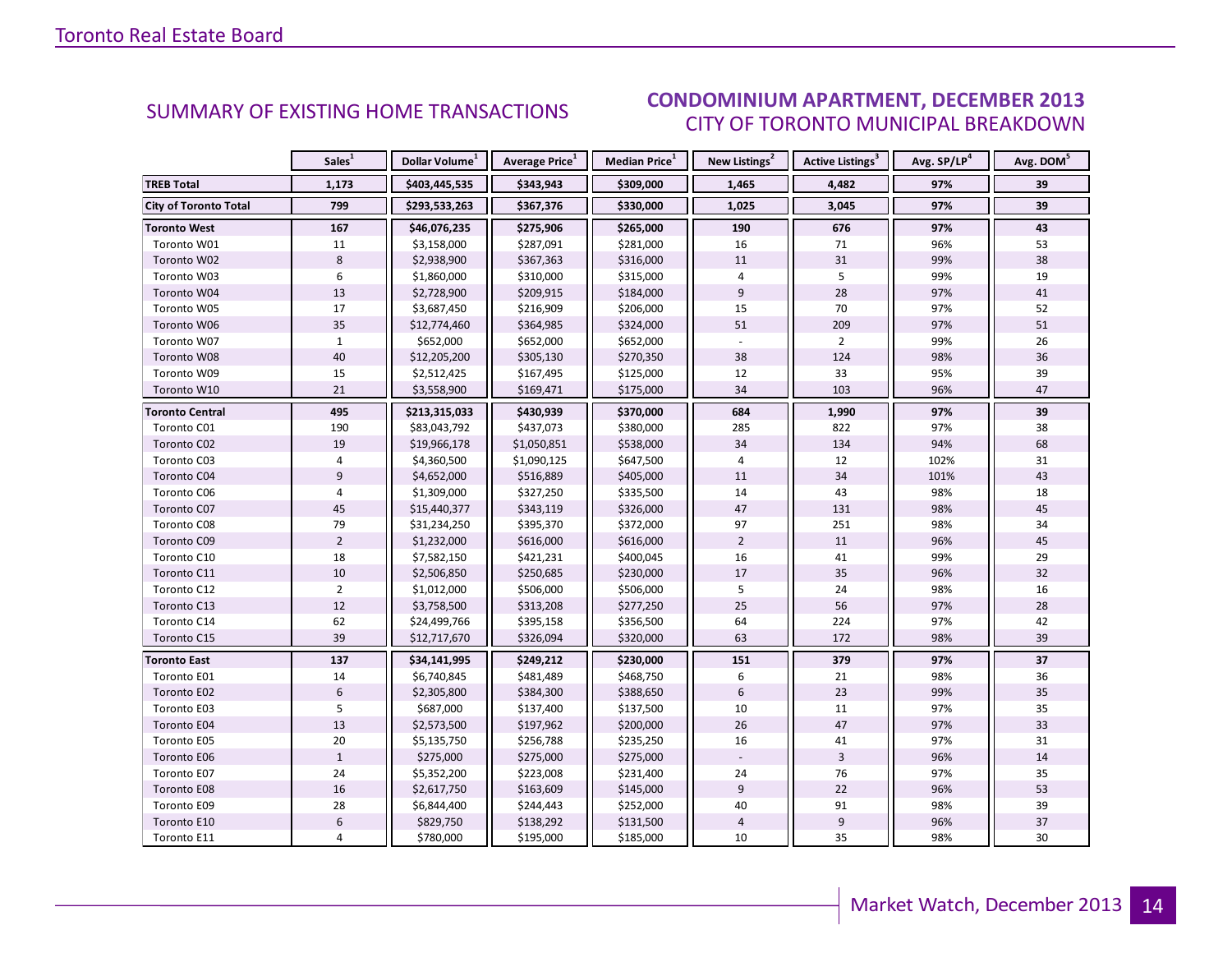### LINK, DECEMBER 2013 ALL TREB AREAS

|                                  | Sales <sup>1</sup> | Dollar Volume <sup>1</sup> | Average Price <sup>1</sup> | Median Price <sup>1</sup> | New Listings <sup>2</sup> | Active Listings <sup>3</sup> | Avg. SP/LP <sup>4</sup> | Avg. DOM <sup>5</sup> |
|----------------------------------|--------------------|----------------------------|----------------------------|---------------------------|---------------------------|------------------------------|-------------------------|-----------------------|
| <b>TREB Total</b>                | 62                 | \$29,249,643               | \$471,768                  | \$487,500                 | 53                        | 61                           | 99%                     | 21                    |
| <b>Halton Region</b>             | 6                  | \$2,787,400                | \$464,567                  | \$437,000                 | $\overline{2}$            | $\overline{\mathbf{3}}$      | 98%                     | 38                    |
| Burlington                       | 3                  | \$1,167,500                | \$389,167                  | \$395,000                 | $\mathbf{1}$              | $\mathbf{1}$                 | 99%                     | 19                    |
| <b>Halton Hills</b>              |                    |                            |                            |                           |                           |                              | $\blacksquare$          |                       |
| Milton                           | $\overline{2}$     | \$1,095,000                | \$547,500                  | \$547,500                 |                           | $\mathbf{1}$                 | 96%                     | 63                    |
| Oakville                         | $\mathbf{1}$       | \$524,900                  | \$524,900                  | \$524,900                 | $\mathbf{1}$              | $\,1\,$                      | 100%                    | 43                    |
| <b>Peel Region</b>               | $\boldsymbol{6}$   | \$3,036,900                | \$506,150                  | \$486,500                 | $\overline{2}$            | 6                            | 98%                     | 29                    |
| Brampton                         | 3                  | \$1,368,000                | \$456,000                  | \$470,000                 | $\mathbf{1}$              | $\overline{4}$               | 97%                     | 27                    |
| Caledon                          |                    |                            |                            |                           |                           |                              |                         |                       |
| Mississauga                      | 3                  | \$1,668,900                | \$556,300                  | \$526,000                 | $\mathbf{1}$              | $\overline{2}$               | 99%                     | 30                    |
| <b>City of Toronto</b>           | 6                  | \$3,186,500                | \$531,083                  | \$557,500                 | $\overline{7}$            | 8                            | 100%                    | 11                    |
| TURN PAGE FOR CITY OF TORONTO    |                    |                            |                            |                           |                           |                              |                         |                       |
| <b>TABLES OR CLICK HERE:</b>     |                    |                            |                            |                           |                           |                              |                         |                       |
| <b>York Region</b>               | 25                 | \$14,559,100               | \$582,364                  | \$583,000                 | 23                        | 29                           | 99%                     | 18                    |
| Aurora                           |                    |                            |                            |                           |                           |                              |                         |                       |
| E. Gwillimbury                   |                    |                            |                            |                           |                           |                              |                         |                       |
| Georgina                         |                    |                            |                            |                           |                           |                              |                         |                       |
| King                             |                    |                            |                            |                           |                           | $\mathbf{1}$                 |                         |                       |
| Markham                          | 17                 | \$9,848,600                | \$579,329                  | \$583,000                 | 17                        | 18                           | 100%                    | 15                    |
| Newmarket                        |                    |                            |                            |                           |                           |                              |                         |                       |
| <b>Richmond Hill</b>             | 6                  | \$3,652,500                | \$608,750                  | \$583,000                 | $\overline{2}$            | $\overline{7}$               | 98%                     | 26                    |
| Vaughan                          | $\mathbf{1}$       | \$628,000                  | \$628,000                  | \$628,000                 | 3                         | $\overline{3}$               | 98%                     | 13                    |
| Whitchurch-Stouffville           | $\mathbf{1}$       | \$430,000                  | \$430,000                  | \$430,000                 | $1\,$                     | $\omega$                     | 99%                     | 17                    |
| <b>Durham Region</b>             | 14                 | \$4,100,043                | \$292,860                  | \$283,500                 | 14                        | 10                           | 99%                     | 14                    |
| Ajax                             |                    |                            |                            |                           | $\mathbf{1}$              | $\mathbf{1}$                 |                         |                       |
| <b>Brock</b>                     |                    |                            |                            |                           |                           |                              |                         |                       |
| Clarington                       | 4                  | \$1,084,543                | \$271,136                  | \$271,500                 | 4                         | $\overline{4}$               | 100%                    | 15                    |
| Oshawa                           | $\overline{4}$     | \$1,040,500                | \$260,125                  | \$245,250                 | $\overline{3}$            |                              | 99%                     | $\overline{7}$        |
| Pickering                        | $\mathbf{1}$       | \$365,500                  | \$365,500                  | \$365,500                 | $\mathbf{1}$              | $\mathbf{1}$                 | 97%                     | 39                    |
| Scugog                           | $\mathbf{1}$       | \$344,000                  | \$344,000                  | \$344,000                 |                           |                              | 101%                    | 10                    |
| Uxbridge                         | $\mathbf{1}$       | \$372,500                  | \$372,500                  | \$372,500                 |                           |                              | 98%                     | 25                    |
| Whitby                           | $\overline{3}$     | \$893,000                  | \$297,667                  | \$287,000                 | 5                         | $\overline{4}$               | 98%                     | 11                    |
| <b>Dufferin County</b>           | $\overline{a}$     |                            |                            |                           | $\blacksquare$            | $\blacksquare$               | $\blacksquare$          | L.                    |
| Orangeville                      | $\bar{a}$          |                            |                            |                           |                           | $\bar{\phantom{a}}$          | $\blacksquare$          | $\blacksquare$        |
| <b>Simcoe County</b>             | 5                  | \$1,579,700                | \$315,940                  | \$318,000                 | 5                         | 5                            | 98%                     | 34                    |
| Adjala-Tosorontio                |                    |                            |                            |                           |                           |                              |                         |                       |
| <b>Bradford West Gwillimbury</b> | $\overline{3}$     | \$1,001,000                | \$333,667                  | \$342,000                 | 4                         | $\overline{4}$               | 98%                     | 28                    |
| Essa                             | $\mathbf{1}$       | \$318,000                  | \$318,000                  | \$318,000                 |                           |                              | 98%                     | 69                    |
| Innisfil                         |                    |                            |                            |                           |                           |                              |                         |                       |
| New Tecumseth                    | $\mathbf{1}$       | \$260,700                  | \$260,700                  | \$260,700                 | $\mathbf{1}$              | $\mathbf{1}$                 | 98%                     | 18                    |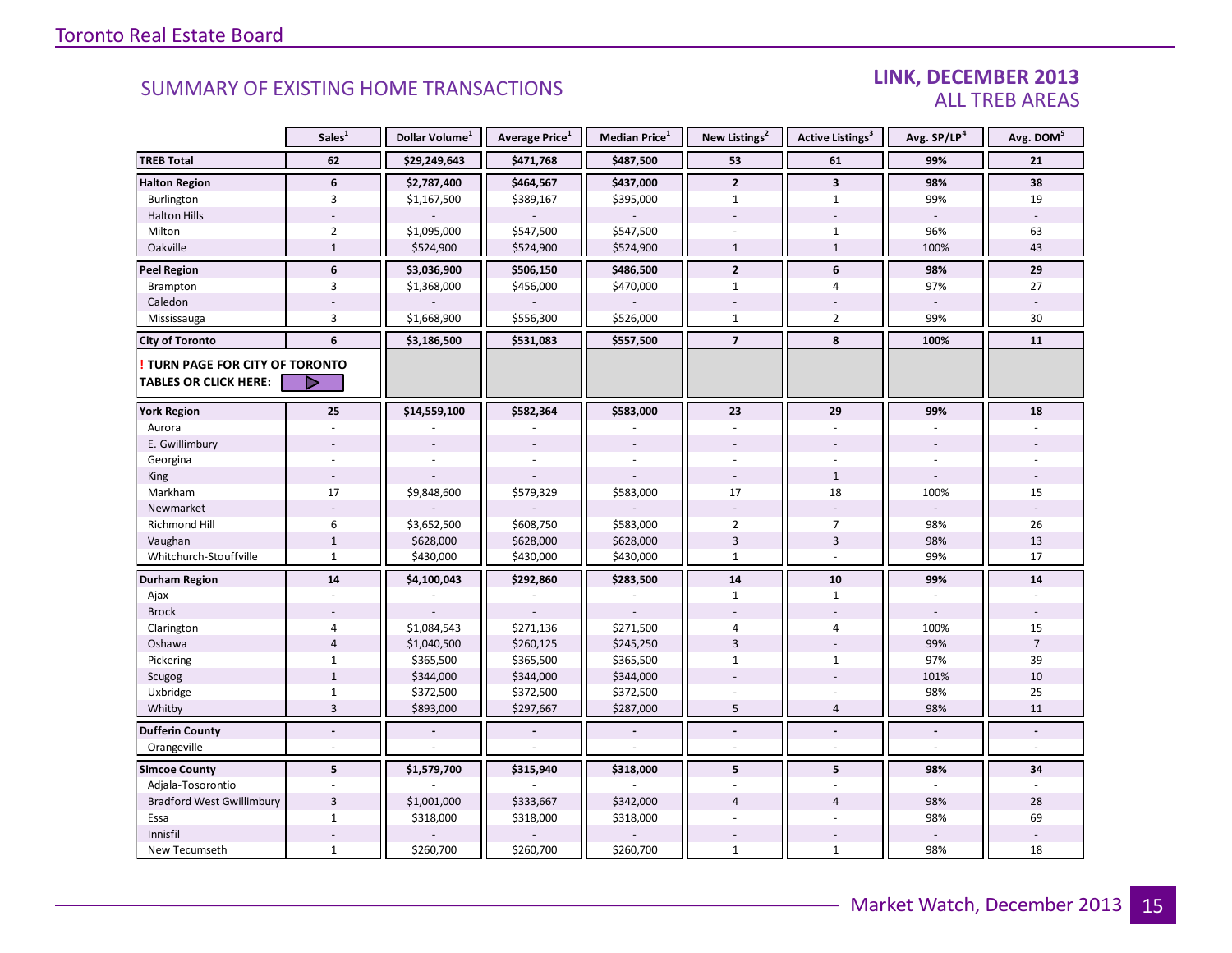### LINK, DECEMBER 2013 CITY OF TORONTO MUNICIPAL BREAKDOWN

<span id="page-15-0"></span>

|                              | Sales <sup>1</sup>      | Dollar Volume <sup>1</sup> | Average Price <sup>1</sup> | Median Price <sup>1</sup> | New Listings <sup>2</sup> | Active Listings <sup>3</sup> | Avg. SP/LP <sup>4</sup> | Avg. DOM <sup>5</sup> |
|------------------------------|-------------------------|----------------------------|----------------------------|---------------------------|---------------------------|------------------------------|-------------------------|-----------------------|
| <b>TREB Total</b>            | 62                      | \$29,249,643               | \$471,768                  | \$487,500                 | 53                        | 61                           | 99%                     | 21                    |
| <b>City of Toronto Total</b> | 6                       | \$3,186,500                | \$531,083                  | \$557,500                 | $\overline{\phantom{a}}$  | 8                            | 100%                    | 11                    |
| <b>Toronto West</b>          | $\mathbf{2}$            | \$862,500                  | \$431,250                  | \$431,250                 | $\overline{2}$            | $\mathbf{1}$                 | 99%                     | 13                    |
| Toronto W01                  |                         |                            |                            |                           |                           |                              |                         |                       |
| Toronto W02                  |                         |                            |                            |                           |                           |                              |                         |                       |
| Toronto W03                  | $\overline{a}$          |                            |                            | $\overline{a}$            | $\overline{a}$            |                              |                         |                       |
| Toronto W04                  |                         |                            |                            |                           |                           |                              |                         |                       |
| Toronto W05                  |                         |                            |                            |                           |                           |                              |                         |                       |
| Toronto W06                  |                         |                            |                            |                           |                           |                              |                         |                       |
| Toronto W07                  |                         | ÷.                         | $\bar{a}$                  | $\sim$                    | ÷.                        | ÷                            | ÷.                      |                       |
| Toronto W08                  |                         |                            |                            |                           |                           |                              |                         |                       |
| Toronto W09                  | $\mathbf{1}$            | \$441,500                  | \$441,500                  | \$441,500                 | $\mathbf{1}$              |                              | 101%                    | $\overline{3}$        |
| Toronto W10                  | $\mathbf{1}$            | \$421,000                  | \$421,000                  | \$421,000                 | $\mathbf{1}$              | $\mathbf{1}$                 | 98%                     | 23                    |
| <b>Toronto Central</b>       | $\overline{\mathbf{3}}$ | \$1,784,000                | \$594,667                  | \$581,000                 | $\overline{\mathbf{3}}$   |                              | 101%                    | 6                     |
| Toronto C01                  |                         |                            |                            |                           |                           |                              |                         |                       |
| Toronto C02                  |                         |                            |                            |                           |                           |                              | $\blacksquare$          |                       |
| Toronto C03                  |                         |                            |                            | $\sim$                    | ÷                         |                              | ÷.                      |                       |
| Toronto C04                  |                         |                            |                            |                           |                           |                              |                         |                       |
| Toronto C06                  |                         |                            |                            |                           |                           |                              |                         |                       |
| Toronto C07                  | $\mathbf{1}$            | \$581,000                  | \$581,000                  | \$581,000                 | $\mathbf{1}$              |                              | 110%                    | 8                     |
| Toronto C08                  |                         |                            |                            |                           |                           |                              |                         |                       |
| Toronto C09                  |                         |                            |                            |                           |                           |                              |                         |                       |
| Toronto C10                  |                         |                            |                            |                           |                           |                              |                         |                       |
| Toronto C11                  |                         |                            |                            |                           |                           |                              |                         |                       |
| Toronto C12                  |                         |                            |                            |                           |                           |                              |                         |                       |
| Toronto C13                  | $\mathbf{1}$            | \$575,000                  | \$575,000                  | \$575,000                 |                           |                              | 99%                     | 6                     |
| Toronto C14                  |                         |                            |                            |                           |                           |                              |                         |                       |
| Toronto C15                  | $\mathbf{1}$            | \$628,000                  | \$628,000                  | \$628,000                 | $\overline{2}$            | $\overline{a}$               | 95%                     | 5                     |
| <b>Toronto East</b>          | $\mathbf{1}$            | \$540,000                  | \$540,000                  | \$540,000                 | $\overline{2}$            | $\overline{7}$               | 98%                     | 18                    |
| Toronto E01                  |                         |                            |                            |                           |                           |                              |                         |                       |
| Toronto E02                  |                         |                            |                            |                           |                           |                              |                         |                       |
| Toronto E03                  |                         |                            |                            |                           |                           |                              |                         |                       |
| Toronto E04                  |                         |                            |                            |                           |                           |                              |                         |                       |
| Toronto E05                  | ÷.                      |                            |                            | $\overline{a}$            | $\overline{a}$            |                              |                         |                       |
| Toronto E06                  |                         |                            |                            |                           | $\overline{\phantom{a}}$  |                              |                         |                       |
| Toronto E07                  |                         |                            |                            |                           | $\overline{2}$            | 5                            |                         |                       |
| Toronto E08                  |                         |                            |                            |                           |                           |                              |                         |                       |
| Toronto E09                  |                         |                            |                            |                           | ÷                         |                              |                         |                       |
| Toronto E10                  |                         |                            |                            |                           | $\overline{\phantom{a}}$  |                              |                         |                       |
| Toronto E11                  | $\mathbf{1}$            | \$540,000                  | \$540,000                  | \$540,000                 |                           | $\overline{2}$               | 98%                     | 18                    |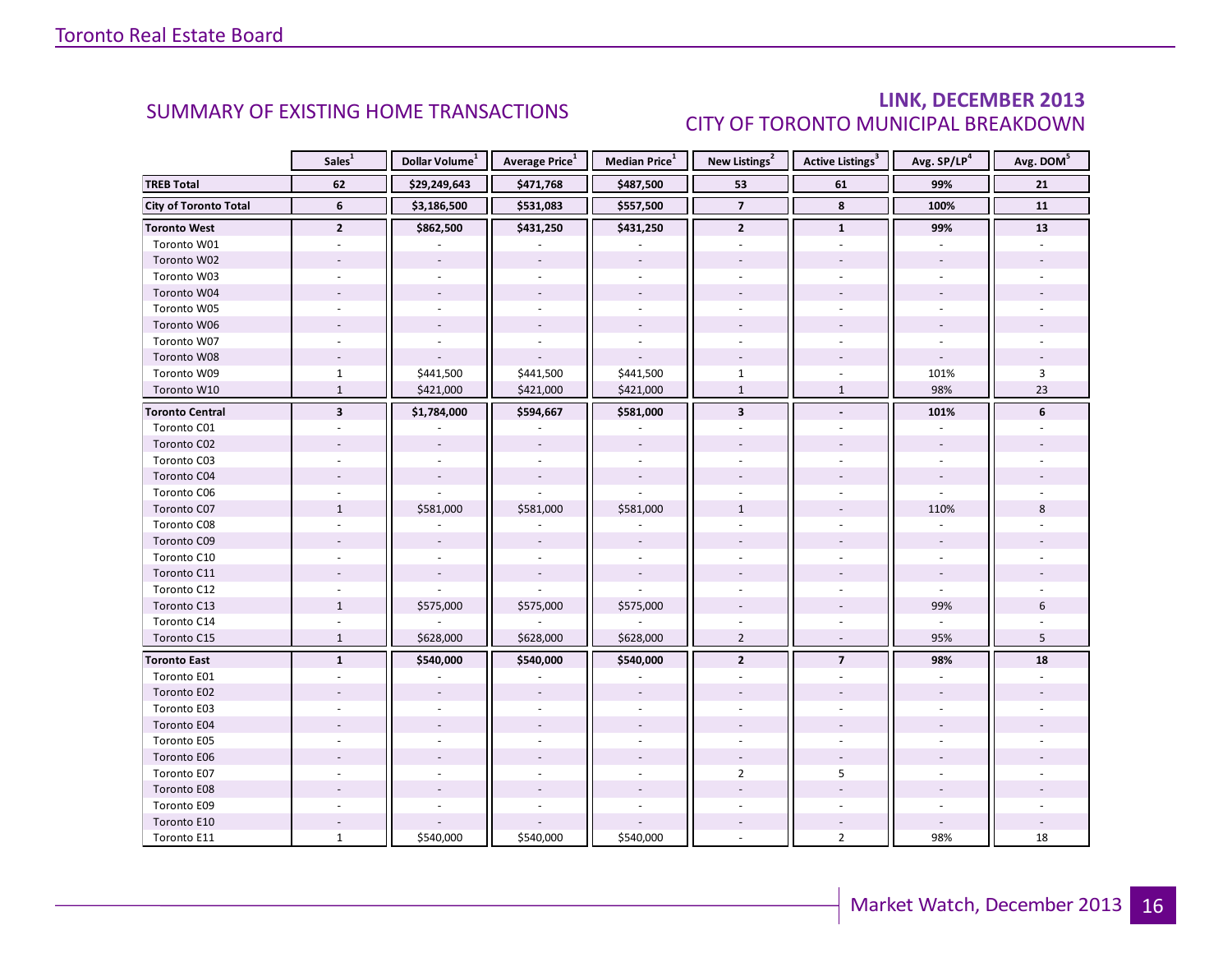### Industrial Leasing SUMMARY OF EXISTING HOME TRANSACTIONS **ATTACHED/ROW/TOWNHOUSE, DECEMBER 2013** ALL TREB AREAS

|                                  | Sales <sup>1</sup> | Dollar Volume <sup>1</sup> | Average Price <sup>1</sup> | <b>Median Price</b> <sup>1</sup> | New Listings <sup>2</sup> | Active Listings <sup>3</sup> | Avg. SP/LP4 | Avg. DOM <sup>5</sup> |
|----------------------------------|--------------------|----------------------------|----------------------------|----------------------------------|---------------------------|------------------------------|-------------|-----------------------|
| <b>TREB Total</b>                | 301                | \$137,254,742              | \$455,996                  | \$438,500                        | 275                       | 438                          | 99%         | 25                    |
| <b>Halton Region</b>             | 56                 | \$25,507,584               | \$455,493                  | \$415,000                        | 32                        | 49                           | 98%         | 22                    |
| Burlington                       | 10                 | \$4,530,900                | \$453,090                  | \$401,000                        | 3                         | 3                            | 99%         | 24                    |
| <b>Halton Hills</b>              | $\mathbf 2$        | \$754,000                  | \$377,000                  | \$377,000                        | $\mathbf{1}$              | 5                            | 99%         | 8                     |
| Milton                           | 28                 | \$10,893,684               | \$389,060                  | \$386,750                        | 19                        | 16                           | 99%         | 20                    |
| Oakville                         | 16                 | \$9,329,000                | \$583,063                  | \$538,750                        | 9                         | 25                           | 97%         | 25                    |
| <b>Peel Region</b>               | 57                 | \$22,180,002               | \$389,123                  | \$379,000                        | 63                        | 108                          | 98%         | 41                    |
| Brampton                         | 41                 | \$14,824,550               | \$361,574                  | \$360,000                        | 43                        | 73                           | 98%         | 35                    |
| Caledon                          |                    |                            |                            |                                  | 5                         | 10                           |             |                       |
| Mississauga                      | 16                 | \$7,355,452                | \$459,716                  | \$451,151                        | 15                        | 25                           | 98%         | 58                    |
| <b>City of Toronto</b>           | 47                 | \$27,428,856               | \$583,593                  | \$550,200                        | 49                        | 94                           | 101%        | 23                    |
| TURN PAGE FOR CITY OF TORONTO    |                    |                            |                            |                                  |                           |                              |             |                       |
| TABLES OR CLICK HERE:            | Þ                  |                            |                            |                                  |                           |                              |             |                       |
| <b>York Region</b>               | 92                 | \$47,555,201               | \$516,904                  | \$514,000                        | 78                        | 121                          | 99%         | 21                    |
| Aurora                           | $\overline{2}$     | \$809,000                  | \$404,500                  | \$404,500                        | $\overline{2}$            | 5                            | 96%         | 16                    |
| E. Gwillimbury                   |                    |                            |                            |                                  | $\mathbf{1}$              | $\overline{3}$               |             |                       |
| Georgina                         | $\mathbf{1}$       | \$295,000                  | \$295,000                  | \$295,000                        | 3                         | 4                            | 98%         | 18                    |
| King                             |                    |                            |                            |                                  | $\mathbf{1}$              | $\overline{2}$               |             |                       |
| Markham                          | 25                 | \$13,549,600               | \$541,984                  | \$535,000                        | 19                        | 46                           | 98%         | 18                    |
| Newmarket                        | $8\phantom{1}$     | \$3,329,500                | \$416,188                  | \$418,750                        | $6\,$                     | $6\,$                        | 99%         | 12                    |
| <b>Richmond Hill</b>             | 28                 | \$15,128,400               | \$540,300                  | \$536,150                        | 20                        | 24                           | 99%         | 27                    |
| Vaughan                          | 26                 | \$13,666,701               | \$525,642                  | \$520,001                        | 26                        | 29                           | 100%        | 19                    |
| Whitchurch-Stouffville           | $\overline{2}$     | \$777,000                  | \$388,500                  | \$388,500                        |                           | $\overline{2}$               | 99%         | 32                    |
| Durham Region                    | 35                 | \$10,807,599               | \$308,789                  | \$312,000                        | 42                        | 51                           | 99%         | 15                    |
| Ajax                             | 8                  | \$2,575,400                | \$321,925                  | \$328,000                        | 14                        | 18                           | 99%         | 16                    |
| <b>Brock</b>                     |                    |                            |                            |                                  |                           |                              |             |                       |
| Clarington                       | $\overline{7}$     | \$1,762,500                | \$251,786                  | \$239,900                        | $\overline{7}$            | 9                            | 100%        | 9                     |
| Oshawa                           | $\overline{3}$     | \$639,999                  | \$213,333                  | \$250,000                        | $\overline{2}$            | 5                            | 98%         | 19                    |
| Pickering                        | 3                  | \$1,260,000                | \$420,000                  | \$355,000                        | $\overline{2}$            | $\overline{7}$               | 99%         | 25                    |
| Scugog                           |                    |                            |                            |                                  |                           |                              |             |                       |
| Uxbridge                         |                    |                            |                            |                                  |                           | $\overline{2}$               |             |                       |
| Whitby                           | 14                 | \$4,569,700                | \$326,407                  | \$323,000                        | 17                        | 10                           | 99%         | 16                    |
| <b>Dufferin County</b>           | $\mathbf{1}$       | \$315,000                  | \$315,000                  | \$315,000                        | $\mathbf{1}$              | $\overline{\mathbf{5}}$      | 98%         | 4                     |
| Orangeville                      | $\mathbf{1}$       | \$315,000                  | \$315,000                  | \$315,000                        | $\mathbf{1}$              | 5                            | 98%         | 4                     |
| <b>Simcoe County</b>             | 13                 | \$3,460,500                | \$266,192                  | \$250,000                        | 10                        | 10                           | 99%         | 23                    |
| Adjala-Tosorontio                |                    |                            |                            |                                  |                           |                              |             |                       |
| <b>Bradford West Gwillimbury</b> | 5                  | \$1,564,500                | \$312,900                  | \$320,000                        | $\overline{4}$            | $\overline{4}$               | 100%        | 12                    |
| Essa                             | 3                  | \$655,000                  | \$218,333                  | \$223,000                        | $\overline{2}$            |                              | 98%         | 20                    |
| Innisfil                         | $\mathbf 1$        | \$238,000                  | \$238,000                  | \$238,000                        | $1\,$                     | $\overline{2}$               | 100%        | 5                     |
| New Tecumseth                    | 4                  | \$1,003,000                | \$250,750                  | \$255,000                        | 3                         | $\overline{4}$               | 98%         | 42                    |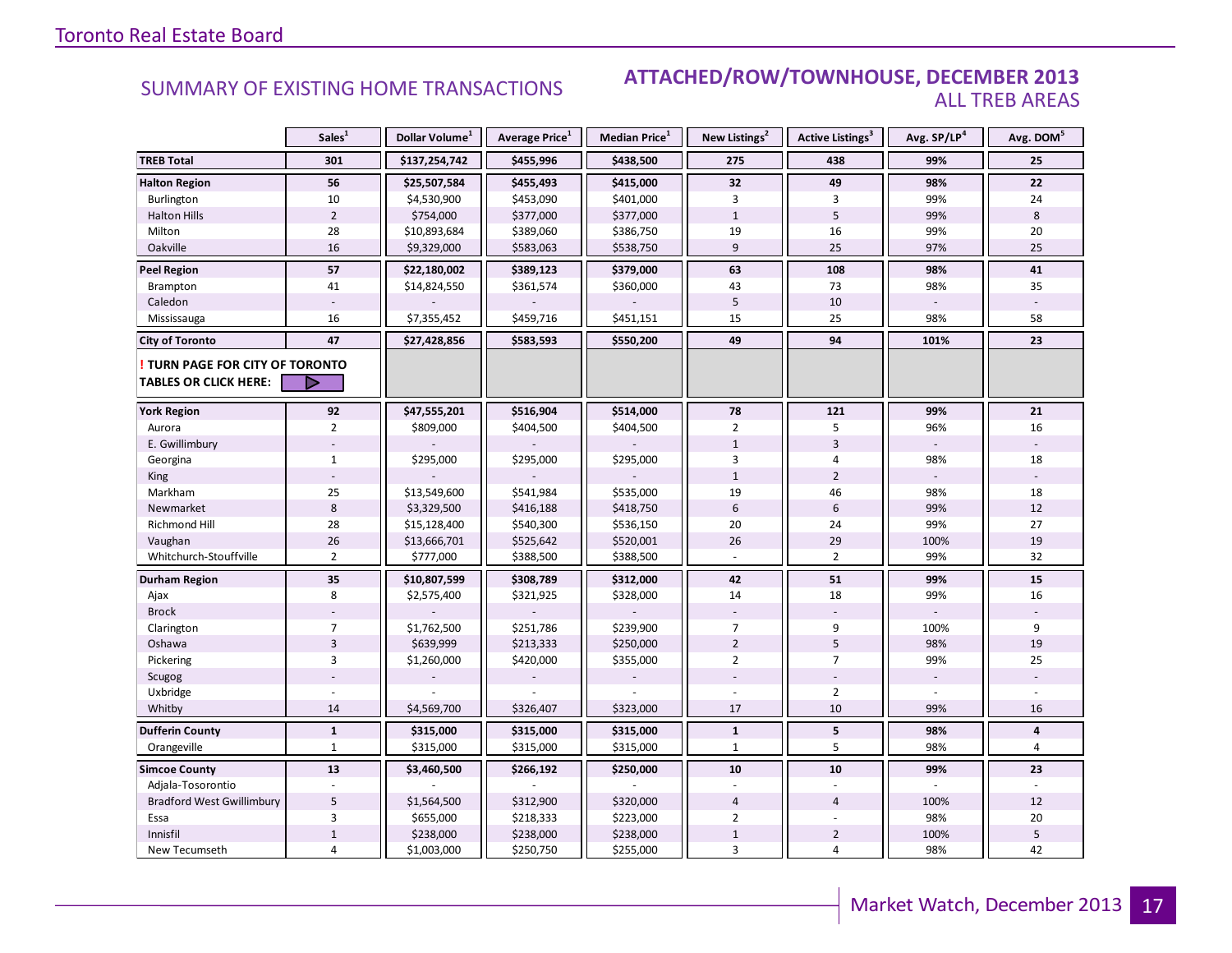#### ECEMBER 2012 CITY OF TORONTO MUNICIPAL BREAKDOWN SUMMARY OF EXISTING HOME TRANSACTIONS **ATTACHED/ROW/TOWNHOUSE, DECEMBER 2013**

<span id="page-17-0"></span>

|                              | Sales <sup>1</sup> | Dollar Volume <sup>1</sup> | Average Price <sup>1</sup> | Median Price <sup>1</sup> | New Listings <sup>2</sup> | Active Listings <sup>3</sup> | Avg. SP/LP <sup>4</sup> | Avg. DOM <sup>5</sup> |
|------------------------------|--------------------|----------------------------|----------------------------|---------------------------|---------------------------|------------------------------|-------------------------|-----------------------|
| <b>TREB Total</b>            | 301                | \$137,254,742              | \$455,996                  | \$438,500                 | 275                       | 438                          | 99%                     | 25                    |
| <b>City of Toronto Total</b> | 47                 | \$27,428,856               | \$583,593                  | \$550,200                 | 49                        | 94                           | 101%                    | 23                    |
| <b>Toronto West</b>          | 15                 | \$8,778,279                | \$585,219                  | \$568,800                 | 14                        | 18                           | 101%                    | 31                    |
| Toronto W01                  | $\overline{2}$     | \$1,707,779                | \$853,890                  | \$853,890                 | $\overline{2}$            | $\mathbf{1}$                 | 110%                    | 10                    |
| Toronto W02                  | $\overline{2}$     | \$1,397,500                | \$698,750                  | \$698,750                 | $\overline{2}$            |                              | 106%                    | 5                     |
| Toronto W03                  | $\overline{2}$     | \$743,000                  | \$371,500                  | \$371,500                 | $\overline{2}$            | $\overline{2}$               | 98%                     | 93                    |
| Toronto W04                  | $\mathbf{1}$       | \$547,000                  | \$547,000                  | \$547,000                 | $\mathbf{1}$              | $\mathbf{1}$                 | 100%                    | 17                    |
| Toronto W05                  | $\overline{2}$     | \$841,500                  | \$420,750                  | \$420,750                 | $\overline{2}$            | $\overline{2}$               | 98%                     | 27                    |
| Toronto W06                  | 5                  | \$2,972,700                | \$594,540                  | \$575,000                 | 5                         | 8                            | 98%                     | 34                    |
| Toronto W07                  | $\mathbf{1}$       | \$568,800                  | \$568,800                  | \$568,800                 | $\bar{a}$                 | 3                            | 96%                     | 5                     |
| Toronto W08                  |                    |                            |                            |                           |                           | $\mathbf{1}$                 |                         |                       |
| Toronto W09                  |                    |                            |                            |                           |                           |                              |                         |                       |
| Toronto W10                  | $\overline{a}$     |                            |                            |                           |                           |                              |                         |                       |
| <b>Toronto Central</b>       | $12$               | \$9,015,800                | \$751,317                  | \$702,900                 | 19                        | 46                           | 101%                    | 17                    |
| Toronto C01                  | 3                  | \$2,295,000                | \$765,000                  | \$730,000                 | $\overline{4}$            | 13                           | 101%                    | 22                    |
| Toronto C02                  |                    |                            |                            |                           | $\mathbf{1}$              | $\overline{3}$               |                         |                       |
| Toronto C03                  |                    |                            |                            |                           |                           | 3                            |                         |                       |
| Toronto C04                  |                    |                            |                            |                           |                           | 5                            |                         |                       |
| Toronto C06                  |                    |                            |                            |                           |                           |                              |                         |                       |
| Toronto C07                  | $\mathbf{1}$       | \$695,800                  | \$695,800                  | \$695,800                 | $\mathbf{1}$              | $\overline{3}$               | 98%                     | 26                    |
| Toronto C08                  | 4                  | \$2,814,000                | \$703,500                  | \$616,000                 | 6                         | 5                            | 103%                    | 10                    |
| Toronto C09                  |                    |                            |                            |                           |                           |                              |                         |                       |
| Toronto C10                  |                    |                            |                            |                           |                           |                              |                         |                       |
| Toronto C11                  | $\mathbf{1}$       | \$690,000                  | \$690,000                  | \$690,000                 | $\mathbf{1}$              |                              | 110%                    | $\mathbf{1}$          |
| Toronto C12                  |                    |                            |                            |                           |                           | $\overline{2}$               |                         |                       |
| Toronto C13                  | $\mathbf{1}$       | \$671,000                  | \$671,000                  | \$671,000                 | $\overline{2}$            | $\overline{2}$               | 100%                    | $\overline{2}$        |
| Toronto C14                  | $\overline{2}$     | \$1,850,000                | \$925,000                  | \$925,000                 | 4                         | 10                           | 96%                     | 37                    |
| Toronto C15                  |                    |                            |                            |                           |                           | $\omega$                     | $\sim$                  |                       |
| <b>Toronto East</b>          | 20                 | \$9,634,777                | \$481,739                  | \$451,500                 | 16                        | 30                           | 100%                    | 20                    |
| Toronto E01                  | $\mathbf{1}$       | \$675,777                  | \$675,777                  | \$675,777                 | ä,                        | 3                            | 113%                    | $\overline{7}$        |
| Toronto E02                  | $1\,$              | \$1,050,000                | \$1,050,000                | \$1,050,000               |                           | $\overline{4}$               | 97%                     | 58                    |
| Toronto E03                  | $\overline{2}$     | \$950,000                  | \$475,000                  | \$475,000                 |                           | $\mathbf{1}$                 | 99%                     | 49                    |
| Toronto E04                  | 5                  | \$2,514,000                | \$502,800                  | \$524,000                 | $\overline{4}$            | $\overline{7}$               | 98%                     | 17                    |
| Toronto E05                  | $\mathbf{1}$       | \$510,000                  | \$510,000                  | \$510,000                 | $\mathbf{1}$              | $\overline{\phantom{a}}$     | 98%                     | $\overline{7}$        |
| Toronto E06                  |                    |                            |                            |                           | $\mathbf{1}$              | $\overline{2}$               |                         |                       |
| Toronto E07                  | $\mathbf{1}$       | \$436,000                  | \$436,000                  | \$436,000                 | $\mathbf{1}$              |                              | 100%                    | 3                     |
| Toronto E08                  | $\mathbf{1}$       | \$390,000                  | \$390,000                  | \$390,000                 | $\mathbf{1}$              |                              | 99%                     | 14                    |
| Toronto E09                  | $\mathbf{1}$       | \$442,000                  | \$442,000                  | \$442,000                 | $\overline{2}$            | 4                            | 112%                    | 21                    |
| Toronto E10                  | $\overline{2}$     | \$848,000                  | \$424,000                  | \$424,000                 | $\sqrt{4}$                | 5                            | 99%                     | $\,6\,$               |
| Toronto E11                  | 5                  | \$1,819,000                | \$363,800                  | \$345,000                 | $\overline{2}$            | 4                            | 100%                    | 18                    |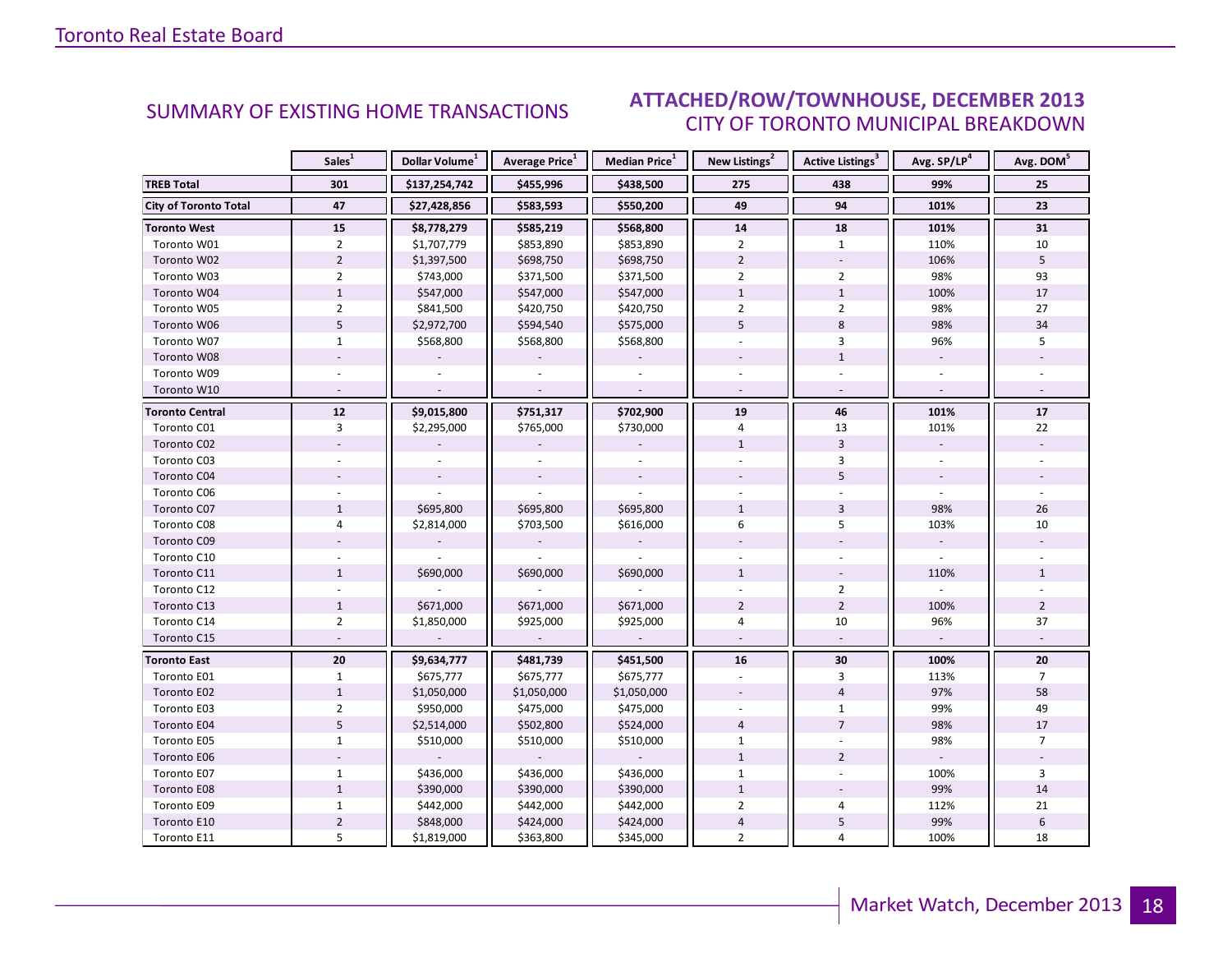#### SUMMARY OF EXISTING HOME TRANSACTIONS **CO-OP APARTMENT, DECEMBER 2013** ALL TREB AREAS

|                                  | Sales <sup>1</sup>       | Dollar Volume <sup>1</sup> | Average Price <sup>1</sup> | Median Price <sup>1</sup> | New Listings <sup>2</sup> | <b>Active Listings<sup>3</sup></b> | Avg. SP/LP <sup>4</sup>  | Avg. DOM <sup>5</sup>    |
|----------------------------------|--------------------------|----------------------------|----------------------------|---------------------------|---------------------------|------------------------------------|--------------------------|--------------------------|
| <b>TREB Total</b>                | $\mathbf{9}$             | \$3,655,275                | \$406,142                  | \$269,000                 | $6\phantom{1}$            | 18                                 | 104%                     | 45                       |
| <b>Halton Region</b>             | $\blacksquare$           |                            |                            |                           | $\overline{a}$            | $\mathbf{1}$                       |                          |                          |
| Burlington                       |                          |                            |                            |                           | ÷                         | $\mathbf{1}$                       |                          |                          |
| <b>Halton Hills</b>              |                          | $\overline{a}$             | $\overline{a}$             |                           | $\overline{a}$            | $\overline{a}$                     | $\overline{a}$           |                          |
| Milton                           | $\sim$                   | $\sim$                     | $\overline{\phantom{a}}$   | $\sim$                    | $\overline{\phantom{a}}$  | ä,                                 | ä,                       | $\overline{\phantom{a}}$ |
| Oakville                         | $\sim$                   | $\sim$                     | $\overline{a}$             | $\overline{a}$            | $\sim$                    | $\sim$                             | $\sim$                   | $\sim$                   |
| <b>Peel Region</b>               | $\mathbf{1}$             | \$185,000                  | \$185,000                  | \$185,000                 | $\mathbf{1}$              | $\mathbf{1}$                       | 97%                      | 27                       |
| Brampton                         | $\sim$                   |                            |                            |                           | $\overline{a}$            | $\overline{a}$                     | ä,                       | $\overline{a}$           |
| Caledon                          |                          |                            |                            |                           |                           |                                    |                          |                          |
| Mississauga                      | $\mathbf{1}$             | \$185,000                  | \$185,000                  | \$185,000                 | $\mathbf{1}$              | $\mathbf{1}$                       | 97%                      | 27                       |
| <b>City of Toronto</b>           | 8                        | \$3,470,275                | \$433,784                  | \$289,500                 | 5                         | 15                                 | 104%                     | 48                       |
| TURN PAGE FOR CITY OF TORONTO    |                          |                            |                            |                           |                           |                                    |                          |                          |
| <b>TABLES OR CLICK HERE:</b>     |                          |                            |                            |                           |                           |                                    |                          |                          |
| <b>York Region</b>               | $\overline{\phantom{a}}$ | $\overline{a}$             | $\blacksquare$             | $\blacksquare$            | $\overline{a}$            | $\mathbf{1}$                       | $\overline{a}$           |                          |
| Aurora                           |                          |                            |                            |                           |                           |                                    |                          |                          |
| E. Gwillimbury                   |                          |                            |                            |                           |                           |                                    |                          |                          |
| Georgina                         |                          |                            |                            |                           |                           |                                    |                          |                          |
| King                             |                          |                            |                            |                           |                           |                                    |                          |                          |
| Markham                          | $\sim$                   | $\overline{a}$             | ÷,                         | $\overline{a}$            | $\overline{\phantom{a}}$  | $\overline{a}$                     |                          |                          |
| Newmarket                        |                          |                            |                            |                           |                           |                                    |                          |                          |
| Richmond Hill                    |                          |                            |                            |                           |                           |                                    |                          |                          |
| Vaughan                          |                          |                            | $\overline{a}$             |                           | $\overline{a}$            | $\mathbf{1}$                       |                          |                          |
| Whitchurch-Stouffville           | $\sim$                   | $\sim$                     | $\overline{a}$             | $\overline{a}$            | $\sim$                    | $\sim$                             | $\sim$                   |                          |
| <b>Durham Region</b>             | $\overline{\phantom{a}}$ | $\overline{\phantom{a}}$   | $\blacksquare$             | $\overline{\phantom{a}}$  | $\centerdot$              | $\blacksquare$                     |                          |                          |
| Ajax                             | $\sim$                   | $\overline{a}$             | $\overline{a}$             | $\overline{a}$            | ÷.                        |                                    |                          |                          |
| <b>Brock</b>                     |                          |                            |                            |                           |                           |                                    |                          |                          |
| Clarington                       | $\overline{a}$           | $\overline{a}$             | $\overline{a}$             |                           | ٠                         |                                    |                          |                          |
| Oshawa                           |                          |                            |                            |                           |                           |                                    |                          |                          |
| Pickering                        |                          |                            | ä,                         |                           | ÷                         |                                    |                          |                          |
| Scugog                           |                          |                            | ÷,                         |                           | ÷,                        |                                    |                          |                          |
| Uxbridge                         | $\sim$                   | ÷,                         | ÷,                         | $\bar{a}$                 | ä,                        | $\overline{\phantom{a}}$           | $\frac{1}{2}$            |                          |
| Whitby                           | $\overline{\phantom{a}}$ | $\sim$                     | $\overline{a}$             | $\sim$                    | $\overline{\phantom{a}}$  | $\blacksquare$                     | $\overline{\phantom{a}}$ | $\sim$                   |
| <b>Dufferin County</b>           | $\blacksquare$           | $\overline{\phantom{a}}$   | $\blacksquare$             | $\overline{\phantom{a}}$  | $\blacksquare$            | $\overline{\phantom{a}}$           | $\overline{\phantom{a}}$ | $\blacksquare$           |
| Orangeville                      | $\sim$                   | $\overline{\phantom{a}}$   | $\bar{a}$                  | $\omega$                  | $\blacksquare$            | $\omega$                           | $\overline{\phantom{a}}$ | $\bar{\phantom{a}}$      |
| <b>Simcoe County</b>             | $\mathbf{r}$             | $\blacksquare$             | $\overline{a}$             | $\blacksquare$            | $\blacksquare$            |                                    | $\blacksquare$           |                          |
| Adjala-Tosorontio                | $\sim$                   | ÷.                         | ÷.                         | ÷.                        | ÷                         | $\overline{a}$                     | ÷.                       |                          |
| <b>Bradford West Gwillimbury</b> | $\overline{a}$           |                            |                            |                           |                           |                                    |                          |                          |
| Essa                             |                          |                            |                            |                           |                           |                                    |                          |                          |
| Innisfil                         | $\sim$                   | $\overline{a}$             | $\overline{a}$             | $\sim$                    | $\overline{\phantom{a}}$  | $\overline{a}$                     | $\overline{a}$           |                          |
| New Tecumseth                    | $\sim$                   |                            | ä,                         | $\overline{\phantom{a}}$  | $\overline{\phantom{a}}$  | ä,                                 |                          |                          |

**Page 3 July 2010**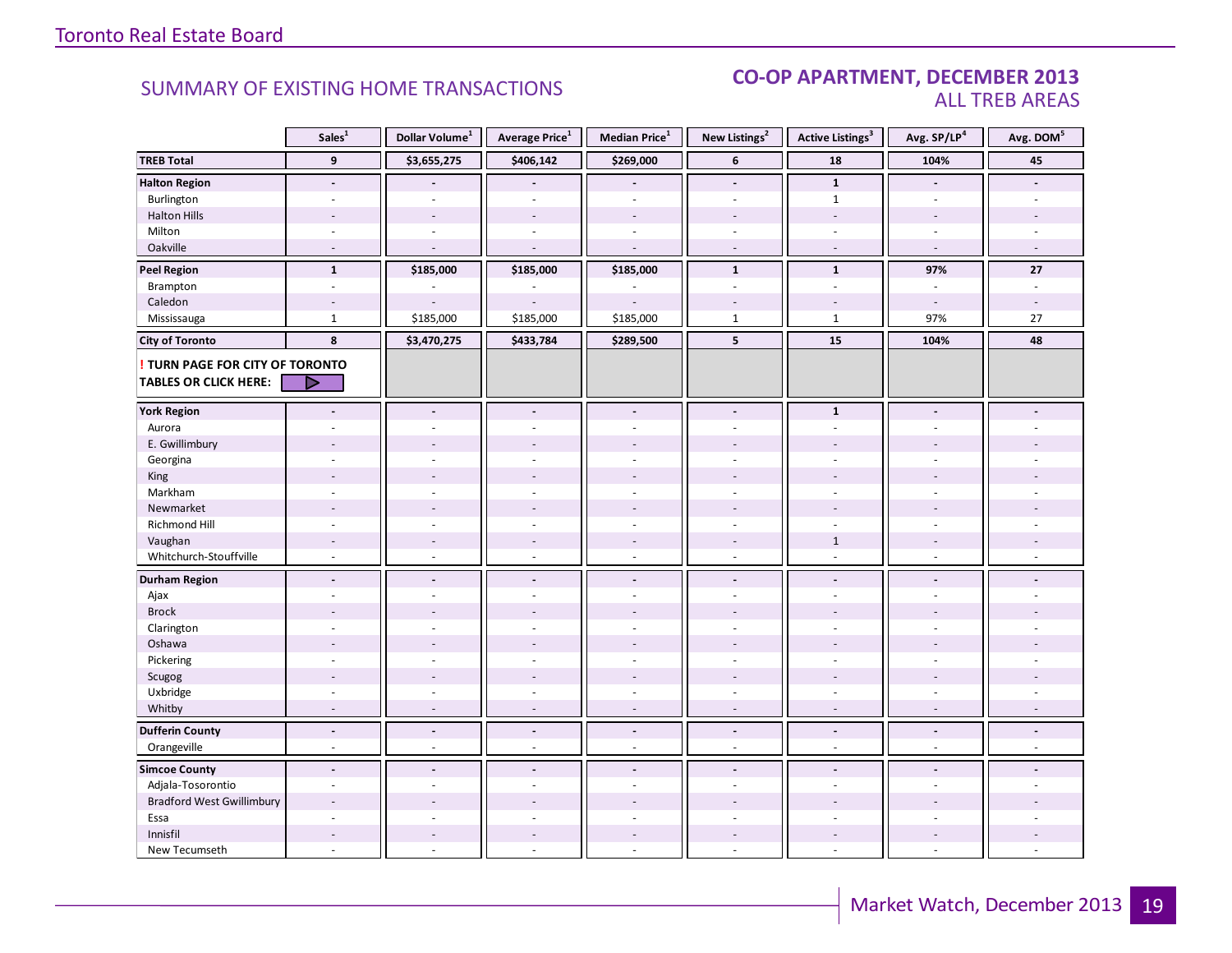### CO-OP APARTMENT, DECEMBER 2013 CITY OF TORONTO MUNICIPAL BREAKDOWN

<span id="page-19-0"></span>

|                              | Sales <sup>1</sup>       | Dollar Volume <sup>1</sup> | Average Price <sup>1</sup> | Median Price <sup>1</sup> | New Listings <sup>2</sup> | Active Listings <sup>3</sup> | Avg. SP/LP <sup>4</sup>  | Avg. DOM <sup>5</sup> |
|------------------------------|--------------------------|----------------------------|----------------------------|---------------------------|---------------------------|------------------------------|--------------------------|-----------------------|
| <b>TREB Total</b>            | 9                        | \$3,655,275                | \$406,142                  | \$269,000                 | 6                         | 18                           | 104%                     | 45                    |
| <b>City of Toronto Total</b> | 8                        | \$3,470,275                | \$433,784                  | \$289,500                 | 5                         | 15                           | 104%                     | 48                    |
| <b>Toronto West</b>          | $\mathbf{1}$             | \$109,000                  | \$109,000                  | \$109,000                 | $\mathbf{2}$              | 3                            | 91%                      | 60                    |
| Toronto W01                  |                          |                            |                            |                           |                           |                              |                          |                       |
| Toronto W02                  |                          | $\mathcal{L}$              | $\overline{\phantom{a}}$   | $\overline{\phantom{a}}$  |                           |                              |                          |                       |
| Toronto W03                  | ÷.                       | $\sim$                     | $\bar{a}$                  | $\sim$                    |                           | $\sim$                       |                          |                       |
| Toronto W04                  |                          |                            |                            |                           |                           |                              | $\sim$                   |                       |
| Toronto W05                  | $\mathbf{1}$             | \$109,000                  | \$109,000                  | \$109,000                 | $\mathbf{1}$              | $\overline{2}$               | 91%                      | 60                    |
| Toronto W06                  | ÷,                       |                            |                            |                           |                           | $\overline{a}$               | $\sim$                   |                       |
| Toronto W07                  | ÷                        |                            |                            |                           | $\sim$                    | $\sim$                       | $\sim$                   |                       |
| Toronto W08                  |                          |                            |                            |                           | $\mathbf{1}$              | $\mathbf{1}$                 |                          |                       |
| Toronto W09                  |                          |                            |                            |                           |                           |                              |                          |                       |
| Toronto W10                  | $\overline{\phantom{a}}$ |                            |                            | $\sim$                    | $\sim$                    | $\sim$                       | $\overline{\phantom{a}}$ |                       |
| <b>Toronto Central</b>       | $\overline{7}$           | \$3,361,275                | \$480,182                  | \$310,000                 | $\overline{\mathbf{3}}$   | 12                           | 105%                     | 46                    |
| Toronto C01                  |                          |                            |                            |                           | $\overline{2}$            | $\overline{4}$               |                          |                       |
| Toronto C02                  | ۰                        |                            |                            |                           |                           | $\mathbf{1}$                 | $\sim$                   |                       |
| Toronto C03                  | $\mathbf{1}$             | \$187,000                  | \$187,000                  | \$187,000                 |                           | $\overline{2}$               | 91%                      | 103                   |
| Toronto C04                  | $\overline{2}$           | \$474,500                  | \$237,250                  | \$237,250                 |                           | $\mathbf{1}$                 | 101%                     | 34                    |
| Toronto C06                  |                          |                            |                            |                           |                           |                              |                          |                       |
| Toronto C07                  |                          | $\sim$                     | $\sim$                     | $\overline{\phantom{a}}$  |                           |                              | $\omega$                 |                       |
| Toronto C08                  |                          |                            |                            |                           |                           |                              |                          |                       |
| Toronto C09                  | $\overline{3}$           | \$2,389,775                | \$796,592                  | \$359,775                 | $\mathbf{1}$              | $\overline{4}$               | 108%                     | 34                    |
| Toronto C10                  |                          |                            |                            |                           |                           |                              |                          |                       |
| Toronto C11                  |                          |                            |                            |                           |                           |                              |                          |                       |
| Toronto C12                  |                          |                            |                            |                           |                           |                              |                          |                       |
| Toronto C13                  |                          |                            |                            |                           |                           |                              |                          |                       |
| Toronto C14                  |                          |                            |                            |                           |                           |                              | $\overline{a}$           |                       |
| Toronto C15                  | $\mathbf{1}$             | \$310,000                  | \$310,000                  | \$310,000                 |                           | $\overline{\phantom{a}}$     | 98%                      | 51                    |
| <b>Toronto East</b>          | $\blacksquare$           |                            |                            |                           | $\blacksquare$            | $\overline{a}$               |                          |                       |
| Toronto E01                  |                          |                            |                            |                           |                           |                              |                          |                       |
| Toronto E02                  |                          |                            |                            |                           |                           |                              |                          |                       |
| Toronto E03                  |                          |                            |                            |                           |                           |                              |                          |                       |
| Toronto E04                  |                          |                            |                            |                           |                           |                              |                          |                       |
| Toronto E05                  | ÷.                       |                            |                            |                           |                           | $\sim$                       |                          |                       |
| Toronto E06                  |                          |                            |                            |                           |                           |                              |                          |                       |
| Toronto E07                  |                          |                            |                            |                           |                           |                              |                          |                       |
| Toronto E08                  |                          |                            |                            |                           |                           |                              |                          |                       |
| Toronto E09                  |                          |                            |                            |                           |                           |                              |                          |                       |
| Toronto E10                  |                          |                            |                            |                           |                           |                              |                          |                       |
| Toronto E11                  |                          |                            |                            |                           |                           |                              |                          |                       |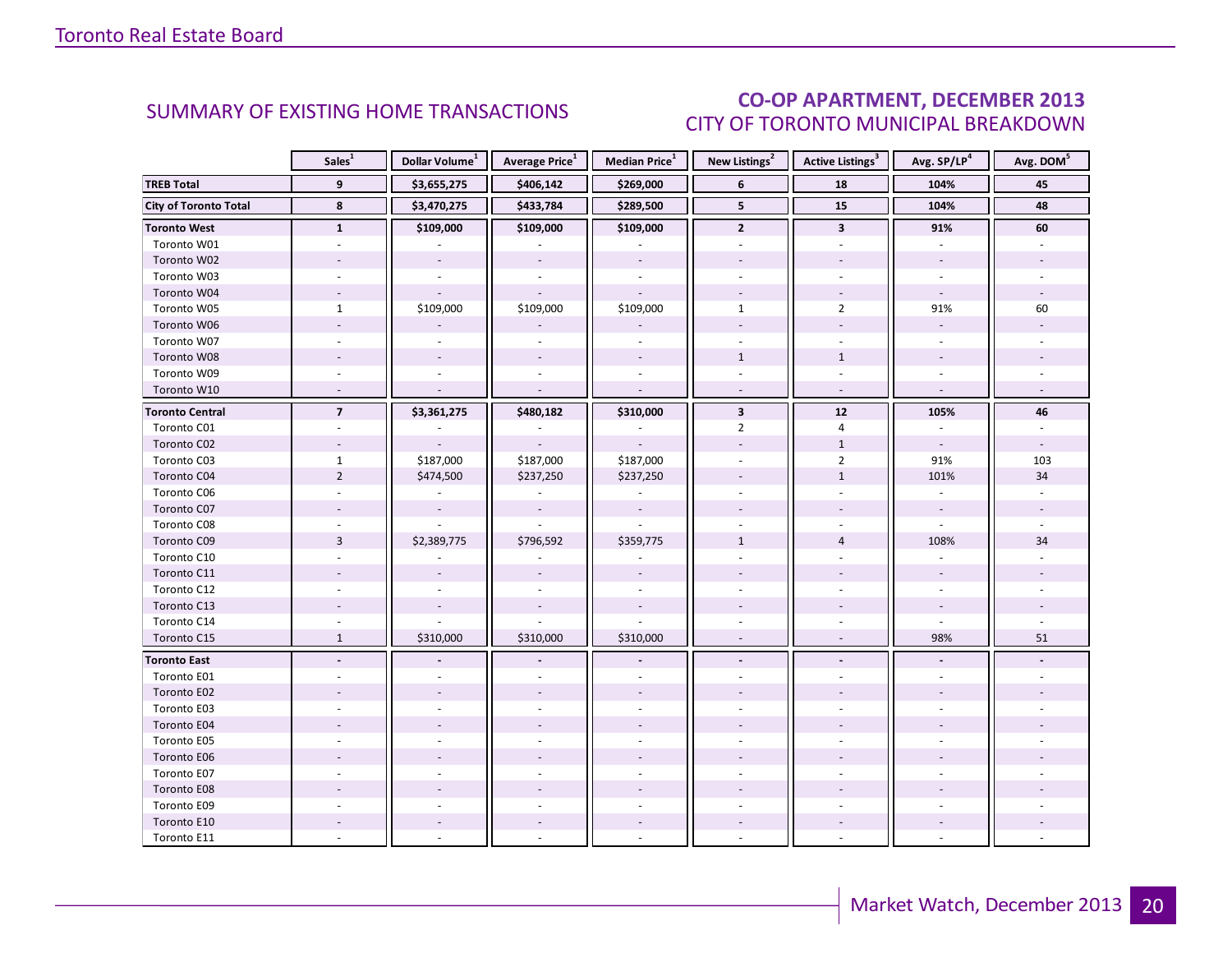### SUMMARY OF EXISTING HOME TRANSACTIONS **DETACHED CONDOMINIUM, DECEMBER 2013** ALL TREB AREAS

|                                  | Sales <sup>1</sup> | Dollar Volume <sup>1</sup> | Average Price <sup>1</sup> | Median Price <sup>1</sup> | New Listings <sup>2</sup> | <b>Active Listings<sup>3</sup></b> | Avg. SP/LP <sup>4</sup>  | Avg. DOM <sup>5</sup> |
|----------------------------------|--------------------|----------------------------|----------------------------|---------------------------|---------------------------|------------------------------------|--------------------------|-----------------------|
| <b>TREB Total</b>                | $\overline{2}$     | \$890,000                  | \$445,000                  | \$445,000                 | 5                         | 19                                 | 96%                      | 46                    |
| <b>Halton Region</b>             | $\mathbf 1$        | \$445,000                  | \$445,000                  | \$445,000                 | $\overline{a}$            | $\overline{a}$                     | 97%                      | $\bf 75$              |
| Burlington                       | $\mathbf{1}$       | \$445,000                  | \$445,000                  | \$445,000                 | ÷                         | ÷.                                 | 97%                      | 75                    |
| <b>Halton Hills</b>              | ÷,                 |                            |                            |                           |                           | $\overline{\phantom{a}}$           | $\omega$                 |                       |
| Milton                           | ä,                 |                            | ä,                         | ÷,                        | ä,                        | ÷,                                 |                          |                       |
| Oakville                         | $\sim$             | $\sim$                     | $\overline{\phantom{a}}$   | $\sim$                    | $\sim$                    | $\sim$                             | $\sim$                   | $\overline{a}$        |
| <b>Peel Region</b>               | $\blacksquare$     | $\blacksquare$             | $\overline{\phantom{a}}$   | $\blacksquare$            | $\overline{2}$            | $\overline{7}$                     | $\blacksquare$           |                       |
| Brampton                         | $\sim$             | ÷.                         | ÷,                         | $\overline{\phantom{a}}$  | $\mathbf{1}$              | 5                                  | ÷.                       |                       |
| Caledon                          | $\overline{a}$     |                            | $\blacksquare$             | $\overline{a}$            | $\overline{a}$            | $1\,$                              |                          |                       |
| Mississauga                      | L.                 |                            | ä,                         | $\overline{\phantom{a}}$  | $\mathbf{1}$              | $\mathbf 1$                        |                          |                       |
| <b>City of Toronto</b>           | $\overline{a}$     | $\blacksquare$             | $\overline{a}$             | $\overline{\phantom{a}}$  | $\overline{\phantom{a}}$  | $\overline{\phantom{a}}$           | $\blacksquare$           |                       |
| TURN PAGE FOR CITY OF TORONTO    |                    |                            |                            |                           |                           |                                    |                          |                       |
| <b>TABLES OR CLICK HERE:</b>     | D                  |                            |                            |                           |                           |                                    |                          |                       |
| <b>York Region</b>               | $\overline{a}$     |                            | $\blacksquare$             | $\blacksquare$            | $\overline{a}$            | $\overline{a}$                     |                          |                       |
| Aurora                           |                    |                            |                            | $\ddot{\phantom{1}}$      |                           |                                    |                          |                       |
| E. Gwillimbury                   |                    |                            |                            |                           |                           |                                    |                          |                       |
| Georgina                         |                    |                            |                            | $\ddot{\phantom{1}}$      |                           |                                    |                          |                       |
| King                             |                    |                            |                            |                           |                           |                                    |                          |                       |
| Markham                          | ä,                 |                            | ä,                         | $\bar{a}$                 | ä,                        | $\overline{\phantom{a}}$           |                          |                       |
| Newmarket                        |                    |                            |                            |                           |                           |                                    |                          |                       |
| Richmond Hill                    |                    |                            |                            |                           |                           |                                    |                          |                       |
| Vaughan                          |                    |                            | $\overline{a}$             |                           |                           |                                    |                          |                       |
| Whitchurch-Stouffville           | $\sim$             | ÷.                         | $\overline{a}$             | $\sim$                    | $\sim$                    | $\sim$                             | $\sim$                   |                       |
| <b>Durham Region</b>             | $\blacksquare$     | $\blacksquare$             | $\blacksquare$             | $\blacksquare$            | $\blacksquare$            | $\overline{2}$                     | $\overline{\phantom{a}}$ |                       |
| Ajax                             |                    |                            | ÷                          | $\sim$                    | ÷.                        | $\overline{2}$                     | $\sim$                   |                       |
| <b>Brock</b>                     |                    |                            |                            |                           |                           |                                    |                          |                       |
| Clarington                       |                    |                            |                            | ÷.                        |                           |                                    |                          |                       |
| Oshawa                           |                    |                            |                            |                           |                           |                                    |                          |                       |
| Pickering                        | ÷,                 |                            |                            | ÷.                        | $\overline{\phantom{a}}$  | $\overline{\phantom{a}}$           |                          |                       |
| Scugog                           |                    |                            |                            |                           |                           |                                    |                          |                       |
| Uxbridge                         | ÷,                 |                            | $\overline{\phantom{a}}$   | $\overline{\phantom{a}}$  | ÷.                        | $\sim$                             | $\sim$                   |                       |
| Whitby                           | $\overline{a}$     |                            | ÷,                         | $\overline{\phantom{a}}$  | $\overline{a}$            | $\overline{a}$                     |                          |                       |
| <b>Dufferin County</b>           | $\overline{a}$     | $\overline{\phantom{a}}$   | $\overline{a}$             | $\blacksquare$            | $\blacksquare$            | $\blacksquare$                     | $\blacksquare$           | $\blacksquare$        |
| Orangeville                      | $\omega$           | ÷.                         | ä,                         | $\sim$                    | ÷.                        | $\omega$                           | $\omega$                 | $\omega$              |
| <b>Simcoe County</b>             | $\mathbf{1}$       | \$445,000                  | \$445,000                  | \$445,000                 | $\overline{\mathbf{3}}$   | ${\bf 10}$                         | 95%                      | $17$                  |
| Adjala-Tosorontio                | $\sim$             |                            |                            |                           | ÷                         | $\sim$                             |                          |                       |
| <b>Bradford West Gwillimbury</b> |                    |                            |                            |                           |                           |                                    |                          |                       |
| Essa                             | ÷                  |                            | $\overline{a}$             | $\overline{a}$            |                           | ÷.                                 |                          |                       |
| Innisfil                         | $\sim$             |                            |                            |                           |                           | $\sim$                             |                          |                       |
| New Tecumseth                    | $\mathbf{1}$       | \$445,000                  | \$445,000                  | \$445,000                 | 3                         | 10                                 | 95%                      | 17                    |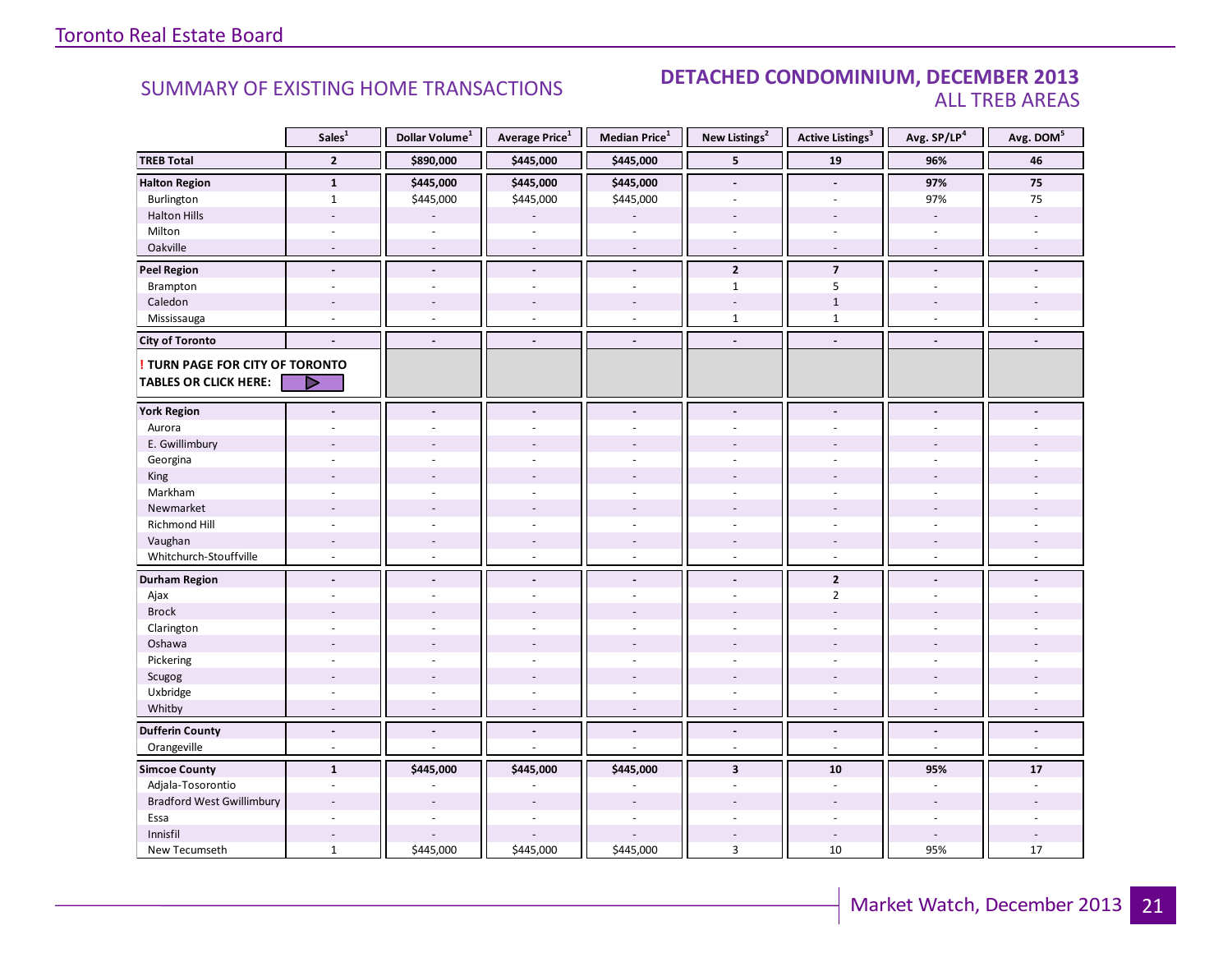#### ECEMBER 2012 CITY OF TORONTO MUNICIPAL BREAKDOWN SUMMARY OF EXISTING HOME TRANSACTIONS **DETACHED CONDOMINIUM, DECEMBER 2013**

<span id="page-21-0"></span>

|                        | Sales <sup>1</sup> | Dollar Volume <sup>1</sup> | <b>Average Price</b> <sup>1</sup> | Median Price <sup>1</sup> | New Listings <sup>2</sup> | <b>Active Listings</b> <sup>3</sup> | Avg. SP/LP4    | Avg. DOM <sup>5</sup> |
|------------------------|--------------------|----------------------------|-----------------------------------|---------------------------|---------------------------|-------------------------------------|----------------|-----------------------|
| <b>TREB Total</b>      | $\overline{2}$     | \$890,000                  | \$445,000                         | \$445,000                 | 5                         | 19                                  | 96%            | 46                    |
| City of Toronto Total  | $\blacksquare$     |                            |                                   |                           | $\blacksquare$            | $\overline{\phantom{a}}$            |                |                       |
| <b>Toronto West</b>    | $\blacksquare$     | $\blacksquare$             | $\overline{\phantom{a}}$          | $\blacksquare$            | $\blacksquare$            | $\overline{\phantom{a}}$            | $\blacksquare$ |                       |
| Toronto W01            |                    |                            |                                   | $\sim$                    | $\sim$                    | $\overline{\phantom{a}}$            |                |                       |
| Toronto W02            |                    |                            |                                   | $\overline{a}$            |                           |                                     |                |                       |
| Toronto W03            | ÷                  | $\sim$                     | $\bar{a}$                         | $\sim$                    | $\sim$                    | $\overline{\phantom{a}}$            |                |                       |
| Toronto W04            |                    |                            |                                   |                           |                           |                                     |                |                       |
| Toronto W05            |                    |                            |                                   |                           |                           |                                     |                |                       |
| Toronto W06            |                    |                            | $\overline{a}$                    | $\overline{a}$            |                           |                                     |                |                       |
| Toronto W07            |                    |                            |                                   | ä,                        |                           |                                     |                |                       |
| Toronto W08            |                    |                            |                                   |                           |                           |                                     |                |                       |
| Toronto W09            |                    |                            |                                   | $\overline{\phantom{a}}$  | $\overline{\phantom{a}}$  |                                     |                |                       |
| Toronto W10            | $\overline{a}$     | $\overline{a}$             | $\overline{a}$                    | $\overline{a}$            | $\sim$                    | $\mathcal{L}$                       |                |                       |
| <b>Toronto Central</b> |                    |                            |                                   | $\blacksquare$            | $\blacksquare$            |                                     |                |                       |
| Toronto C01            |                    |                            |                                   |                           |                           |                                     |                |                       |
| Toronto C02            |                    |                            |                                   |                           |                           |                                     |                |                       |
| Toronto C03            |                    |                            |                                   | ÷.                        |                           | $\overline{a}$                      |                |                       |
| Toronto C04            |                    |                            |                                   |                           |                           |                                     |                |                       |
| Toronto C06            |                    |                            |                                   |                           |                           |                                     |                |                       |
| Toronto C07            |                    |                            |                                   |                           |                           |                                     |                |                       |
| Toronto C08            |                    |                            |                                   |                           |                           |                                     |                |                       |
| Toronto C09            |                    |                            |                                   |                           |                           |                                     |                |                       |
| Toronto C10            |                    |                            |                                   |                           |                           |                                     |                |                       |
| Toronto C11            |                    |                            |                                   |                           |                           |                                     |                |                       |
| Toronto C12            |                    |                            |                                   | ÷,                        |                           |                                     |                |                       |
| Toronto C13            |                    |                            |                                   |                           |                           |                                     |                |                       |
| Toronto C14            |                    |                            |                                   |                           |                           |                                     |                |                       |
| Toronto C15            | $\sim$             | $\sim$                     | $\overline{\phantom{a}}$          | $\overline{\phantom{a}}$  | $\overline{\phantom{a}}$  | $\overline{\phantom{a}}$            |                |                       |
| <b>Toronto East</b>    |                    |                            |                                   | $\frac{1}{2}$             |                           |                                     |                |                       |
| Toronto E01            |                    |                            |                                   |                           |                           |                                     |                |                       |
| Toronto E02            |                    |                            |                                   |                           |                           |                                     |                |                       |
| Toronto E03            |                    |                            |                                   |                           |                           |                                     |                |                       |
| Toronto E04            |                    |                            |                                   |                           |                           |                                     |                |                       |
| Toronto E05            |                    |                            |                                   |                           |                           |                                     |                |                       |
| Toronto E06            |                    |                            |                                   |                           |                           |                                     |                |                       |
| Toronto E07            |                    |                            |                                   |                           |                           |                                     |                |                       |
| Toronto E08            |                    |                            |                                   |                           |                           |                                     |                |                       |
| Toronto E09            |                    |                            |                                   |                           |                           |                                     |                |                       |
| Toronto E10            |                    |                            |                                   |                           |                           |                                     |                |                       |
| Toronto E11            |                    |                            |                                   |                           |                           |                                     |                |                       |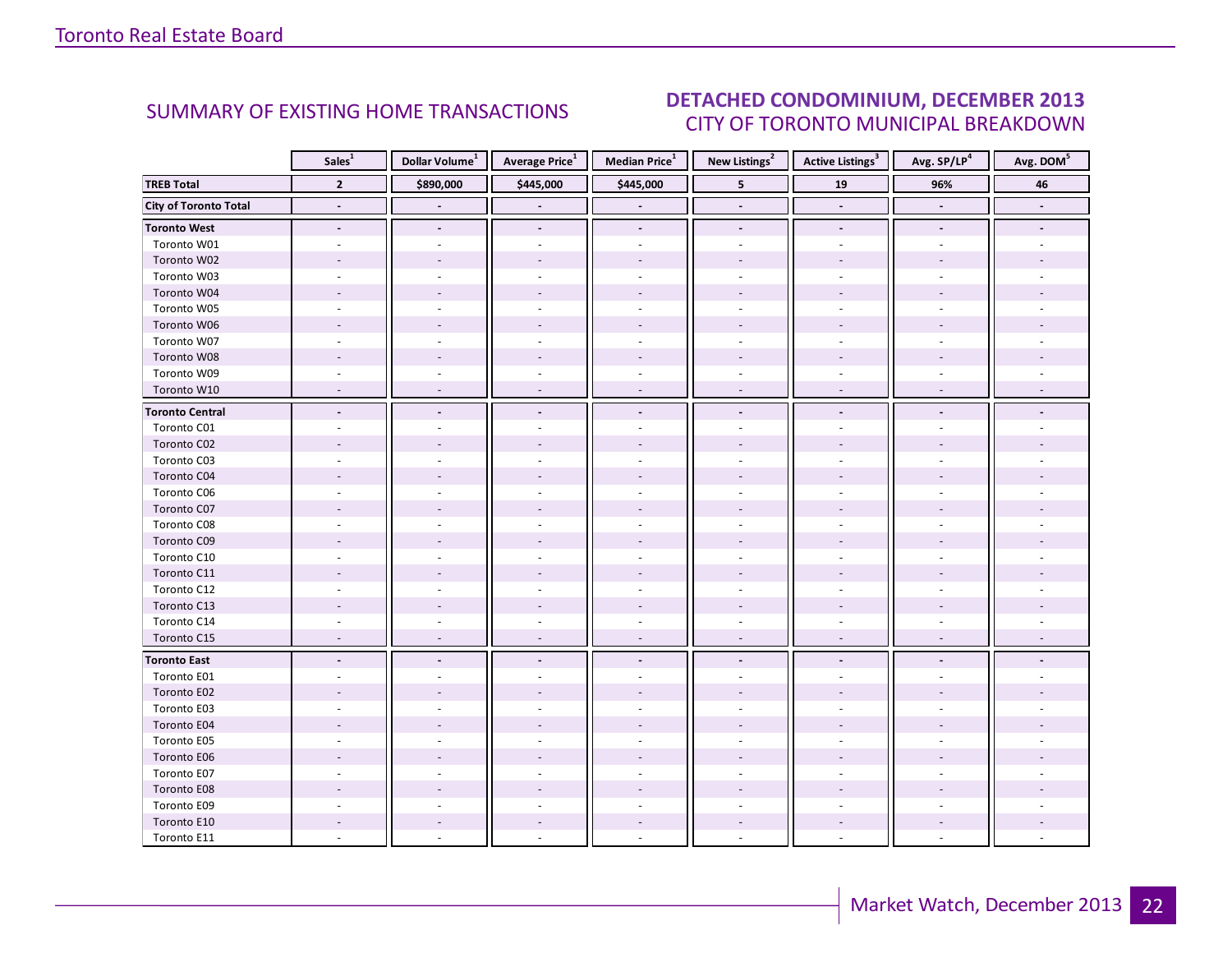### SUMMARY OF EXISTING HOME TRANSACTIONS **CO-OWNERSHIP APARTMENT, DECEMBER 2013** ALL TREB AREAS

|                                  | Sales <sup>1</sup>       | Dollar Volume <sup>1</sup> | Average Price <sup>1</sup> | Median Price <sup>1</sup> | New Listings <sup>2</sup> | <b>Active Listings<sup>3</sup></b> | Avg. SP/LP <sup>4</sup> | Avg. DOM <sup>5</sup>    |
|----------------------------------|--------------------------|----------------------------|----------------------------|---------------------------|---------------------------|------------------------------------|-------------------------|--------------------------|
| <b>TREB Total</b>                | $\bf 6$                  | \$1,634,900                | \$272,483                  | \$271,750                 | 6                         | ${\bf 15}$                         | 98%                     | 43                       |
| <b>Halton Region</b>             | $\overline{\phantom{a}}$ |                            |                            |                           | $\blacksquare$            | $\blacksquare$                     |                         |                          |
| Burlington                       | ÷,                       | $\sim$                     | ä,                         | $\omega$                  | ä,                        | $\sim$                             | $\omega$                |                          |
| <b>Halton Hills</b>              |                          |                            |                            |                           |                           |                                    |                         |                          |
| Milton                           | $\sim$                   | $\overline{\phantom{a}}$   | ä,                         | $\sim$                    | $\overline{\phantom{a}}$  | $\sim$                             |                         |                          |
| Oakville                         | $\sim$                   | $\sim$                     | ÷,                         | $\omega$                  | $\sim$                    | $\sim$                             | $\sim$                  |                          |
| <b>Peel Region</b>               | $\overline{a}$           | $\overline{a}$             | $\overline{a}$             | $\blacksquare$            | $\blacksquare$            | $\overline{a}$                     | $\blacksquare$          | $\overline{\phantom{a}}$ |
| Brampton                         | $\sim$                   | $\sim$                     | ÷.                         | ÷.                        | ÷.                        | $\sim$                             | $\sim$                  | $\sim$                   |
| Caledon                          | $\sim$                   |                            |                            |                           |                           |                                    |                         |                          |
| Mississauga                      | ä,                       |                            |                            |                           | ÷,                        | $\sim$                             | ÷,                      |                          |
| <b>City of Toronto</b>           | 6                        | \$1,634,900                | \$272,483                  | \$271,750                 | 6                         | ${\bf 15}$                         | 98%                     | 43                       |
| TURN PAGE FOR CITY OF TORONTO    |                          |                            |                            |                           |                           |                                    |                         |                          |
| <b>TABLES OR CLICK HERE:</b>     |                          |                            |                            |                           |                           |                                    |                         |                          |
|                                  |                          |                            |                            |                           |                           |                                    |                         |                          |
| <b>York Region</b>               |                          |                            | $\blacksquare$             | $\blacksquare$            | $\blacksquare$            |                                    |                         |                          |
| Aurora                           |                          |                            |                            |                           |                           |                                    |                         |                          |
| E. Gwillimbury                   |                          |                            |                            |                           |                           |                                    |                         |                          |
| Georgina                         |                          |                            |                            | $\overline{a}$            |                           |                                    |                         |                          |
| King                             |                          |                            |                            |                           |                           |                                    |                         |                          |
| Markham                          | $\sim$                   |                            | $\overline{\phantom{a}}$   | $\sim$                    | ÷.                        | ä,                                 |                         |                          |
| Newmarket                        | $\overline{a}$           |                            |                            |                           |                           |                                    |                         |                          |
| Richmond Hill                    |                          |                            |                            |                           |                           |                                    |                         |                          |
| Vaughan                          | $\overline{\phantom{a}}$ | $\sim$                     | $\overline{\phantom{a}}$   | $\overline{\phantom{a}}$  | $\overline{\phantom{a}}$  |                                    |                         |                          |
| Whitchurch-Stouffville           | $\omega$                 | $\sim$                     | ä,                         | $\omega$                  | $\omega$                  | $\omega$                           | $\sim$                  |                          |
| <b>Durham Region</b>             | $\overline{a}$           | $\blacksquare$             | $\blacksquare$             | $\overline{\phantom{a}}$  | $\blacksquare$            | $\overline{a}$                     | $\overline{a}$          |                          |
| Ajax                             | $\sim$                   |                            |                            | $\overline{\phantom{a}}$  | ÷.                        | ä,                                 |                         |                          |
| <b>Brock</b>                     |                          |                            |                            |                           |                           |                                    |                         |                          |
| Clarington                       | ÷.                       |                            |                            |                           |                           |                                    |                         |                          |
| Oshawa                           |                          |                            |                            |                           |                           |                                    |                         |                          |
| Pickering                        | $\overline{a}$           |                            |                            | ÷.                        | $\overline{\phantom{a}}$  | L.                                 |                         |                          |
| Scugog                           |                          |                            |                            |                           |                           |                                    |                         |                          |
| Uxbridge                         | $\sim$                   | ÷.                         | ÷,                         | $\sim$                    | $\overline{\phantom{a}}$  | ä,                                 | ÷.                      |                          |
| Whitby                           | $\overline{\phantom{a}}$ | $\sim$                     | ÷,                         | $\overline{\phantom{a}}$  | $\overline{\phantom{a}}$  | $\blacksquare$                     |                         |                          |
| <b>Dufferin County</b>           | $\overline{a}$           | $\blacksquare$             | $\overline{a}$             | $\blacksquare$            | $\blacksquare$            | $\blacksquare$                     | $\blacksquare$          | $\blacksquare$           |
| Orangeville                      | $\omega$                 | $\sim$                     | ä,                         | $\sim$                    | $\omega$                  | $\omega$                           | $\sim$                  | $\omega$                 |
| <b>Simcoe County</b>             | $\overline{\phantom{a}}$ | $\blacksquare$             | $\blacksquare$             | $\overline{\phantom{a}}$  | $\blacksquare$            | $\overline{a}$                     |                         |                          |
| Adjala-Tosorontio                | $\sim$                   |                            | ÷,                         | $\overline{a}$            | ÷                         | ä,                                 |                         |                          |
| <b>Bradford West Gwillimbury</b> |                          |                            |                            |                           |                           |                                    |                         |                          |
| Essa                             | ÷.                       |                            |                            |                           | ÷                         | ä,                                 |                         |                          |
| Innisfil                         | $\overline{\phantom{a}}$ |                            | $\overline{\phantom{a}}$   | $\overline{a}$            | $\overline{\phantom{a}}$  | $\overline{a}$                     |                         |                          |
| New Tecumseth                    | $\bar{a}$                |                            | L,                         | $\overline{a}$            | $\overline{a}$            | L.                                 |                         |                          |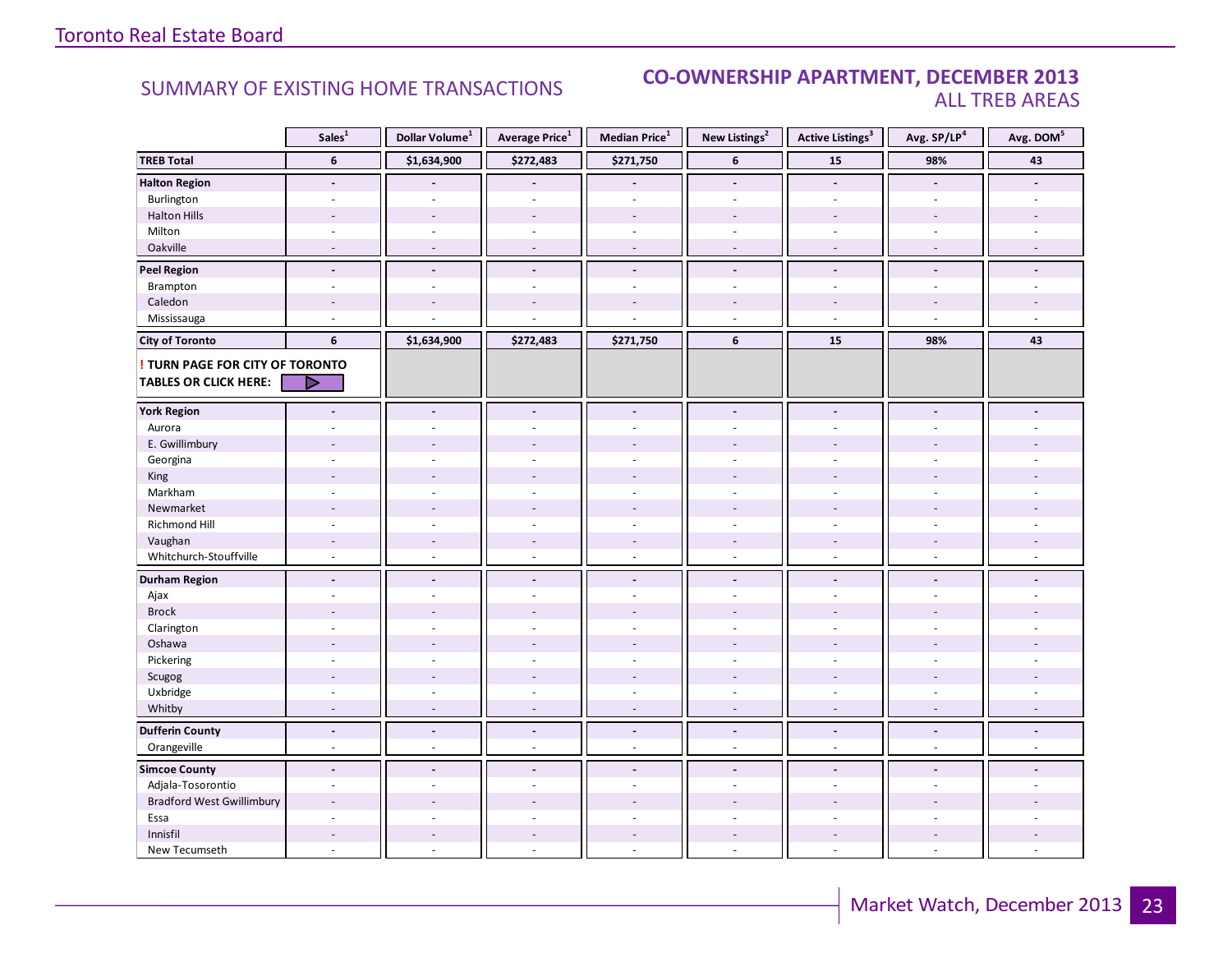#### ECEMBER 2012 CITY OF TORONTO MUNICIPAL BREAKDOWN SUMMARY OF EXISTING HOME TRANSACTIONS **CO-OWNERSHIP APARTMENT, DECEMBER 2013**

<span id="page-23-0"></span>

|                              | Sales <sup>1</sup>       | Dollar Volume <sup>1</sup> | Average Price <sup>1</sup> | Median Price <sup>1</sup> | New Listings <sup>2</sup> | <b>Active Listings</b> <sup>3</sup> | Avg. SP/LP <sup>4</sup>  | Avg. DOM <sup>5</sup> |
|------------------------------|--------------------------|----------------------------|----------------------------|---------------------------|---------------------------|-------------------------------------|--------------------------|-----------------------|
| <b>TREB Total</b>            | 6                        | \$1,634,900                | \$272,483                  | \$271,750                 | 6                         | 15                                  | 98%                      | 43                    |
| <b>City of Toronto Total</b> | 6                        | \$1,634,900                | \$272,483                  | \$271,750                 | 6                         | 15                                  | 98%                      | 43                    |
| <b>Toronto West</b>          | $\mathbf{1}$             | \$79,500                   | \$79,500                   | \$79,500                  | $\overline{\phantom{a}}$  | $\overline{\mathbf{4}}$             | 89%                      | 62                    |
| Toronto W01                  |                          |                            |                            |                           |                           |                                     |                          |                       |
| Toronto W02                  |                          | $\omega$                   | $\mathbf{r}$               | $\mathbb{Z}^2$            |                           |                                     |                          |                       |
| Toronto W03                  | $\sim$                   | $\sim$                     | ÷.                         | $\omega$                  | ÷.                        | ÷                                   | ÷.                       |                       |
| Toronto W04                  |                          |                            |                            | $\mathbf{r}$              |                           |                                     | $\omega$                 |                       |
| Toronto W05                  | $\mathbf{1}$             | \$79,500                   | \$79,500                   | \$79,500                  |                           | 4                                   | 89%                      | 62                    |
| Toronto W06                  |                          |                            |                            | $\overline{a}$            |                           | $\overline{a}$                      | $\omega$                 |                       |
| Toronto W07                  | ÷.                       | $\sim$                     | $\sim$                     | $\sim$                    | $\mathbf{r}$              | ÷                                   | $\omega$                 |                       |
| Toronto W08                  |                          |                            |                            |                           |                           |                                     |                          |                       |
| Toronto W09                  |                          |                            |                            |                           |                           |                                     | $\overline{\phantom{a}}$ |                       |
| Toronto W10                  | $\sim$                   | $\sim$                     | $\sim$                     | $\sim$                    | $\sim$                    | $\omega$                            | $\omega$                 |                       |
| <b>Toronto Central</b>       | 5                        | \$1,555,400                | \$311,080                  | \$325,000                 | 6                         | 11                                  | 99%                      | 39                    |
| Toronto C01                  |                          |                            |                            |                           |                           |                                     |                          |                       |
| Toronto C02                  | $\overline{2}$           | \$539,000                  | \$269,500                  | \$269,500                 |                           |                                     | 98%                      | 38                    |
| Toronto C03                  | $\overline{\phantom{a}}$ |                            |                            |                           | $\overline{2}$            | 3                                   |                          |                       |
| Toronto C04                  | $\mathbf{1}$             | \$218,500                  | \$218,500                  | \$218,500                 |                           | $\overline{4}$                      | 96%                      | 18                    |
| Toronto C06                  |                          |                            |                            |                           |                           |                                     |                          |                       |
| Toronto C07                  |                          |                            |                            |                           |                           |                                     |                          |                       |
| Toronto C08                  | $\mathbf{1}$             | \$398,000                  | \$398,000                  | \$398,000                 | $\mathbf{1}$              | $\mathbf{1}$                        | 100%                     | 58                    |
| Toronto C09                  | $\mathbf{1}$             | \$399,900                  | \$399,900                  | \$399,900                 |                           |                                     | 100%                     | 44                    |
| Toronto C10                  |                          |                            |                            |                           |                           |                                     |                          |                       |
| Toronto C11                  |                          | $\sim$                     |                            | $\overline{\phantom{a}}$  |                           |                                     |                          |                       |
| Toronto C12                  |                          |                            |                            | $\overline{\phantom{a}}$  |                           |                                     |                          |                       |
| Toronto C13                  |                          |                            |                            |                           | $1\,$                     | $\overline{2}$                      |                          |                       |
| Toronto C14                  |                          |                            |                            |                           | $\overline{2}$            | $\mathbf{1}$                        |                          |                       |
| Toronto C15                  | $\overline{\phantom{a}}$ | $\overline{\phantom{a}}$   |                            | ÷,                        |                           | $\overline{\phantom{a}}$            |                          |                       |
| <b>Toronto East</b>          | $\overline{\phantom{a}}$ | $\overline{\phantom{a}}$   | $\overline{\phantom{a}}$   | $\overline{\phantom{a}}$  | $\overline{\phantom{a}}$  | $\frac{1}{2}$                       | $\blacksquare$           |                       |
| Toronto E01                  |                          |                            |                            |                           |                           |                                     |                          |                       |
| Toronto E02                  |                          |                            |                            |                           |                           |                                     |                          |                       |
| Toronto E03                  |                          |                            |                            |                           |                           |                                     |                          |                       |
| Toronto E04                  |                          |                            |                            |                           |                           |                                     |                          |                       |
| Toronto E05                  |                          |                            |                            |                           |                           |                                     |                          |                       |
| Toronto E06                  |                          |                            |                            |                           |                           |                                     |                          |                       |
| Toronto E07                  |                          |                            |                            |                           |                           |                                     |                          |                       |
| Toronto E08                  |                          |                            |                            |                           |                           |                                     |                          |                       |
| Toronto E09                  |                          |                            |                            |                           |                           |                                     |                          |                       |
| Toronto E10                  |                          |                            |                            |                           |                           |                                     |                          |                       |
| Toronto E11                  |                          |                            |                            |                           |                           |                                     |                          |                       |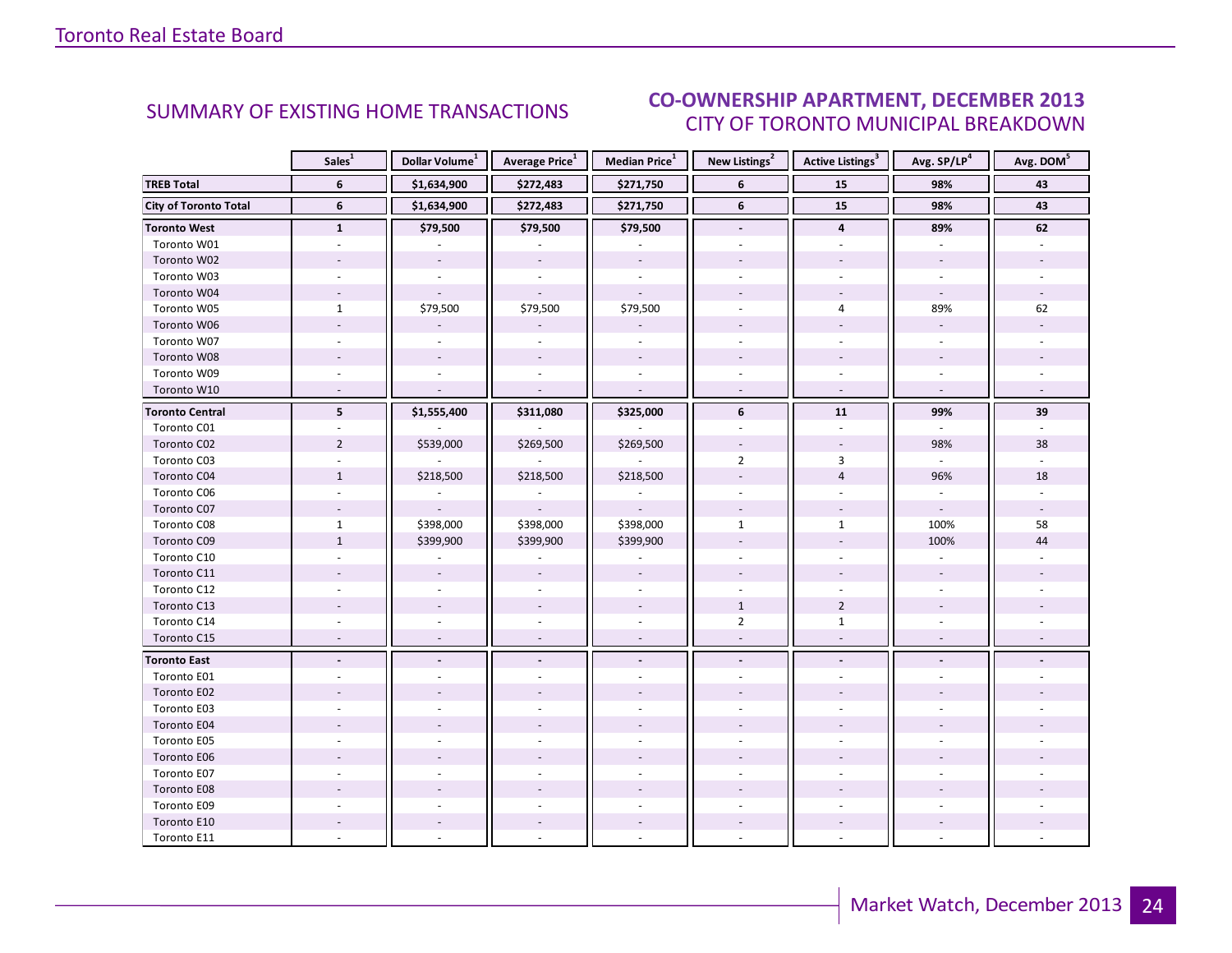#### [CLICK HERE FOR MORE BACKGROUND INFORMATION ON THE MLS® HPI](http://www.torontorealestateboard.com/market_news/home_price_index/index.htm)

#### FOCUS ON THE MLS® HOME PRICE INDEX (INDEX AND BE**NCHMARK PRICE, DECEMBER 2013**<br>Elick here for more background information on the mls® hpi ALL TREB AREAS

|                                                               |       | Composite        |                |       | <b>Single-Family Detached</b> |                |        | <b>Single-Family Attached</b> |                |                          | Townhouse        |                |                          | Apartment                |                |
|---------------------------------------------------------------|-------|------------------|----------------|-------|-------------------------------|----------------|--------|-------------------------------|----------------|--------------------------|------------------|----------------|--------------------------|--------------------------|----------------|
|                                                               | Index | <b>Benchmark</b> | Yr./Yr. % Chg. | Index | <b>Benchmark</b>              | Yr./Yr. % Chg. | Index  | <b>Benchmark</b>              | Yr./Yr. % Chg. | Index                    | <b>Benchmark</b> | Yr./Yr. % Chg. | Index                    | <b>Benchmark</b>         | Yr./Yr. % Chg. |
| <b>TREB Total</b>                                             | 158.4 | \$483,200        | 6.31%          | 158.9 | \$590,900                     | 6.93%          | 163.9  | \$463,000                     | 6.84%          | 155.1                    | \$339,700        | 5.22%          | 150.4                    | \$302,100                | 3.80%          |
| <b>Halton Region</b>                                          | 165.5 | \$542,900        | 6.09%          | 163.4 | \$605,900                     | 5.83%          | 164.7  | \$427,500                     | 5.58%          | 167.7                    | \$331,900        | 11.50%         | $\sim$                   |                          |                |
| Burlington                                                    | 172.6 | \$497,400        | 6.54%          | 171.0 | \$584,400                     | 5.75%          | 167.4  | \$399,000                     | 7.45%          | 177.9                    | \$357,300        | 12.31%         | $\sim$                   | $\sim$                   |                |
| <b>Halton Hills</b>                                           | 154.6 | \$450,100        | 5.39%          | 154.1 | \$493,000                     | 5.12%          | 160.2  | \$394,600                     | 5.05%          | 159.6                    | \$287,800        | 8.87%          | $\sim$                   |                          |                |
| Milton                                                        | 156.1 | \$437,800        | 5.47%          | 147.4 | \$513,500                     | 5.36%          | 158.6  | \$396,000                     | 5.31%          |                          |                  |                |                          |                          |                |
| Oakville                                                      | 173.7 | \$640,800        | 6.17%          | 172.7 | \$715,800                     | 5.89%          | 173.9  | \$470,700                     | 5.08%          | 167.7                    | \$370,400        | 12.32%         | $\sim$                   |                          |                |
| Peel Region                                                   | 151.8 | \$415,200        | 4.55%          | 153.3 | \$518,900                     | 4.86%          | 154.6  | \$394,500                     | 5.03%          | 156.7                    | \$324,300        | 4.47%          | 135.7                    | \$233,500                | 1.50%          |
| Brampton                                                      | 145.7 | \$371,700        | 4.67%          | 146.3 | \$427,600                     | 4.20%          | 147.3  | \$347,000                     | 4.39%          | 142.2                    | \$264,200        | 5.10%          | 122.7                    | \$192,000                | 4.51%          |
| Caledon                                                       | 144.3 | \$514,100        | 1.76%          | 145.1 | \$532,600                     | 1.75%          | 155.4  | \$384,200                     | 2.91%          |                          |                  |                | $\sim$                   |                          |                |
| Mississauga                                                   | 157.2 | \$439,400        | 4.80%          | 163.1 | \$607,700                     | 6.12%          | 163.0  | \$445,500                     | 6.05%          | 161.2                    | \$346,200        | 4.40%          | 138.0                    | \$241,600                | 1.25%          |
| <b>City of Toronto</b>                                        | 162.6 | \$532,900        | 6.55%          | 166.7 | \$722,700                     | 8.32%          | 173.9  | \$576,700                     | 7.88%          | 159.7                    | \$386,200        | 5.00%          | 153.9                    | \$317,800                | 4.13%          |
| TURN PAGE FOR CITY OF TORONTO<br><b>TABLES OR CLICK HERE:</b> | Þ     |                  |                |       |                               |                |        |                               |                |                          |                  |                |                          |                          |                |
| York Region                                                   | 167.0 | \$573,100        | 7.19%          | 167.2 | \$656,900                     | 6.70%          | 170.5  | \$493,900                     | 7.50%          | 153.7                    | \$391,800        | 4.99%          | 149.3                    | \$324,400                | 3.90%          |
| Aurora                                                        | 160.7 | \$517,400        | 6.21%          | 159.9 | \$594,000                     | 6.96%          | 163.3  | \$422,700                     | 5.70%          | 140.4                    | \$355,600        | 1.23%          | 146.2                    | \$303,800                | 3.18%          |
| E. Gwillimbury                                                | 151.2 | \$488,800        | 8.78%          | 151.8 | \$498,600                     | 9.68%          | 159.6  | \$337,900                     | 6.90%          | $\sim$                   |                  |                | $\overline{\phantom{a}}$ |                          |                |
| Georgina                                                      | 151.5 | \$314,400        | 11.07%         | 156.5 | \$322,400                     | 11.31%         | 159.7  | \$314,700                     | 12.70%         | $\sim$                   |                  | $\sim$         | $\sim$                   | $\overline{\phantom{a}}$ |                |
| <b>King</b>                                                   | 159.3 | \$675,300        | 2.51%          | 160.9 | \$678,900                     | 2.75%          | $\sim$ |                               |                | $\sim$                   |                  | $\sim$         | $\sim$                   |                          |                |
| Markham                                                       | 172.5 | \$594,200        | 7.28%          | 176.0 | \$723,800                     | 7.12%          | 175.3  | \$522,100                     | 8.28%          | 157.0                    | \$390,000        | 6.08%          | 155.9                    | \$360,500                | 4.98%          |
| Newmarket                                                     | 151.8 | \$447,700        | 7.43%          | 148.9 | \$501,300                     | 7.66%          | 156.8  | \$369,500                     | 6.59%          | 159.3                    | \$321,600        | 2.44%          | 149.3                    | \$251,400                | 3.25%          |
| <b>Richmond Hill</b>                                          | 174.1 | \$630,400        | 6.94%          | 182.8 | \$774,500                     | 7.28%          | 180.1  | \$545,600                     | 7.78%          | 144.3                    | \$408,000        | 4.57%          | 146.0                    | \$304,100                | 1.11%          |
| Vaughan                                                       | 164.8 | \$595,700        | 6.94%          | 158.1 | \$657,900                     | 4.70%          | 169.5  | \$516,000                     | 7.55%          | 161.6                    | \$441,500        | 7.73%          | 144.5                    | \$320,700                | 4.86%          |
| Whitchurch-Stouffville                                        | 165.6 | \$624,400        | 7.05%          | 166.3 | \$638,200                     | 7.36%          | 148.1  | \$406,800                     | 6.39%          |                          |                  | $\sim$         | $\sim$                   | $\sim$                   | $\sim$         |
| Durham Region                                                 | 140.2 | \$329,900        | 7.10%          | 139.7 | \$364,300                     | 7.05%          | 144.3  | \$289,000                     | 7.21%          | 130.9                    | \$215,100        | 6.34%          | 133.1                    | \$238,100                | 6.06%          |
| Ajax                                                          | 147.5 | \$364,500        | 8.54%          | 147.6 | \$395,300                     | 7.50%          | 153.1  | \$329,300                     | 7.82%          | 133.5                    | \$244,000        | 4.95%          | 129.5                    | \$219,900                | 6.23%          |
| <b>Brock</b>                                                  | 122.5 | \$232,200        | 6.24%          | 122.9 | \$233,600                     | 6.41%          | 136.2  | \$217,100                     | 4.69%          | $\sim$                   |                  |                | $\sim$                   |                          |                |
| Clarington                                                    | 137.8 | \$291,600        | 7.57%          | 134.8 | \$324,000                     | 7.50%          | 140.3  | \$267,900                     | 6.94%          | 150.2                    | \$268,900        | 10.36%         | 133.6                    | \$189,100                | 7.66%          |
| Oshawa                                                        | 133.6 | \$255,700        | 8.09%          | 133.2 | \$283,600                     | 8.20%          | 137.4  | \$230,100                     | 7.93%          | 116.8                    | \$156,300        | 8.96%          | 135.1                    | \$161,700                | 2.12%          |
| Pickering                                                     | 148.0 | \$400,400        | 7.40%          | 150.3 | \$470,200                     | 8.05%          | 152.1  | \$354,500                     | 7.26%          | 138.9                    | \$250,600        | 4.12%          | 135.8                    | \$265,900                | 8.21%          |
| Scugog                                                        | 137.6 | \$357,100        | 7.50%          | 141.8 | \$365,100                     | 7.75%          | 129.8  | \$271,700                     | 5.70%          | $\overline{\phantom{a}}$ |                  | $\sim$         | $\sim$                   |                          |                |
| Uxbridge                                                      | 135.0 | \$412,800        | 8.96%          | 136.2 | \$421,900                     | 9.05%          | 132.5  | \$325,100                     | 7.29%          |                          |                  | $\sim$         |                          |                          | ÷              |
| Whitby                                                        | 140.0 | \$365,300        | 4.24%          | 139.8 | \$401,600                     | 4.48%          | 141.8  | \$312,800                     | 6.30%          | 134.8                    | \$247,100        | 6.31%          | 131.4                    | \$256,300                | 2.42%          |
| <b>Dufferin County</b>                                        | 147.9 | \$339,000        | 5.27%          | 152.4 | \$347,300                     | 5.69%          | 147.0  | \$275,500                     | 2.94%          | $\sim$                   |                  |                | $\sim$                   |                          |                |
| Orangeville                                                   | 147.9 | \$339,000        | 5.27%          | 152.4 | \$347,300                     | 5.69%          | 147.0  | \$275,500                     | 2.94%          | ÷.                       |                  | ×.             | ×.                       | ä,                       | ÷.             |
| <b>Simcoe County</b>                                          | 142.5 | \$302,800        | 5.56%          | 138.6 | \$305,700                     | 5.24%          | 148.9  | \$285,900                     | 5.30%          | $\sim$                   |                  |                | $\blacksquare$           |                          |                |
| Adjala-Tosorontio                                             | 132.3 | \$416,700        | 6.87%          | 132.3 | \$417,200                     | 7.13%          | $\sim$ |                               |                | ÷.                       |                  | $\sim$         | $\sim$                   | $\sim$                   |                |
| <b>Bradford West Gwillimbury</b>                              | 155.0 | \$385,200        | 5.95%          | 139.5 | \$427,300                     | 5.84%          | 161.0  | \$334,700                     | 6.41%          |                          |                  |                |                          |                          |                |
| Essa                                                          | 142.2 | \$322,500        | 5.49%          | 140.1 | \$346,500                     | 6.14%          | 144.6  | \$246,300                     | 4.33%          | ٠                        |                  |                | $\sim$                   |                          |                |
| Innisfil                                                      | 140.1 | \$259,600        | 3.78%          | 141.2 | \$262,100                     | 4.28%          | 146.9  | \$228,500                     | 2.16%          | $\overline{\phantom{a}}$ |                  |                | $\sim$                   |                          |                |
| New Tecumseth                                                 | 134.2 | \$310,000        | 6.42%          | 131.2 | \$337,900                     | 6.32%          | 140.1  | \$268,000                     | 6.46%          |                          |                  |                |                          |                          |                |

**Page 3 July 2010**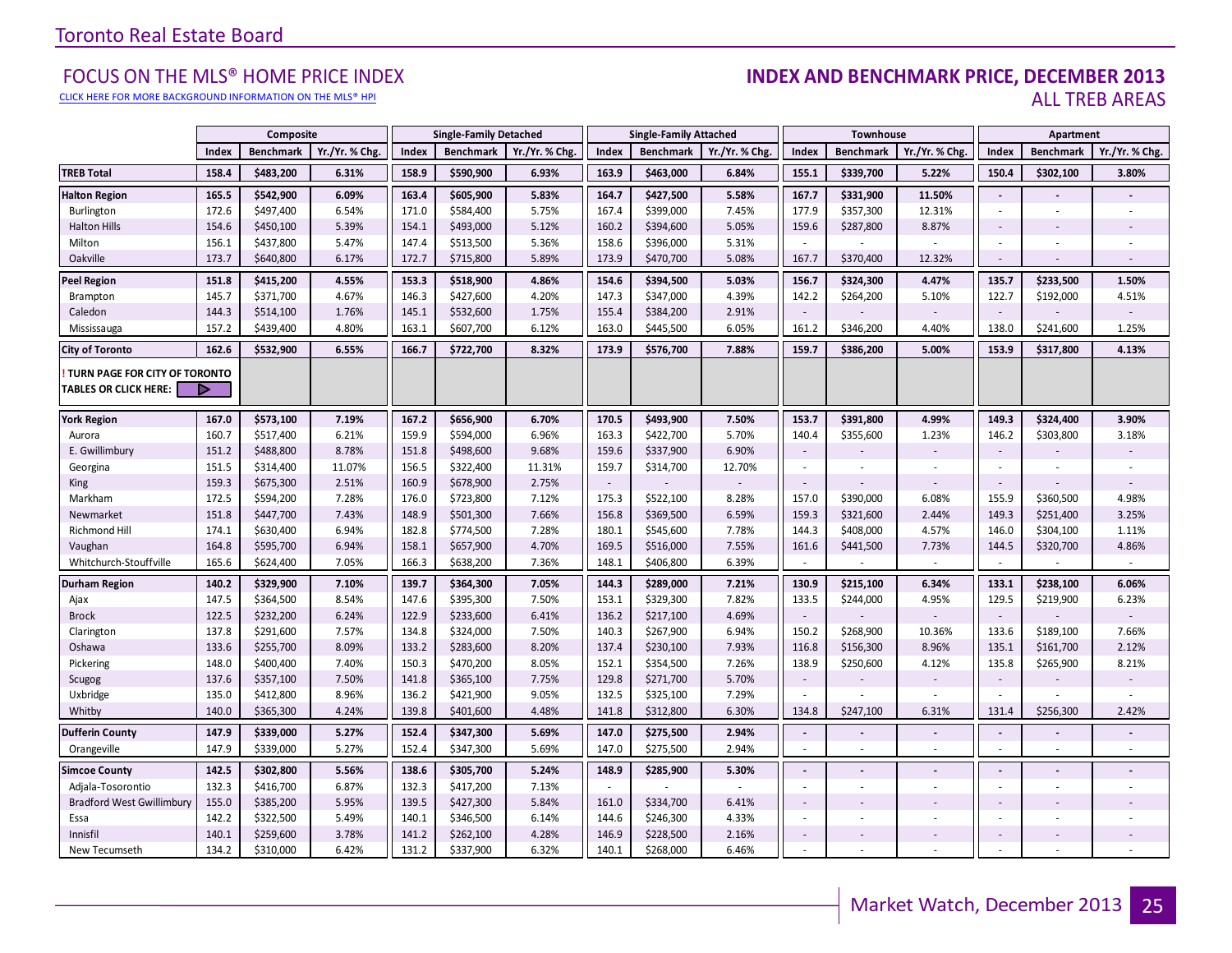[CLICK HERE FOR MORE BACKGROUND INFORMATION ON THE MLS® HPI](http://www.torontorealestateboard.com/market_news/home_price_index/index.htm)

# FOCUS ON THE MLS® HOME PRICE INDEX<br>**INDEX AND BENCHMARK PRICE, DECEMBER 2013** CITY OF TORONTO

|                        |       | <b>Composite</b> |                |       | <b>Single-Family Detached</b> |                |       | <b>Single-Family Attached</b> |                |        | Townhouse        |                |       | Apartment        |                |
|------------------------|-------|------------------|----------------|-------|-------------------------------|----------------|-------|-------------------------------|----------------|--------|------------------|----------------|-------|------------------|----------------|
|                        | Index | <b>Benchmark</b> | Yr./Yr. % Chg. | Index | <b>Benchmark</b>              | Yr./Yr. % Chg. | Index | <b>Benchmark</b>              | Yr./Yr. % Chg. | Index  | <b>Benchmark</b> | Yr./Yr. % Chg. | Index | <b>Benchmark</b> | Yr./Yr. % Chg. |
| <b>TREB Total</b>      | 158.4 | \$483,200        | 6.31%          | 158.9 | \$590,900                     | 6.93%          | 163.9 | \$463,000                     | 6.84%          | 155.1  | \$339,700        | 5.22%          | 150.4 | \$302,100        | 3.80%          |
| <b>City of Toronto</b> | 162.6 | \$532,900        | 6.55%          | 166.7 | \$722,700                     | 8.32%          | 173.9 | \$576,700                     | 7.88%          | 159.7  | \$386,200        | 5.00%          | 153.9 | \$317,800        | 4.13%          |
| Toronto W01            | 157.9 | \$644,400        | $-0.82%$       | 158.1 | \$814,900                     | 2.93%          | 167.2 | \$645,100                     | 2.96%          | 207.4  | \$427,100        | $-4.99%$       | 138.3 | \$322,700        | $-3.49%$       |
| Toronto W02            | 184.3 | \$664,800        | 8.09%          | 181.3 | \$744,200                     | 7.85%          | 208.1 | \$637,500                     | 8.90%          | 140.1  | \$386,300        | 4.79%          | 129.6 | \$538,700        | 14.59%         |
| Toronto W03            | 169.9 | \$438,800        | 10.40%         | 173.6 | \$472,100                     | 12.14%         | 176.2 | \$451,400                     | 9.92%          | $\sim$ |                  |                | 128.0 | \$237,400        | 3.64%          |
| Toronto W04            | 149.7 | \$392,000        | 11.38%         | 155.3 | \$490,100                     | 8.75%          | 151.8 | \$442,000                     | 9.13%          | 138.8  | \$337,700        | $-3.74%$       | 137.4 | \$202,400        | 20.63%         |
| Toronto W05            | 144.4 | \$343,800        | 5.25%          | 154.3 | \$514,400                     | 8.82%          | 143.8 | \$420,600                     | 7.23%          | 158.3  | \$260,600        | 12.03%         | 124.2 | \$163,100        | $-6.62%$       |
| Toronto W06            | 146.2 | \$424,400        | 0.97%          | 172.5 | \$547,500                     | 8.22%          | 147.8 | \$448,100                     | 1.09%          | 157.6  | \$464,300        | 0.51%          | 122.1 | \$302,000        | $-6.86%$       |
| Toronto W07            | 157.5 | \$671,300        | 9.00%          | 163.2 | \$705,300                     | 7.65%          | 151.6 | \$621,600                     | 3.55%          | 131.1  | \$481,900        | 0.77%          | 110.5 | \$448,100        | 8.44%          |
| Toronto W08            | 142.8 | \$581,000        | 3.78%          | 152.1 | \$795,600                     | 2.70%          | 156.0 | \$586,000                     | 2.16%          | 139.7  | \$341,500        | $-0.29%$       | 131.8 | \$265,300        | 5.95%          |
| Toronto W09            | 142.7 | \$366,700        | 3.86%          | 156.7 | \$586,200                     | 2.22%          | 144.8 | \$409,900                     | 2.91%          | 139.1  | \$352,800        | $-6.77%$       | 120.7 | \$154,800        | 8.15%          |
| Toronto W10            | 139.9 | \$324,700        | 3.25%          | 152.6 | \$449,000                     | 5.02%          | 150.0 | \$407,600                     | 4.75%          | 135.0  | \$243,200        | 21.51%         | 120.4 | \$183,800        | $-4.22%$       |
| Toronto C01            | 183.5 | \$455,100        | 4.80%          | 187.6 | \$662,200                     | $-2.70%$       | 196.9 | \$683,200                     | 1.13%          | 168.8  | \$506,600        | 2.80%          | 181.7 | \$378,200        | 5.52%          |
| Toronto C02            | 172.9 | \$820,900        | 6.27%          | 155.4 | \$1,231,700                   | 0.58%          | 176.9 | \$930,800                     | 4.12%          | 163.1  | \$762,700        | 0.43%          | 175.3 | \$488,900        | 10.81%         |
| Toronto C03            | 175.4 | \$902,700        | 6.30%          | 172.5 | \$1,039,600                   | 6.81%          | 181.3 | \$671,200                     | 6.77%          | $\sim$ |                  |                | 173.0 | \$457,000        | 1.29%          |
| Toronto C04            | 155.1 | \$960,900        | 2.85%          | 160.8 | \$1,124,100                   | 5.30%          | 160.4 | \$766,800                     | 4.43%          | 148.9  | \$556,300        | 2.97%          | 130.4 | \$310,000        | $-8.56%$       |
| Toronto C06            | 169.8 | \$671,900        | 8.15%          | 174.7 | \$747,800                     | 9.53%          | 154.0 | \$566,400                     | 0.59%          | 142.8  | \$389,700        | 9.09%          | 164.6 | \$364,000        | 6.68%          |
| Toronto C07            | 160.0 | \$549,500        | 6.52%          | 182.0 | \$833,200                     | 9.51%          | 161.0 | \$572,200                     | 3.80%          | 134.2  | \$394,000        | 8.40%          | 145.9 | \$343,700        | 3.18%          |
| Toronto C08            | 164.3 | \$423,000        | 3.99%          | 150.9 | \$469,000                     | 1.41%          | 168.1 | \$695,800                     | 9.65%          | 180.5  | \$547,400        | 9.20%          | 164.1 | \$362,000        | 3.21%          |
| Toronto C09            | 125.1 | \$929,000        | $-2.34%$       | 116.9 | \$1,468,500                   | 0.17%          | 137.0 | \$1,114,800                   | 2.70%          | 148.4  | \$766,000        | $-1.26%$       | 130.2 | \$431,400        | $-5.45%$       |
| Toronto C10            | 176.4 | \$688,100        | 2.86%          | 162.0 | \$994,100                     | 4.11%          | 165.3 | \$816,400                     | 1.54%          | 200.6  | \$460,000        | $-3.28%$       | 182.8 | \$438,000        | 3.86%          |
| Toronto C11            | 153.9 | \$551,500        | 17.30%         | 152.8 | \$1,023,000                   | 8.29%          | 173.6 | \$761,700                     | 11.28%         | 116.4  | \$185,700        | 4.11%          | 154.8 | \$220,300        | 27.83%         |
| Toronto C12            | 150.7 | \$1,291,500      | 3.57%          | 141.9 | \$1,525,000                   | 3.28%          | 168.2 | \$726,800                     | 9.08%          | 161.8  | \$548,100        | 13.62%         | 173.5 | \$545,700        | 2.54%          |
| Toronto C13            | 153.0 | \$564,500        | 6.92%          | 163.0 | \$873,400                     | 9.18%          | 153.9 | \$493,800                     | 7.77%          | 151.5  | \$431,400        | 10.18%         | 141.9 | \$280,700        | 3.43%          |
| Toronto C14            | 169.6 | \$576,300        | 5.67%          | 189.9 | \$1,030,300                   | 8.58%          | 187.1 | \$912,800                     | 4.76%          | 213.5  | \$721,400        | 7.88%          | 158.7 | \$399,100        | 4.13%          |
| Toronto C15            | 161.4 | \$539,600        | 6.82%          | 179.9 | \$843,300                     | 9.30%          | 164.2 | \$535,800                     | 7.96%          | 173.4  | \$427,200        | 7.57%          | 140.2 | \$327,700        | 4.32%          |
| Toronto E01            | 192.1 | \$596,600        | 9.65%          | 188.4 | \$634,700                     | 10.30%         | 198.5 | \$622,800                     | 11.27%         | 208.9  | \$422,400        | 11.35%         | 180.3 | \$427,700        | 0.33%          |
| Toronto E02            | 180.8 | \$672,500        | 13.00%         | 170.0 | \$748,700                     | 11.33%         | 188.6 | \$629,000                     | 13.34%         | 166.5  | \$556,600        | 8.89%          | 170.6 | \$451,500        | 4.98%          |
| Toronto E03            | 159.9 | \$492,600        | 5.75%          | 162.3 | \$545,200                     | 7.48%          | 160.7 | \$523,300                     | 4.76%          | $\sim$ |                  |                | 127.7 | \$191,000        | $-6.72%$       |
| Toronto E04            | 165.9 | \$416,500        | 10.67%         | 172.8 | \$510,200                     | 12.72%         | 168.9 | \$409,800                     | 12.30%         | 160.2  | \$346,200        | 3.69%          | 162.5 | \$246,200        | 8.05%          |
| Toronto E05            | 154.8 | \$414,000        | 9.24%          | 176.0 | \$621,400                     | 14.88%         | 171.5 | \$472,700                     | 13.43%         | 154.0  | \$334,800        | 6.57%          | 131.5 | \$258,400        | 2.10%          |
| Toronto E06            | 175.8 | \$496,800        | 7.39%          | 177.1 | \$506,200                     | 8.45%          | 186.4 | \$440,900                     | 11.22%         |        |                  |                | 152.7 | \$336,700        | 1.19%          |
| Toronto E07            | 167.4 | \$412,700        | 11.82%         | 184.0 | \$602,200                     | 18.25%         | 175.6 | \$459,000                     | 13.66%         | 162.7  | \$351,800        | 2.78%          | 147.2 | \$252,000        | 8.08%          |
| Toronto E08            | 155.8 | \$381,800        | 8.50%          | 168.9 | \$527,300                     | 8.69%          | 157.7 | \$403,600                     | 5.84%          | 157.5  | \$318,800        | 6.35%          | 127.5 | \$203,600        | 8.23%          |
| Toronto E09            | 152.8 | \$368,900        | 10.01%         | 164.3 | \$467,600                     | 11.77%         | 156.8 | \$384,800                     | 11.68%         | 147.1  | \$271,100        | 12.72%         | 140.0 | \$262,600        | 6.63%          |
| Toronto E10            | 159.6 | \$451,800        | 10.60%         | 161.1 | \$515,700                     | 9.74%          | 160.0 | \$416,200                     | 8.84%          | 166.9  | \$292,300        | 17.87%         | 121.1 | \$195,200        | 22.20%         |
| Toronto E11            | 151.9 | \$334,900        | 10.23%         | 172.2 | \$478,200                     | 14.80%         | 165.5 | \$375,500                     | 17.79%         | 118.7  | \$233,300        | $-0.75%$       | 121.2 | \$180,900        | $-0.41%$       |

**Page 3 July 2010**